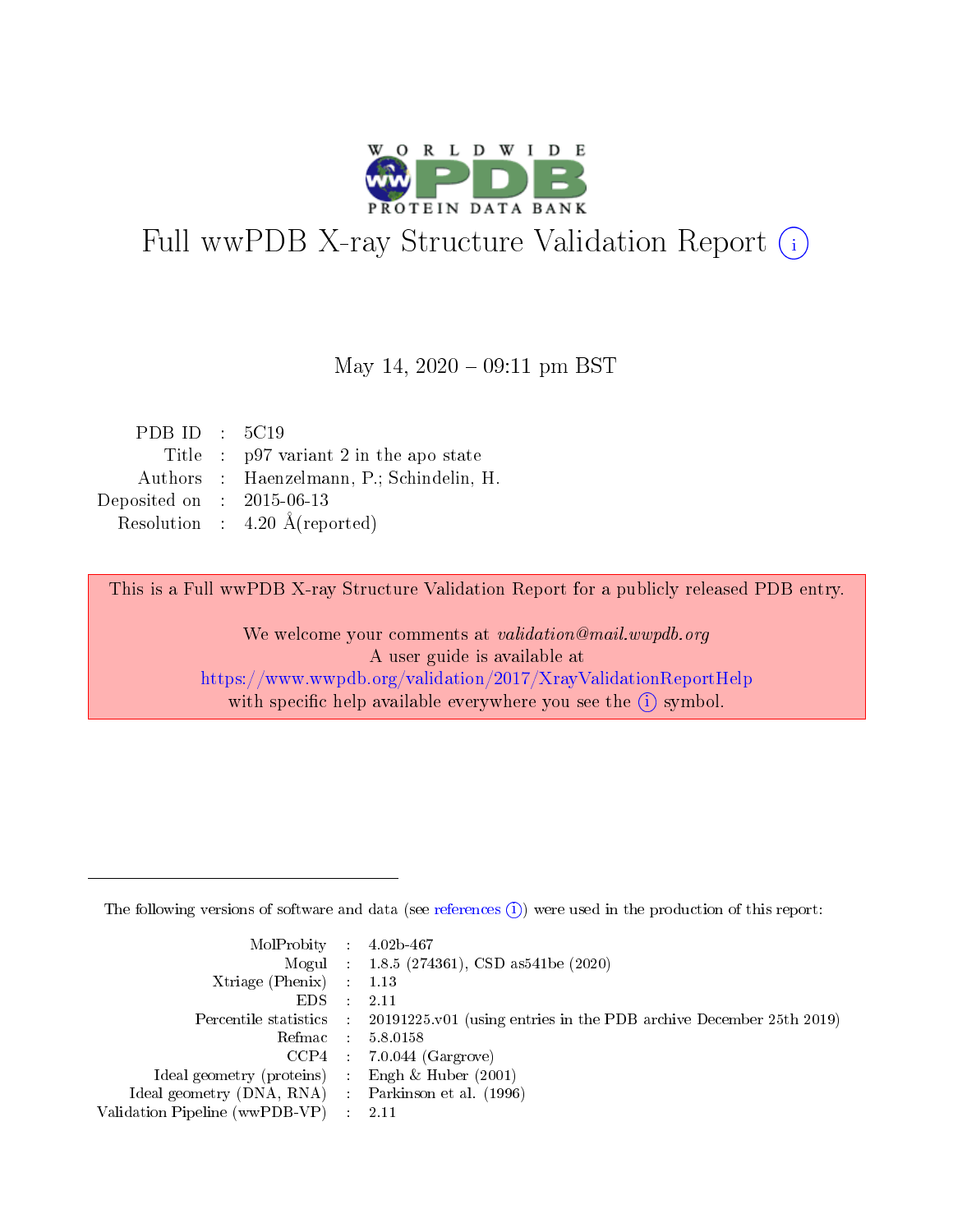## 1 [O](https://www.wwpdb.org/validation/2017/XrayValidationReportHelp#overall_quality)verall quality at a glance  $(i)$

The following experimental techniques were used to determine the structure: X-RAY DIFFRACTION

The reported resolution of this entry is 4.20 Å.

Percentile scores (ranging between 0-100) for global validation metrics of the entry are shown in the following graphic. The table shows the number of entries on which the scores are based.



| Metric                | Whole archive<br>$(\#\text{Entries})$ | Similar resolution<br>$(\#\text{Entries},\,\text{resolution}\,\,\text{range}(\textup{\AA}))$ |
|-----------------------|---------------------------------------|----------------------------------------------------------------------------------------------|
| $R_{free}$            | 130704                                | $1005(4.62-3.78)$                                                                            |
| Clashscore            | 141614                                | $1044(4.60-3.80)$                                                                            |
| Ramachandran outliers | 138981                                | $1000(4.60-3.80)$                                                                            |
| Sidechain outliers    | 138945                                | $1007(4.62-3.78)$                                                                            |
| RSRZ outliers         | 127900                                | $1063(4.70-3.70)$                                                                            |

The table below summarises the geometric issues observed across the polymeric chains and their fit to the electron density. The red, orange, yellow and green segments on the lower bar indicate the fraction of residues that contain outliers for  $>=3, 2, 1$  and 0 types of geometric quality criteria respectively. A grey segment represents the fraction of residues that are not modelled. The numeric value for each fraction is indicated below the corresponding segment, with a dot representing fractions  $\epsilon=5\%$  The upper red bar (where present) indicates the fraction of residues that have poor fit to the electron density. The numeric value is given above the bar.

| Mol | Chain         | Length | Quality of chain            |                         |  |  |  |
|-----|---------------|--------|-----------------------------|-------------------------|--|--|--|
|     | А             | 805    | $\frac{0}{6}$<br>72%        | 18%<br>9%<br>$\bullet$  |  |  |  |
|     | B             | 805    | 3%<br>71%                   | 19%<br>9%<br>$\bullet$  |  |  |  |
|     | $\mathcal{C}$ | 805    | $\frac{0}{6}$<br>73%        | 17%<br>9%<br>$\bullet$  |  |  |  |
|     | D             | 805    | $\frac{0}{6}$<br>10%<br>58% | 31%                     |  |  |  |
|     | E             | 805    | $2\%$<br>72%                | 17%<br>10%<br>$\bullet$ |  |  |  |
|     | F             | 805    | 3%<br>74%                   | 15%<br>10%<br>$\bullet$ |  |  |  |

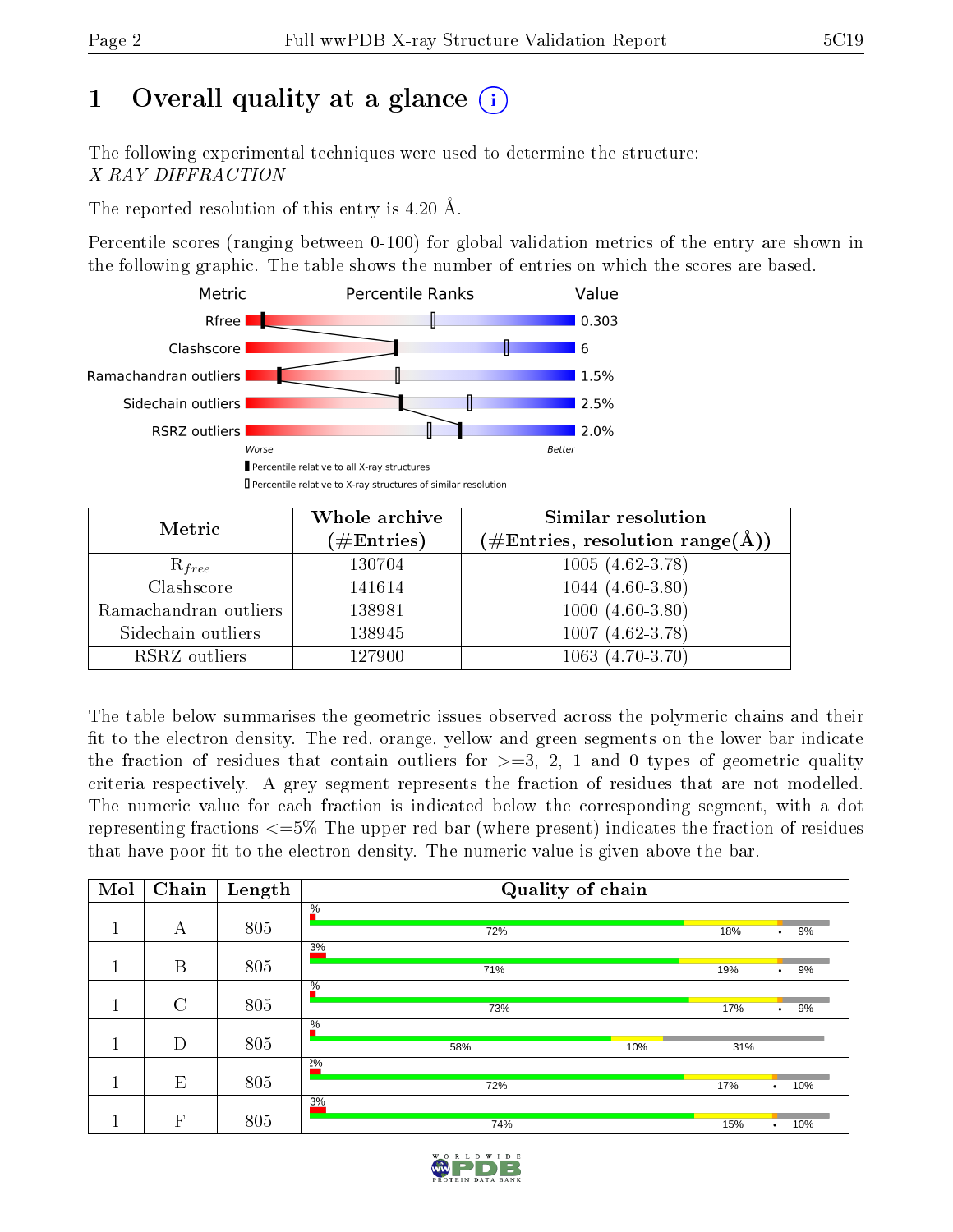The following table lists non-polymeric compounds, carbohydrate monomers and non-standard residues in protein, DNA, RNA chains that are outliers for geometric or electron-density-fit criteria:

|  |  |  | $\boxed{\text{Mol} \mid \text{Type}}$ Chain   Res   Chirality   Geometry   Clashes   Electron density |
|--|--|--|-------------------------------------------------------------------------------------------------------|
|  |  |  |                                                                                                       |

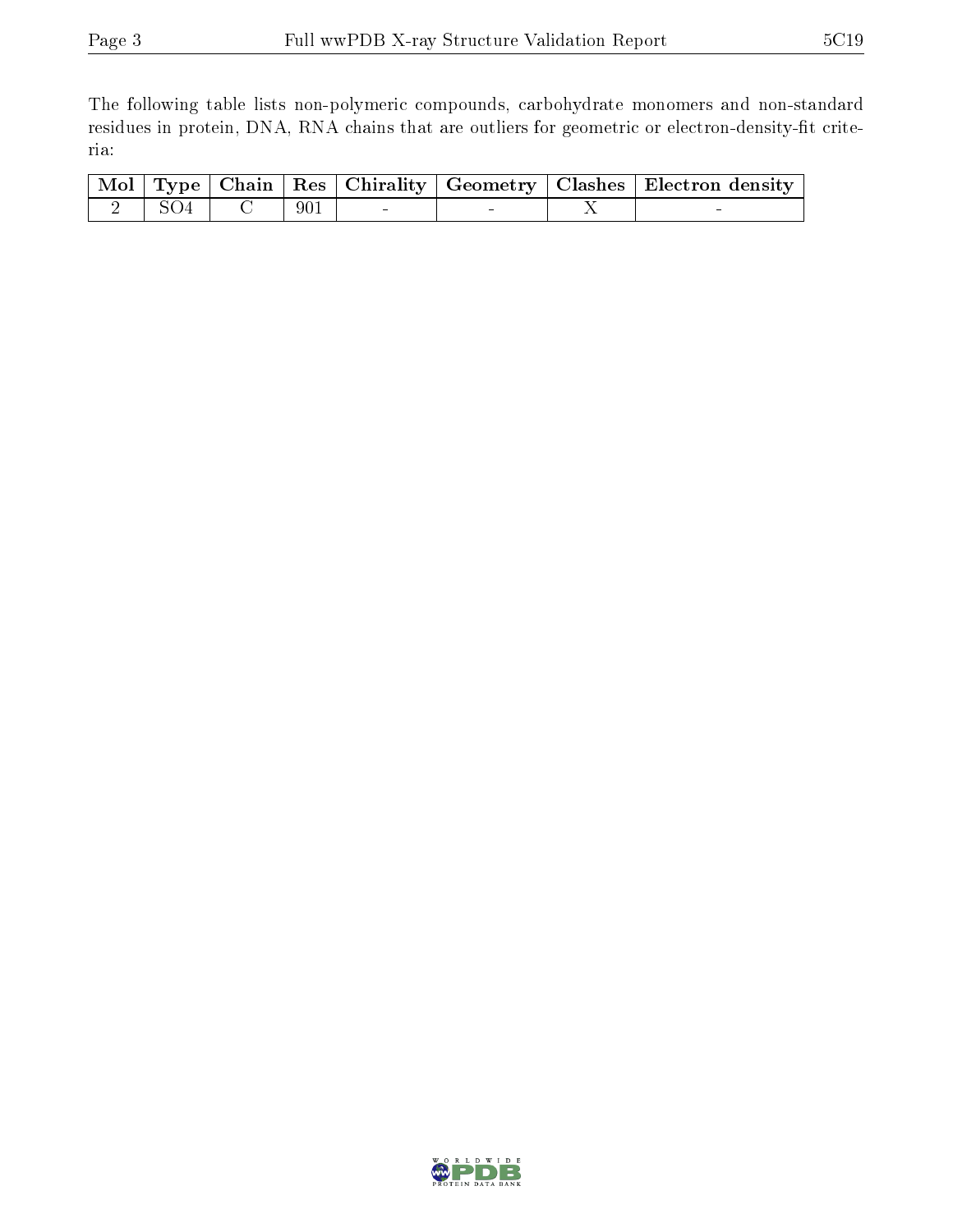## 2 Entry composition (i)

There are 2 unique types of molecules in this entry. The entry contains 32773 atoms, of which 0 are hydrogens and 0 are deuteriums.

In the tables below, the ZeroOcc column contains the number of atoms modelled with zero occupancy, the AltConf column contains the number of residues with at least one atom in alternate conformation and the Trace column contains the number of residues modelled with at most 2 atoms.

| Mol          | Chain | Residues | Atoms                                                |                  | ZeroOcc   AltConf | Trace |
|--------------|-------|----------|------------------------------------------------------|------------------|-------------------|-------|
| $\mathbf{I}$ | A     | 734      | S<br>Total<br>C<br>$\left( \right)$<br>N             | $\boldsymbol{0}$ | $\left( \right)$  |       |
|              |       |          | 1092<br>29<br>5746<br>3616<br>1009                   |                  |                   |       |
|              | B     | 729      | S<br>Total<br>C<br>$\left( \ \right)$                | $\overline{0}$   | 0                 |       |
|              |       |          | 5683<br>3573<br>997<br>1084<br>29                    |                  |                   |       |
|              | C     | 729      | S<br>Total<br>$\mathcal{C}$<br>N<br>$\left( \right)$ | 0                | 0                 |       |
|              |       |          | 3584<br>29<br>5700<br>1001<br>1086                   |                  |                   |       |
|              | D     | 553      | S<br>Total<br>C<br>N<br>$\left( \right)$             | $\boldsymbol{0}$ | 0                 |       |
| $\mathbf{L}$ |       |          | 2689<br>4274<br>817<br>747<br>21                     |                  |                   |       |
|              | E     | 723      | S<br>Ν<br>Total<br>C<br>$\left( \right)$             | $\theta$         | 0                 |       |
|              |       |          | 5655<br>3557<br>991<br>1078<br>29                    |                  |                   |       |
|              | F     | 723      | S<br>$\bigcap$<br>Total<br>N<br>$\left( \ \right)$   | 0                | 0                 |       |
|              |       |          | 5655<br>29<br>3557<br>991<br>1078                    |                  |                   |       |

Molecule 1 is a protein called Transitional endoplasmic reticulum ATPase.

There are 24 discrepancies between the modelled and reference sequences:

| Chain   | Residue | Modelled                | Actual     | Comment             | Reference         |
|---------|---------|-------------------------|------------|---------------------|-------------------|
| А       | 750     | <b>ASP</b>              | <b>ASN</b> | engineered mutation | <b>UNP P55072</b> |
| A       | 753     | ASP                     | $\rm{ARG}$ | engineered mutation | <b>UNP P55072</b> |
| А       | 757     | ASP                     | MET        | engineered mutation | <b>UNP P55072</b> |
| A       | 760     | ASP                     | <b>GLN</b> | engineered mutation | <b>UNP P55072</b> |
| B       | 750     | ASP                     | <b>ASN</b> | engineered mutation | <b>UNP P55072</b> |
| B       | 753     | ASP                     | ARG        | engineered mutation | <b>UNP P55072</b> |
| B       | 757     | ASP                     | MET        | engineered mutation | <b>UNP P55072</b> |
| B       | 760     | <b>ASP</b>              | <b>GLN</b> | engineered mutation | <b>UNP P55072</b> |
| $\rm C$ | 750     | <b>ASP</b>              | <b>ASN</b> | engineered mutation | <b>UNP P55072</b> |
| C       | 753     | <b>ASP</b>              | $\rm{ARG}$ | engineered mutation | <b>UNP P55072</b> |
| $\rm C$ | 757     | $\overline{\text{ASP}}$ | <b>MET</b> | engineered mutation | <b>UNP P55072</b> |
| $\rm C$ | 760     | <b>ASP</b>              | <b>GLN</b> | engineered mutation | <b>UNP P55072</b> |
| D       | 750     | ASP                     | <b>ASN</b> | engineered mutation | <b>UNP P55072</b> |
| D       | 753     | <b>ASP</b>              | $\rm{ARG}$ | engineered mutation | <b>UNP P55072</b> |
| D       | 757     | <b>ASP</b>              | <b>MET</b> | engineered mutation | <b>UNP P55072</b> |
| D       | 760     | ASP                     | <b>GLN</b> | engineered mutation | <b>UNP P55072</b> |
| E       | 750     | <b>ASP</b>              | <b>ASN</b> | engineered mutation | <b>UNP P55072</b> |

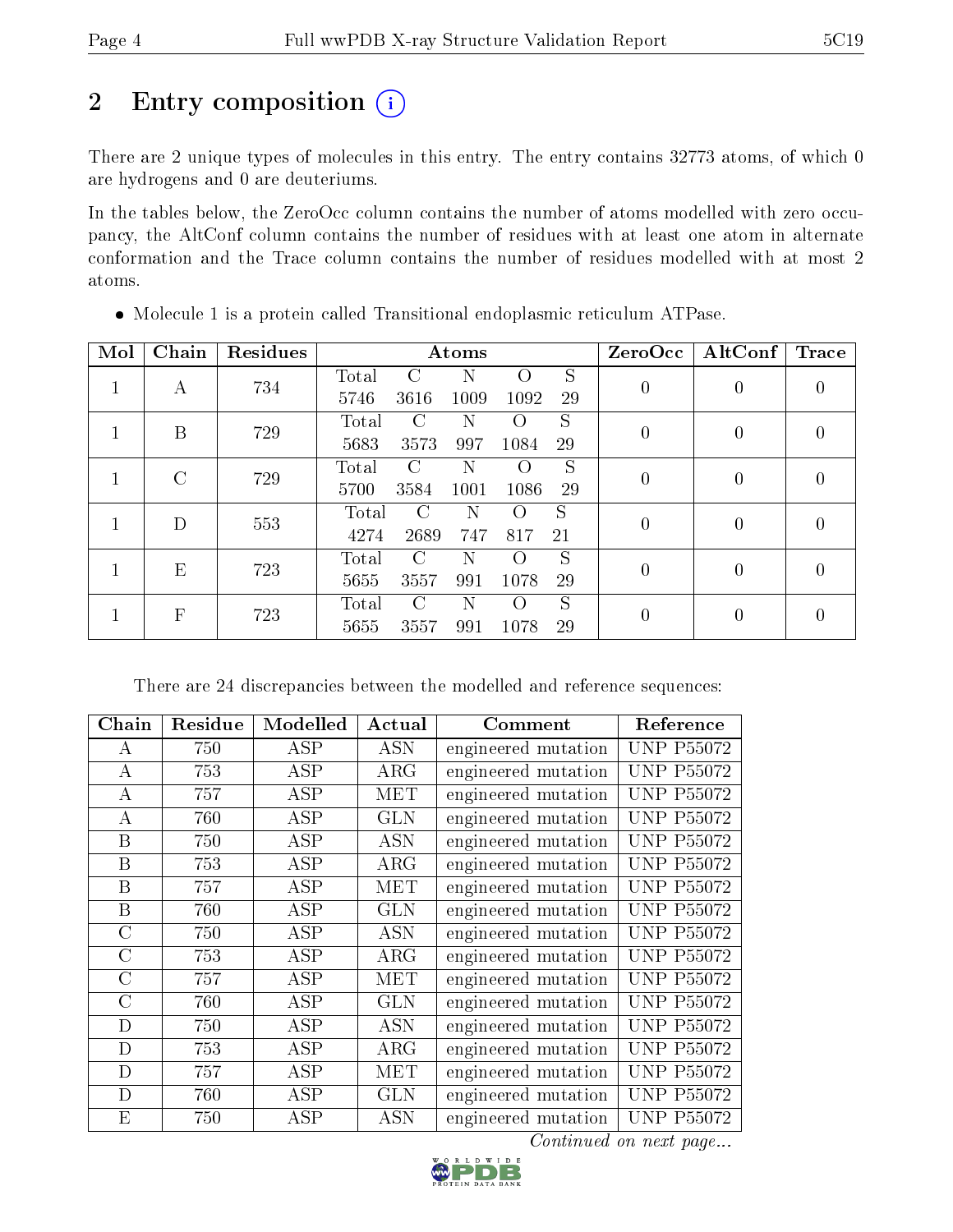|--|

| Chain      | Residue | Modelled     | Actual     | Comment             | Reference         |
|------------|---------|--------------|------------|---------------------|-------------------|
| Ε          | 753     | ASP          | $\rm{ARG}$ | engineered mutation | <b>UNP P55072</b> |
| Ε          | 757     | ASP          | <b>MET</b> | engineered mutation | <b>UNP P55072</b> |
| E          | 760     | <b>ASP</b>   | <b>GLN</b> | engineered mutation | <b>UNP P55072</b> |
| F          | 750     | $\angle$ ASP | <b>ASN</b> | engineered mutation | <b>UNP P55072</b> |
| $_{\rm F}$ | 753     | <b>ASP</b>   | $\rm{ARG}$ | engineered mutation | <b>UNP P55072</b> |
| $_{\rm F}$ | 757     | <b>ASP</b>   | <b>MET</b> | engineered mutation | <b>UNP P55072</b> |
| $_{\rm F}$ | 760     | ASP          | <b>GLN</b> | engineered mutation | <b>UNP P55072</b> |

 $\bullet$  Molecule 2 is SULFATE ION (three-letter code: SO4) (formula:  $\mathrm{O}_4\mathrm{S}) .$ 



| $\overline{\text{Mol}}$ | Chain            | Residues     | Atoms                                                                            |                  | $ZeroOcc$ $[AltConf]$ |
|-------------------------|------------------|--------------|----------------------------------------------------------------------------------|------------------|-----------------------|
| $\overline{2}$          | $\bf{A}$         | $\mathbf{1}$ | S<br>Total<br>O<br>$\overline{5}$<br>$\overline{4}$<br>$\mathbf{1}$              | $\overline{0}$   | 0                     |
| $\overline{2}$          | А                | $\mathbf{1}$ | S<br>Total<br>$\overline{O}$<br>$\overline{5}$<br>$\mathbf{1}$<br>4              | $\overline{0}$   | $\overline{0}$        |
| $\overline{2}$          | B                | $\mathbf{1}$ | $\overline{S}$<br>Total<br>$\overline{O}$<br>5<br>$\mathbf{1}$<br>$\overline{4}$ | $\overline{0}$   | $\theta$              |
| $\overline{2}$          | $\boldsymbol{B}$ | $\mathbf{1}$ | S<br>Total<br>$\overline{O}$<br>$\mathbf{1}$<br>5<br>$\overline{4}$              | $\overline{0}$   | 0                     |
| $\overline{2}$          | $\mathcal{C}$    | $\mathbf{1}$ | S<br>Total<br>$\overline{O}$<br>$\overline{5}$<br>$\mathbf{1}$<br>4              | $\overline{0}$   | 0                     |
| $\overline{2}$          | $\mathcal{C}$    | $\mathbf{1}$ | S<br>Total<br>$\overline{O}$<br>$\mathbf{1}$<br>5<br>$\overline{4}$              | $\overline{0}$   | $\theta$              |
| $\overline{2}$          | D                | $\mathbf{1}$ | S<br>Total<br>$\overline{O}$<br>$\mathbf{1}$<br>5<br>4                           | $\boldsymbol{0}$ | 0                     |
| $\overline{2}$          | D                | 1            | S<br>Total<br>O<br>$\mathbf{1}$<br>$\overline{5}$<br>4                           | $\theta$         | 0                     |

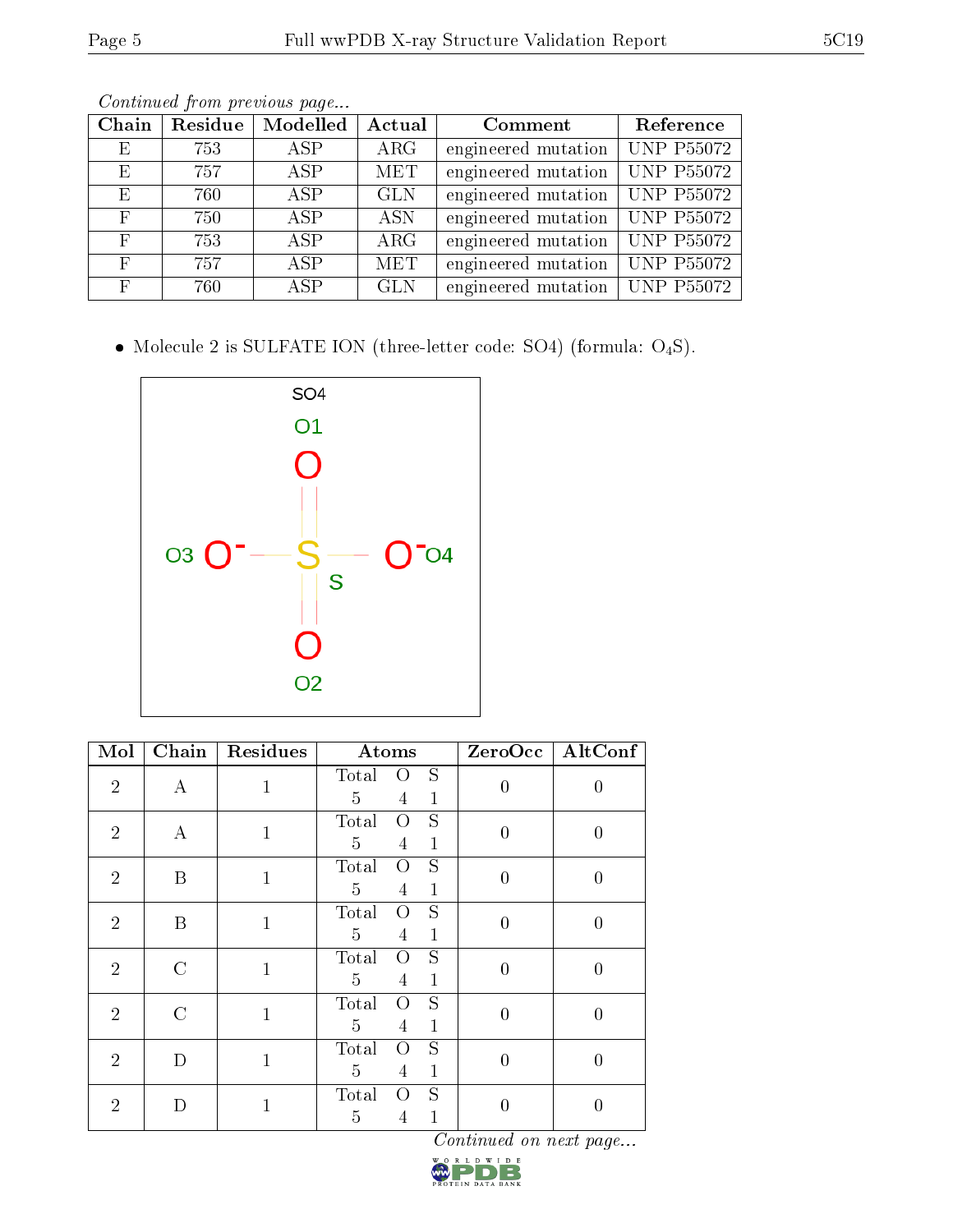Continued from previous page...

| Mol |   | Chain   Residues | Atoms           | $ZeroOcc \mid AltConf \mid$ |
|-----|---|------------------|-----------------|-----------------------------|
| 2   | Ε |                  | Total<br>S<br>5 |                             |
| 2   | Ε |                  | Total<br>S<br>5 |                             |
| 2   | F |                  | Total<br>S<br>5 |                             |
| 2   | F |                  | Total<br>S<br>5 |                             |

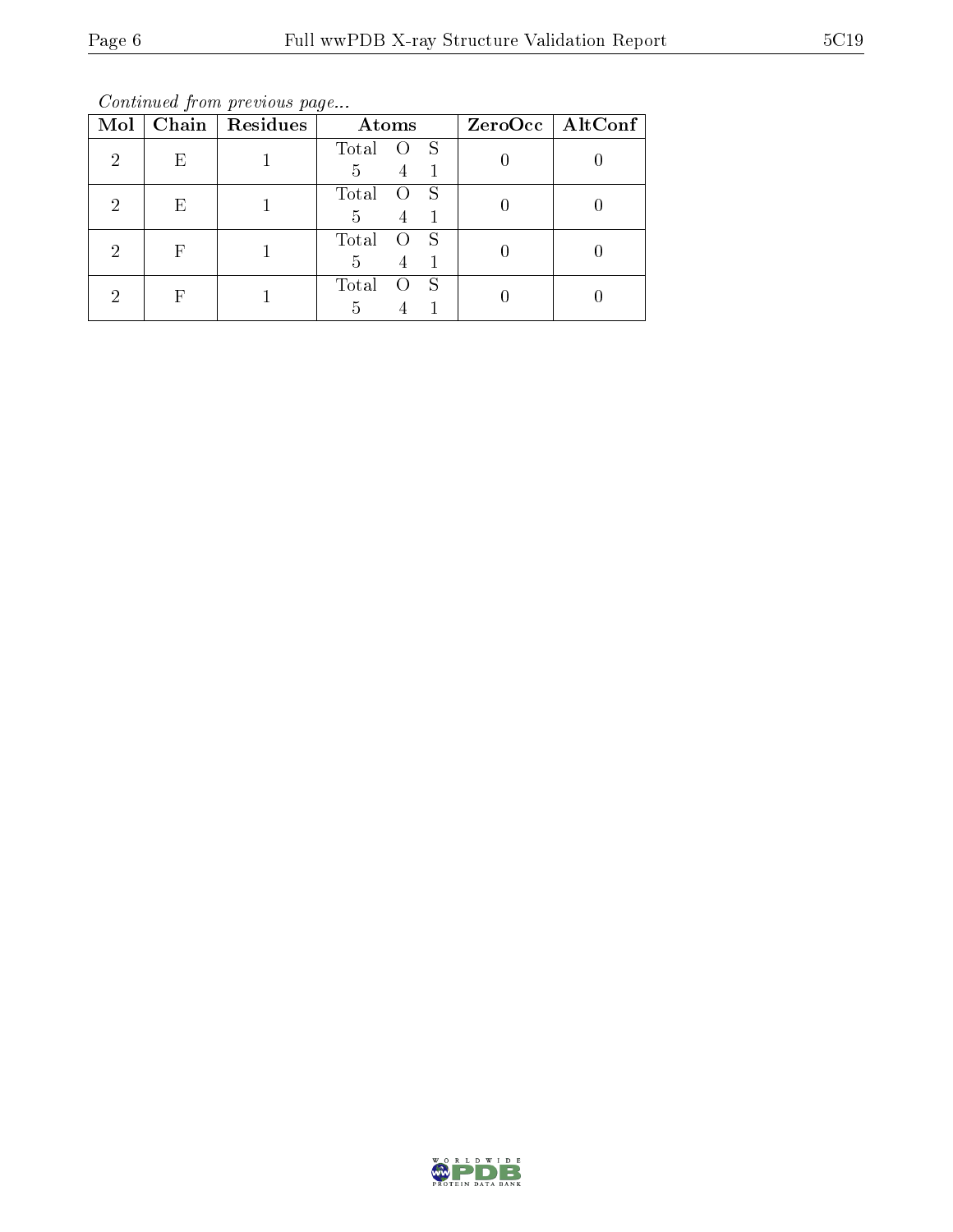## 3 Residue-property plots  $(i)$

These plots are drawn for all protein, RNA and DNA chains in the entry. The first graphic for a chain summarises the proportions of the various outlier classes displayed in the second graphic. The second graphic shows the sequence view annotated by issues in geometry and electron density. Residues are color-coded according to the number of geometric quality criteria for which they contain at least one outlier: green  $= 0$ , yellow  $= 1$ , orange  $= 2$  and red  $= 3$  or more. A red dot above a residue indicates a poor fit to the electron density (RSRZ  $> 2$ ). Stretches of 2 or more consecutive residues without any outlier are shown as a green connector. Residues present in the sample, but not in the model, are shown in grey.



• Molecule 1: Transitional endoplasmic reticulum ATPase

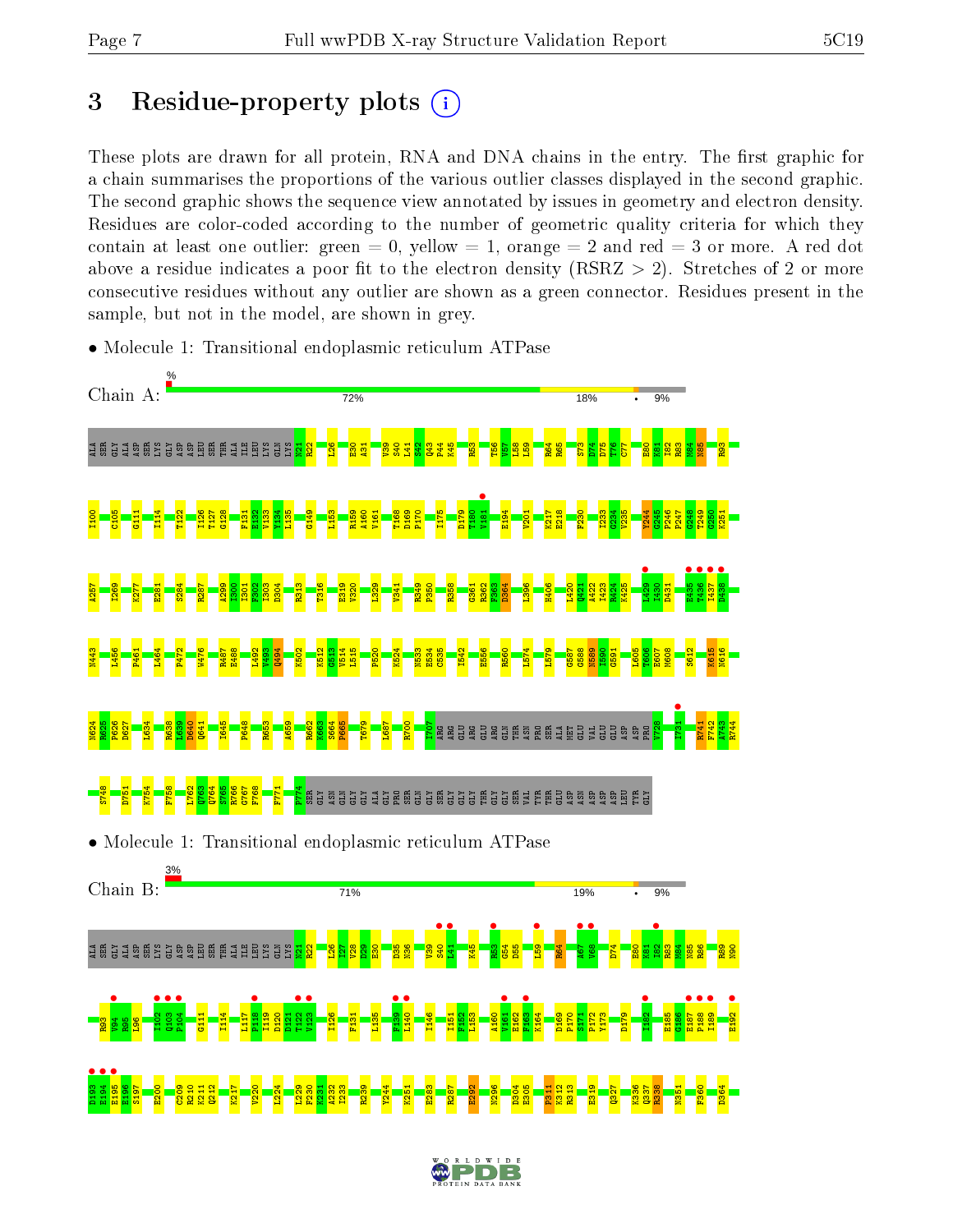| $\frac{48}{2}$                                                                                                                                                                                                                                                                                                 |
|----------------------------------------------------------------------------------------------------------------------------------------------------------------------------------------------------------------------------------------------------------------------------------------------------------------|
| reta<br>Keta<br>Keta<br>1616<br>3612<br>$\frac{606}{50}$<br>$\frac{100}{2}$                                                                                                                                                                                                                                    |
| <mark>ទ</mark> ្ធិ ខ្លួន <mark>ខ្លួ</mark><br>មិនមិន្ទ្ធី និងម <mark>ិន្ទ្</mark><br>មិនមិន្ទ្ធី និងមិ <mark>ន</mark> ្ទ្រី<br>l <mark>s 2명</mark><br><mark>영업</mark><br><mark>역전</mark><br>D760<br><mark>្អី ន</mark> ិង និង្គី ទី ទី ទី ទី ទី<br><b>ESERE</b><br><b>S</b> S S S S S S S<br>ξÑ<br>뎔<br>ష<br>Ě |
| <b>TYR</b><br><b>EUUS</b><br>ម្ពុជ<br>VAL<br>E<br><b>SP</b><br>5P<br>TTR<br>GLY<br><b>CLY</b><br><b>GLU</b><br>4SP<br>필<br>ធ្<br>흄                                                                                                                                                                             |
| $\bullet$ Molecule 1: Transitional endoplasmic reticulum ATPase                                                                                                                                                                                                                                                |
| $\frac{9}{6}$<br>Chain C:<br>17%<br>73%<br>9%                                                                                                                                                                                                                                                                  |
| <b>BSSS</b><br>A <sub>L</sub> A<br>ឌីអ៊ូ<br>5x <sub>1</sub><br>š<br>国<br>圉<br>ਥ<br>ğ<br>鸟<br>臣<br>S<br>Ę<br>资<br>긥<br>횺<br>ğ<br>ğ<br>$\mathbf{p}$<br>ā<br>힎                                                                                                                                                    |
| D169                                                                                                                                                                                                                                                                                                           |
|                                                                                                                                                                                                                                                                                                                |
| 3586<br>585<br><b>G588</b><br>590<br>$\overline{8}$                                                                                                                                                                                                                                                            |
| <b>GD</b><br><b>PRO</b><br>52                                                                                                                                                                                                                                                                                  |
| ASN<br>က် ပြ<br><b>A G A M G G A G G G H G G M &gt; H H G</b>                                                                                                                                                                                                                                                  |
| • Molecule 1: Transitional endoplasmic reticulum ATPase                                                                                                                                                                                                                                                        |
| %<br>Chain D:<br>58%<br>10%<br>31%                                                                                                                                                                                                                                                                             |
| <b>크 턽을 크 흉 텉 딣 을 훔 함 질 텉 털 딬 티 팀 딣 을 딣 혈 롱 털 롱 릴 팁 티 크 함</b><br>\$3838233653833                                                                                                                                                                                                                               |
| <b>ENRESQ</b><br>$\tilde{H}$<br>頁                                                                                                                                                                                                                                                                              |
| <b>RESER</b><br>臣<br><b>ABSH</b><br><b>QQQQQQQQQQQQQQQQQ</b> QQ<br>日目<br>មិក្ន<br><b>TYRG</b><br>SX<br>SEE<br>SEE<br>븹<br>퇹<br>医鼠<br><b>Rd</b><br>CYS<br>븝<br><b>RC</b><br>CLY<br>뵶<br>편<br>ARC<br>$\Xi$<br>ξř<br>경로<br>ESP<br>Σ<br>E.<br>5P<br>G<br>뵞<br>Ξ<br>$\overline{5}$<br>금                             |
| <b>S197</b><br>L198<br>L199<br>336<br><mark>laga</mark><br><mark>cass</mark><br><b>BEBEER</b><br><b>RHS</b><br>$\overline{23}$<br><u>88</u><br>띕<br>E 23<br>CH<br>R <sub>21</sub><br>$\frac{23}{2}$<br>믡                                                                                                       |
| W<br>D<br>D                                                                                                                                                                                                                                                                                                    |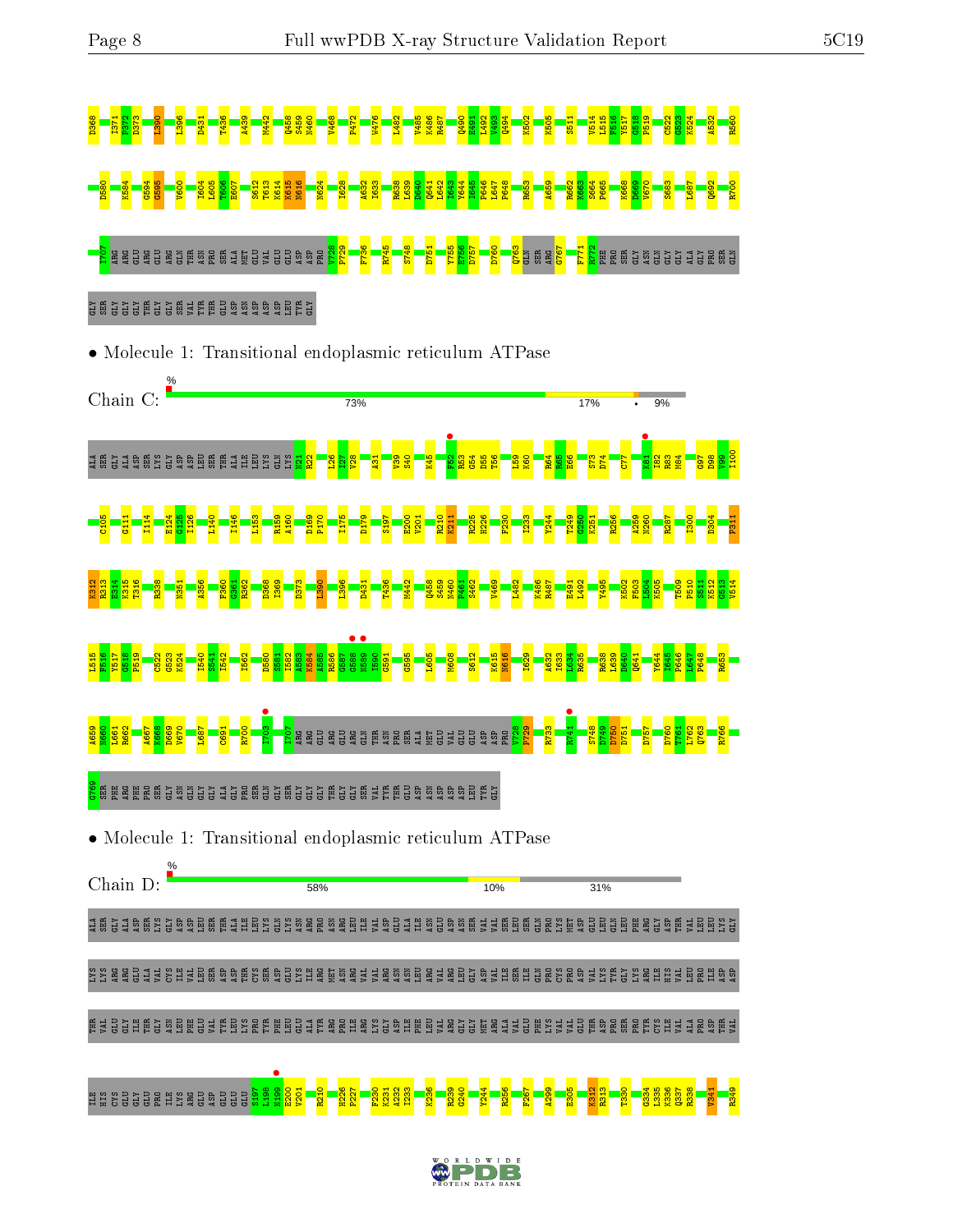

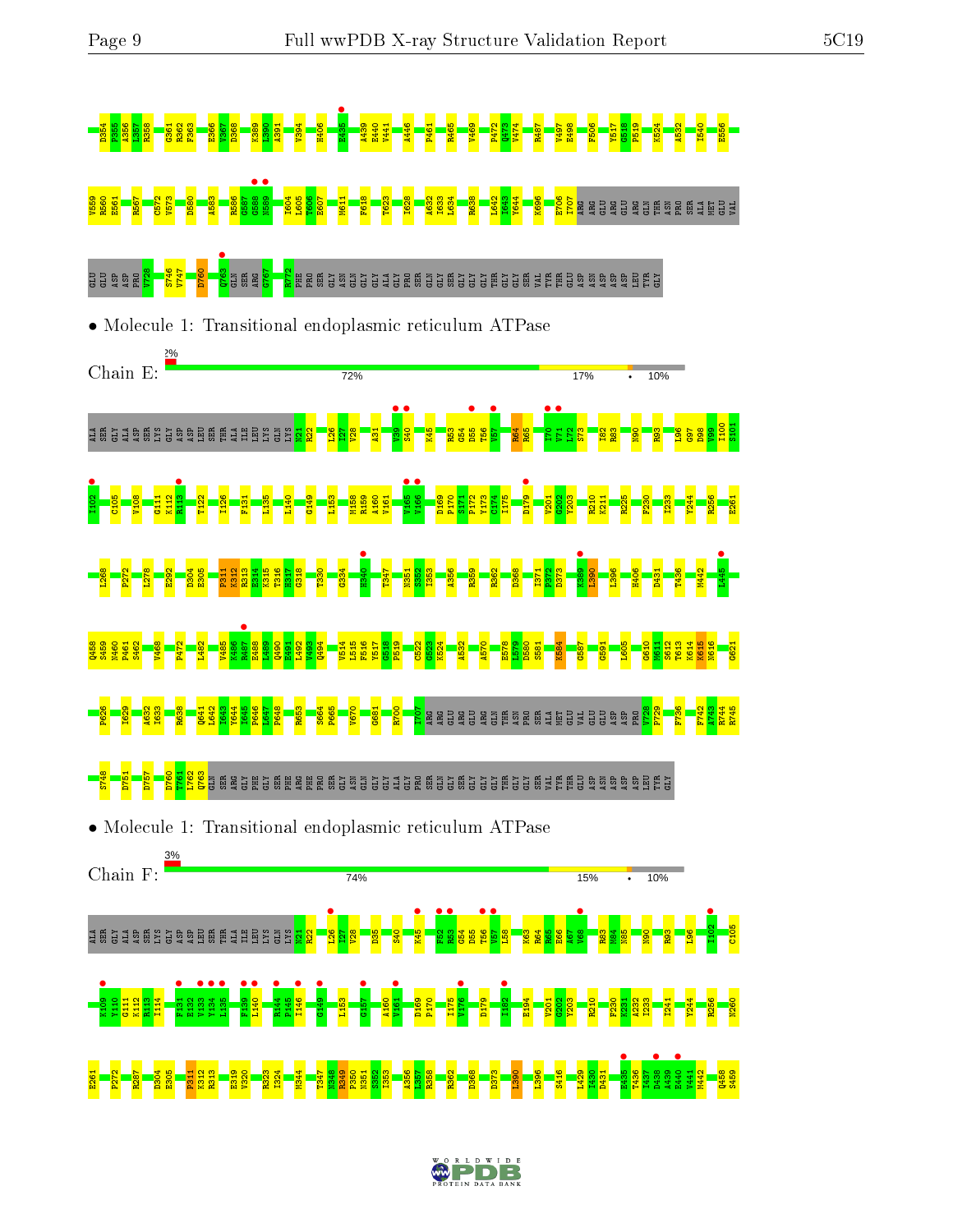# N460 P461 S462 V469 E470 V471 P472 W476 G480 V485 E488 L492 T509 P510 V514 L515 F516 Y517 G518 P519 C522 G523 K524 K529 A532 N533 E534 I540 S541 I542 I562 K584 G595 K615 N616 I629 A632 I633 L634 R635 Y644 L647 P648 D649 E650 K651 S652 R653 K658 A659 R662 K663 S664 P665 L672 N680 G681 I699 R700 I707 ARG ARG GLU ARG GLU ARG GLN THR ASN PRO SER ALA MET GLU VAL GLU GLU ASP ASP PRO V728 P729 R744 R745 S746 V747 S748 D749 D750 D751 D757

D760 Q763 GLN SER ARG GLY PHE GLY SER PHE ARG PHE PRO SER GLY ASN GLN GLY GLY ALA GLY PRO SER GLN GLY SER GLY GLY GLY THR GLY GLY SER VAL TYR THR GLU ASP ASN ASP ASP ASP LEU TYR GLY

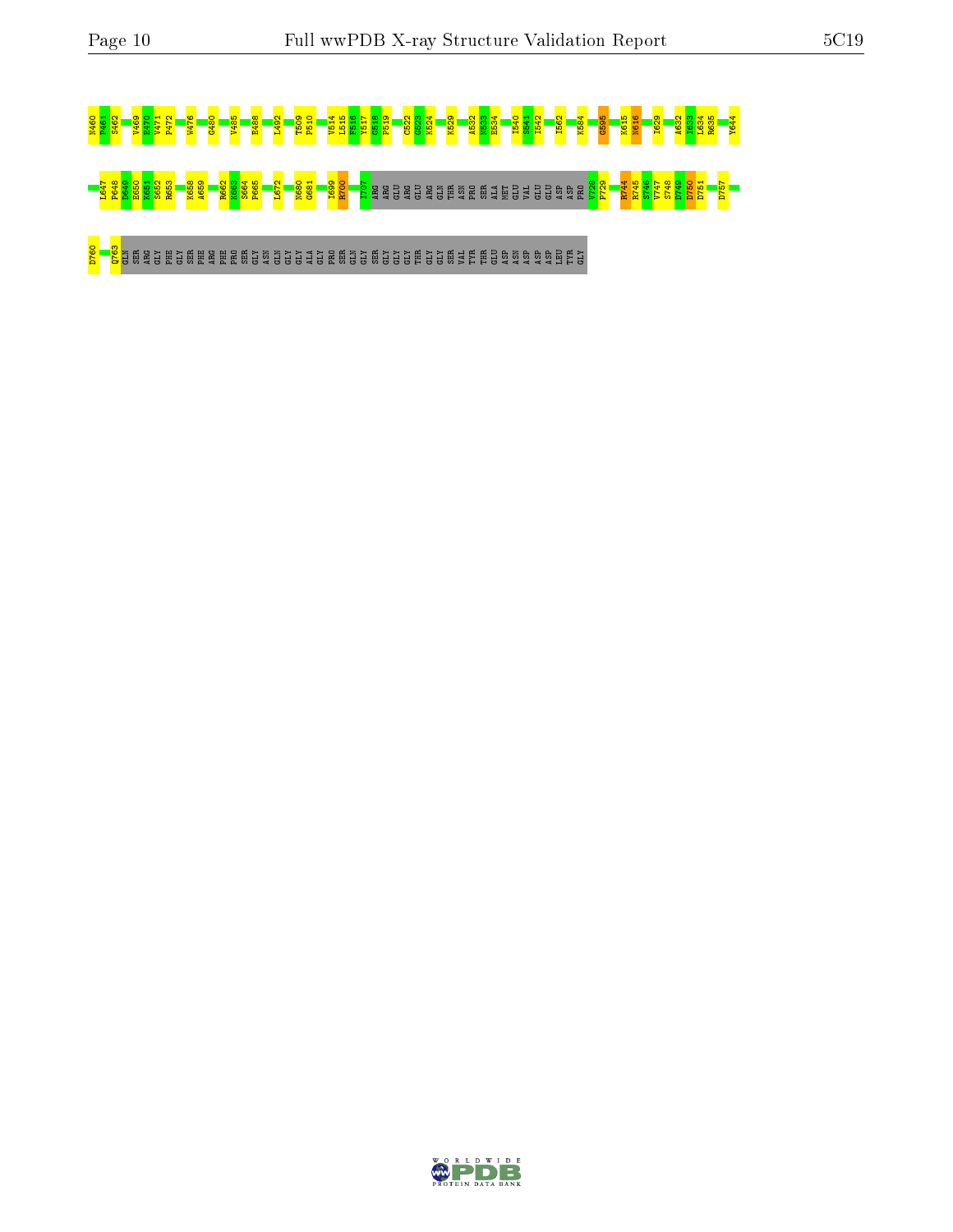## 4 Data and refinement statistics  $(i)$

| Property                                                         | Value                                            | Source                       |
|------------------------------------------------------------------|--------------------------------------------------|------------------------------|
| Space group                                                      | P 21 21 21                                       | Depositor                    |
| Cell constants                                                   | $165.78\text{\AA}$<br>$137.66\rm \AA$<br>243.99Å | Depositor                    |
| a, b, c, $\alpha$ , $\beta$ , $\gamma$                           | $90.00^\circ$<br>$90.00^\circ$<br>$90.00^\circ$  |                              |
| Resolution $(A)$                                                 | $49.13 - 4.20$                                   | Depositor                    |
|                                                                  | $49.13 = 4.20$                                   | <b>EDS</b>                   |
| % Data completeness                                              | 99.9 (49.13-4.20)                                | Depositor                    |
| (in resolution range)                                            | $100.0 (49.13 - 4.20)$                           | <b>EDS</b>                   |
| $R_{merge}$                                                      | 0.26                                             | Depositor                    |
| $\mathrm{R}_{sym}$                                               | (Not available)                                  | Depositor                    |
| $\langle I/\sigma(I) \rangle^{-1}$                               | $1.76$ (at $4.14$ Å)                             | $\overline{\text{X}}$ triage |
| Refinement program                                               | <b>PHENIX</b>                                    | Depositor                    |
| $R, R_{free}$                                                    | $0.237$ , $0.302$                                | Depositor                    |
|                                                                  | 0.238,<br>0.303                                  | DCC                          |
| $R_{free}$ test set                                              | $\overline{2072}$ reflections $(5.00\%)$         | wwPDB-VP                     |
| Wilson B-factor $(A^2)$                                          | 129.4                                            | Xtriage                      |
| Anisotropy                                                       | 0.501                                            | Xtriage                      |
| Bulk solvent $k_{sol}(\text{e}/\text{A}^3), B_{sol}(\text{A}^2)$ | 0.27, 123.0                                      | <b>EDS</b>                   |
| L-test for twinning <sup>2</sup>                                 | $< L >$ = 0.42, $< L^2 >$ = 0.24                 | Xtriage                      |
| Estimated twinning fraction                                      | No twinning to report.                           | Xtriage                      |
| $\overline{F_o}, \overline{F_c}$ correlation                     | 0.88                                             | <b>EDS</b>                   |
| Total number of atoms                                            | 32773                                            | wwPDB-VP                     |
| Average B, all atoms $(A^2)$                                     | 181.0                                            | wwPDB-VP                     |

Xtriage's analysis on translational NCS is as follows: The largest off-origin peak in the Patterson function is 2.63% of the height of the origin peak. No significant pseudotranslation is detected.

<sup>&</sup>lt;sup>2</sup>Theoretical values of  $\langle |L| \rangle$ ,  $\langle L^2 \rangle$  for acentric reflections are 0.5, 0.333 respectively for untwinned datasets, and 0.375, 0.2 for perfectly twinned datasets.



<span id="page-10-1"></span><span id="page-10-0"></span><sup>1</sup> Intensities estimated from amplitudes.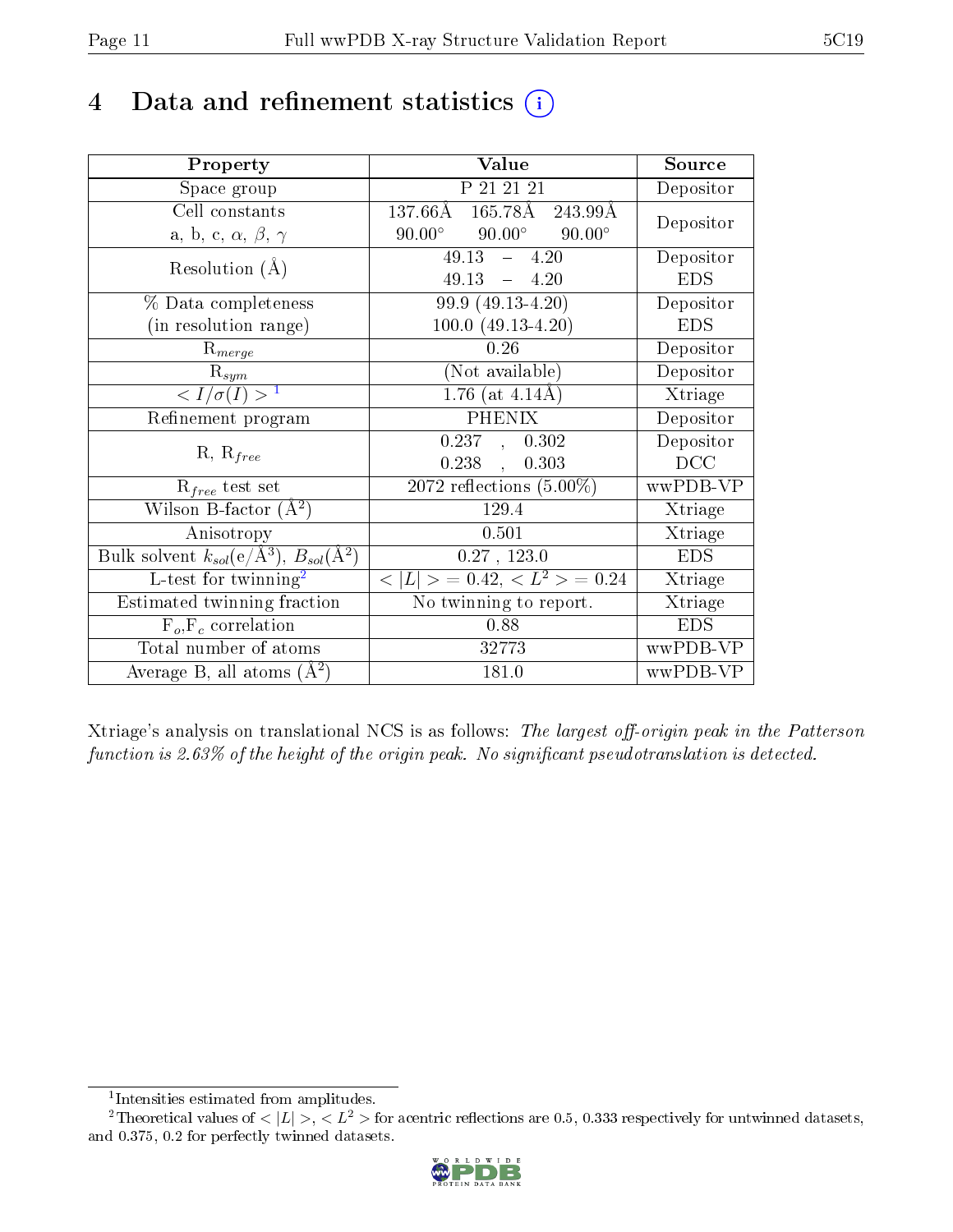## 5 Model quality  $(i)$

## 5.1 Standard geometry  $(i)$

Bond lengths and bond angles in the following residue types are not validated in this section: SO4

The Z score for a bond length (or angle) is the number of standard deviations the observed value is removed from the expected value. A bond length (or angle) with  $|Z| > 5$  is considered an outlier worth inspection. RMSZ is the root-mean-square of all Z scores of the bond lengths (or angles).

| Chain<br>Mol |     | <b>Bond lengths</b> |             | Bond angles |                    |
|--------------|-----|---------------------|-------------|-------------|--------------------|
|              |     | <b>RMSZ</b>         | # $ Z  > 5$ | RMSZ        | # $ Z  > 5$        |
| $\mathbf{1}$ | А   | 0.20                | 0/5842      | 0.37        | 0/7890             |
| 1            | Β   | 0.20                | 0/5774      | 0.38        | 0/7799             |
| 1            | C   | 0.20                | 0/5793      | 0.39        | 0/7824             |
| 1            | D   | 0.20                | 0/4342      | 0.37        | 0/5862             |
| $\mathbf{1}$ | Ε   | 0.20                | 0/5747      | 0.38        | 0/7764             |
| 1            | F   | 0.20                | 0/5747      | 0.39        | $'7764(0.0\%)$     |
| All          | All | 0.20                | /33245      | 0.38        | 44903<br>$(0.0\%)$ |

There are no bond length outliers.

All (1) bond angle outliers are listed below:

|  |  |                           | $\mid$ Mol $\mid$ Chain $\mid$ Res $\mid$ Type $\mid$ Atoms $\mid$ Z $\mid$ Observed( $^o$ ) $\mid$ Ideal( $^o$ ) $\mid$ |        |
|--|--|---------------------------|--------------------------------------------------------------------------------------------------------------------------|--------|
|  |  | $595$ GLY   N-CA-C   5.57 | 127.02                                                                                                                   | 113 10 |

There are no chirality outliers.

There are no planarity outliers.

#### 5.2 Too-close contacts (i)

In the following table, the Non-H and H(model) columns list the number of non-hydrogen atoms and hydrogen atoms in the chain respectively. The H(added) column lists the number of hydrogen atoms added and optimized by MolProbity. The Clashes column lists the number of clashes within the asymmetric unit, whereas Symm-Clashes lists symmetry related clashes.

| Mol |      |      |    | Chain   Non-H   H(model)   H(added)   Clashes   Symm-Clashes |
|-----|------|------|----|--------------------------------------------------------------|
|     | 5746 | 5795 | ۵۶ |                                                              |
|     | 5683 | 5724 | 86 |                                                              |
|     | 5700 | 5752 | 82 |                                                              |
|     | 4274 | 4999 |    |                                                              |

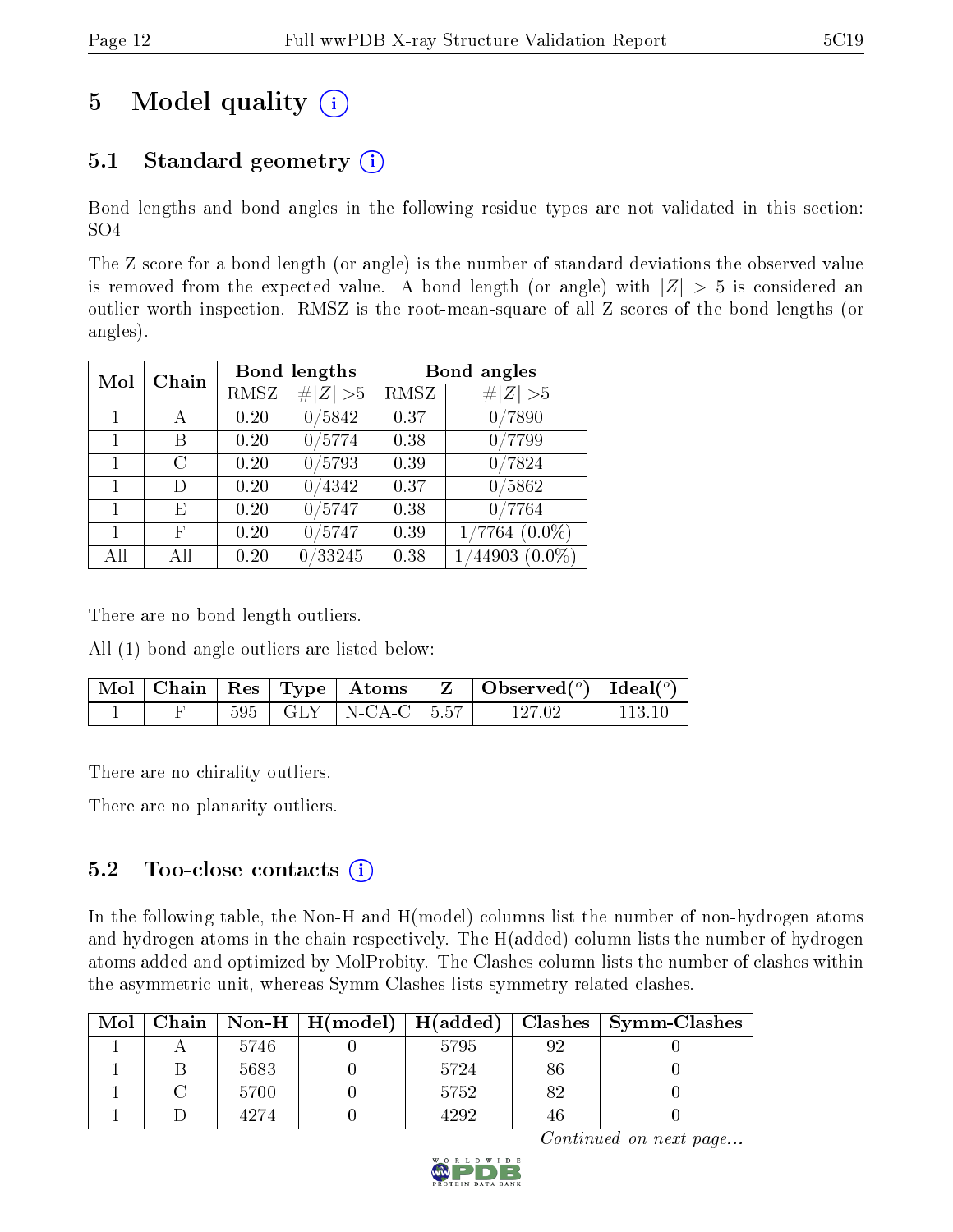| Mol | Chain | $\mid$ Non-H | H (model) | H(added) | Clashes | Symm-Clashes |
|-----|-------|--------------|-----------|----------|---------|--------------|
|     | Ε     | 5655         |           | 5711     | 77      |              |
|     | F     | 5655         |           | 5711     | 76      |              |
|     |       | $10\,$       |           |          |         |              |
|     | В     | $10\,$       |           |          |         |              |
| ົ   |       | $10\,$       |           |          | २       |              |
|     |       | $10\,$       |           |          |         |              |
|     | E     | $10\,$       |           |          |         |              |
|     | F     | $10\,$       |           |          |         |              |
|     |       | 32773        |           | 32985    | 423     |              |

The all-atom clashscore is defined as the number of clashes found per 1000 atoms (including hydrogen atoms). The all-atom clashscore for this structure is 6.

All (423) close contacts within the same asymmetric unit are listed below, sorted by their clash magnitude.

| Atom-1              | Atom-2               | Interatomic      | Clash         |
|---------------------|----------------------|------------------|---------------|
|                     |                      | distance $(\AA)$ | overlap $(A)$ |
| $1:$ F:40:SER:HB2   | $1:$ F:83:ARG:HB2    | 1.68             | 0.75          |
| 1:A:40:SER:HB2      | 1:A:83:ARG:HB2       | 1.68             | 0.75          |
| 1:B:111:GLY:HA2     | 1:B:170:PRO:HG2      | 1.72             | 0.72          |
| $1:$ F:750:ASP:OD1  | $1:$ F:750:ASP:N     | 2.23             | 0.72          |
| 1:E:153:LEU:HD11    | 1:E:160:ALA:HB1      | 1.69             | 0.71          |
| 1:A:612:SER:HB3     | 1: A:615: LYS: HG2   | 1.70             | 0.71          |
| 1:C:230:PHE:HA      | 1:C:233:ILE:HG22     | 1.72             | 0.70          |
| 1:B:244:TYR:HB2     | 1:B:368:ASP:HA       | 1.74             | 0.69          |
| 1:B:40:SER:HB2      | 1:B:83:ARG:HB2       | 1.74             | 0.69          |
| 1:F:681:GLY:HA3     | $1:$ F:745:ARG:HH21  | 1.57             | 0.68          |
| $1:$ F:659:ALA:HA   | $1:$ F:662:ARG:HD3   | 1.76             | 0.67          |
| 1: A:524: LYS: HG2  | 1: A:645: ILE: HD12  | 1.75             | 0.67          |
| 1:A:31:ALA:HA       | 1:A:83:ARG:HB3       | 1.76             | 0.67          |
| 1:B:35:ASP:O        | 1:B:85:ASN:ND2       | 2.28             | 0.67          |
| 1:C:82:ILE:HG21     | 1:C:100:ILE:HD11     | 1.77             | 0.66          |
| 1: E: 244: TYR: HB2 | 1:E:368:ASP:HA       | 1.78             | 0.66          |
| 1:B:90:ASN:O        | 1:B:93:ARG:NH1       | $2.28\,$         | 0.66          |
| 1:C:53:ARG:NH1      | 1:C:73:SER:OG        | 2.29             | 0.66          |
| 1:C:700:ARG:HH22    | 1: D:487: ARG: HE    | 1.42             | 0.66          |
| $1:$ F:111:GLY:HA2  | $1:$ F:170:PRO:HG2   | 1.77             | 0.65          |
| 1:C:750:ASP:OD1     | 1:C:750:ASP:N        | 2.22             | 0.65          |
| 1:A:420:LEU:HD23    | 1:A:423:ILE:HD12     | 1.77             | 0.65          |
| 1:B:26:LEU:HD21     | 1:B:45:LYS:HE2       | 1.76             | 0.65          |
| $1:$ F:480:GLY:HA3  | $1:$ F:652:SER:HA    | 1.77             | 0.65          |
| 1:D:605:LEU:HD21    | 1: D: 633: ILE: HG23 | 1.78             | 0.65          |

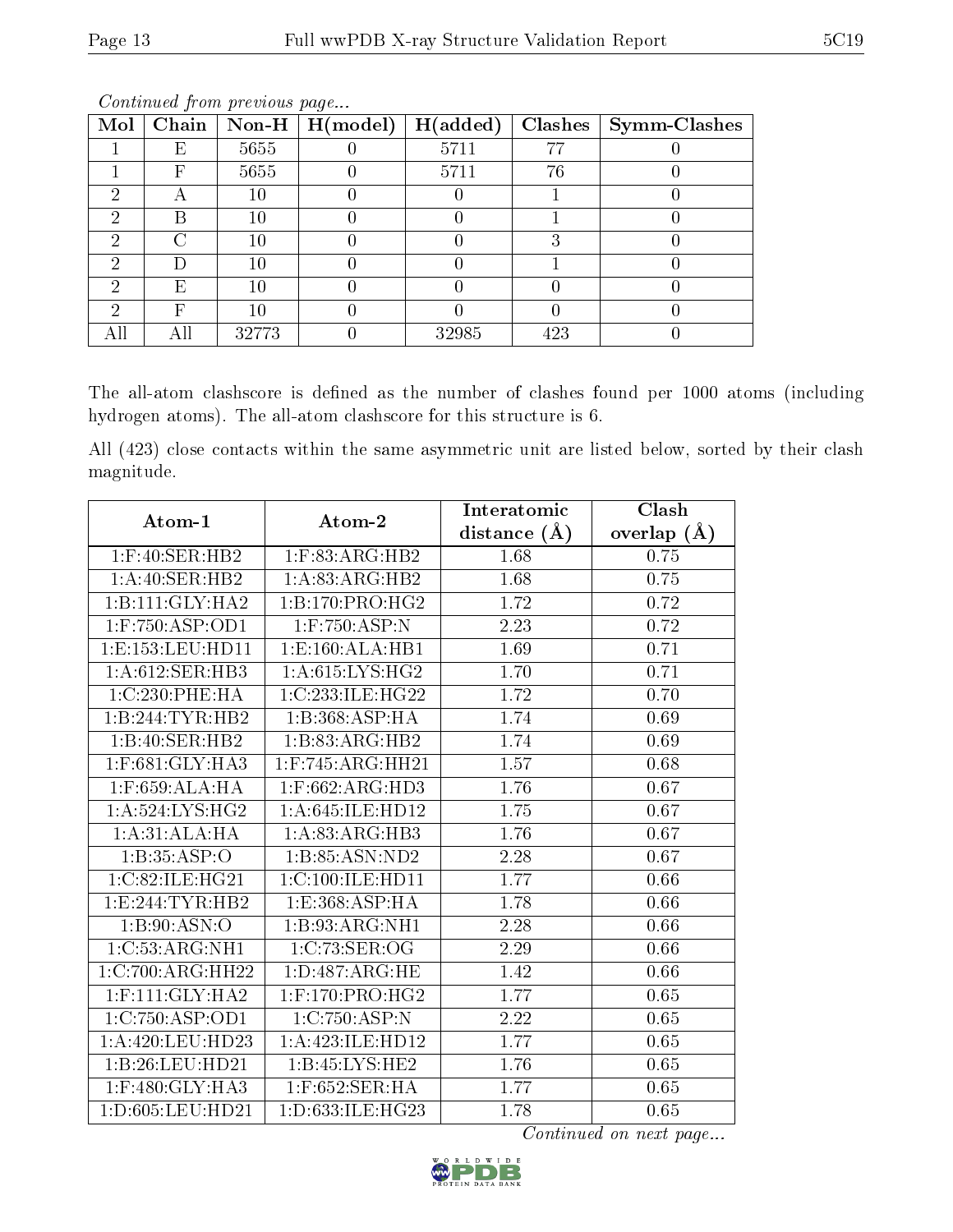| Commaca jibin previous page |                      | Interatomic    | Clash         |
|-----------------------------|----------------------|----------------|---------------|
| Atom-1                      | Atom-2               | distance $(A)$ | overlap $(A)$ |
| $1:$ F:26:LEU:HD21          | $1:$ F:45:LYS:HE2    | 1.78           | 0.65          |
| 1:C:111:GLY:HA2             | 1:C:170:PRO:HG2      | 1.78           | 0.65          |
| 1: E:210: ARG: NH2          | 1: E: 373: ASP: OD1  | 2.30           | 0.65          |
| 1: A:233: ILE: HG23         | 1:A:235:VAL:H        | 1.62           | 0.64          |
| 1:C:40:SER:HB2              | 1:C:83:ARG:HB2       | 1.79           | 0.64          |
| 1: D: 230: PHE: HA          | 1: D: 233: ILE: HG22 | 1.79           | 0.64          |
| 1: B:648: PRO:O             | 1:B:653:ARG:NH1      | 2.30           | 0.64          |
| 1: E: 65: ARG: NH2          | 1: E: 149: GLY: O    | 2.31           | 0.64          |
| 1:A:235:VAL:HG13            | $1:$ F:416:SER:HB3   | 1.81           | 0.63          |
| 1:C:244:TYR:HB2             | 1:C:368:ASP:HA       | 1.80           | 0.63          |
| 1:B:230:PHE:HA              | 1:B:233:ILE:HG22     | 1.80           | 0.63          |
| 1:C:124:CLU:HG2             | 1: D: 231: LYS: HD3  | 1.81           | 0.63          |
| 1:C:648:PRO:O               | 1:C:653:ARG:NH1      | 2.31           | 0.63          |
| 1:C:210:ARG:NH2             | 1:C:373:ASP:OD1      | 2.32           | 0.62          |
| 1: C: 114: ILE: HD13        | 1:C:146:ILE:HD11     | 1.80           | 0.62          |
| 1:C:519:PRO:O               | 1:C:524:LYS:NZ       | 2.33           | 0.62          |
| $1:$ F:210:ARG:NH2          | $1:$ F:373:ASP:OD1   | 2.29           | 0.62          |
| 1: A:476:TRP:HE1            | 1:A:534:GLU:HB2      | 1.65           | 0.62          |
| 1:F:356:ALA:O               | $1:$ F:362:ARG:NH1   | 2.32           | 0.62          |
| 1:A:362:ARG:NH2             | $1:$ F:305:GLU:OE2   | 2.33           | 0.61          |
| 1:A:648:PRO:O               | 1: A:653:ARG:NH1     | 2.33           | 0.61          |
| 1: A:766:ARG:N              | 1: A:767: GLY:HA2    | 2.15           | 0.61          |
| 1: E: 111: GLY: HA2         | 1: E: 170: PRO:HG2   | 1.81           | 0.61          |
| 1:A:126:ILE:HD13            | 1:A:159:ARG:HD2      | 1.83           | 0.61          |
| 1:C:515:LEU:HD11            | 1:C:629:ILE:HD12     | 1.81           | 0.61          |
| 1:A:82:ILE:HG21             | 1: A:100: ILE: HD11  | 1.82           | 0.61          |
| 1:C:748:SER:OG              | 1:C:751:ASP:OD2      | 2.18           | 0.61          |
| 1: E: 126: ILE: HD13        | 1:E:159:ARG:HD2      | 1.83           | 0.60          |
| $1:$ F:244:TYR:HB2          | $1:$ F:368:ASP:HA    | 1.83           | 0.60          |
| 1:C:153:LEU:HDI1            | 1:C:160:ALA:HB1      | 1.84           | 0.60          |
| $1:$ F:230:PHE:HA           | 1:F:233:ILE:HG22     | 1.82           | 0.60          |
| 1:C:312:LYS:HA              | 1:C:316:THR:HB       | 1.82           | 0.60          |
| 1:D:696:LYS:NZ              | 1: E: 641: GLN: OE1  | 2.35           | 0.60          |
| 1:A:741:ARG:NH2             | 1:B:767:GLY:O        | 2.35           | 0.60          |
| 1:C:659:ALA:HA              | 1:C:662:ARG:HD3      | 1.84           | 0.59          |
| 1:C:159:ARG:HH21            | 1: D: 232: ALA: HA   | 1.66           | 0.59          |
| 1:B:492:LEU:HD13            | 1:B:514:VAL:HG21     | 1.84           | 0.59          |
| 1:C:762:LEU:HD23            | 1:C:763:GLN:HE22     | 1.68           | 0.59          |
| 1:D:760:ASP:N               | 1: D: 760: ASP: OD1  | 2.35           | 0.59          |
| 1:A:65:ARG:NH2              | 1:A:149:GLY:O        | 2.35           | 0.59          |
| $1:$ F:35:ASP:O             | 1:F:85:ASN:ND2       | 2.36           | 0.59          |

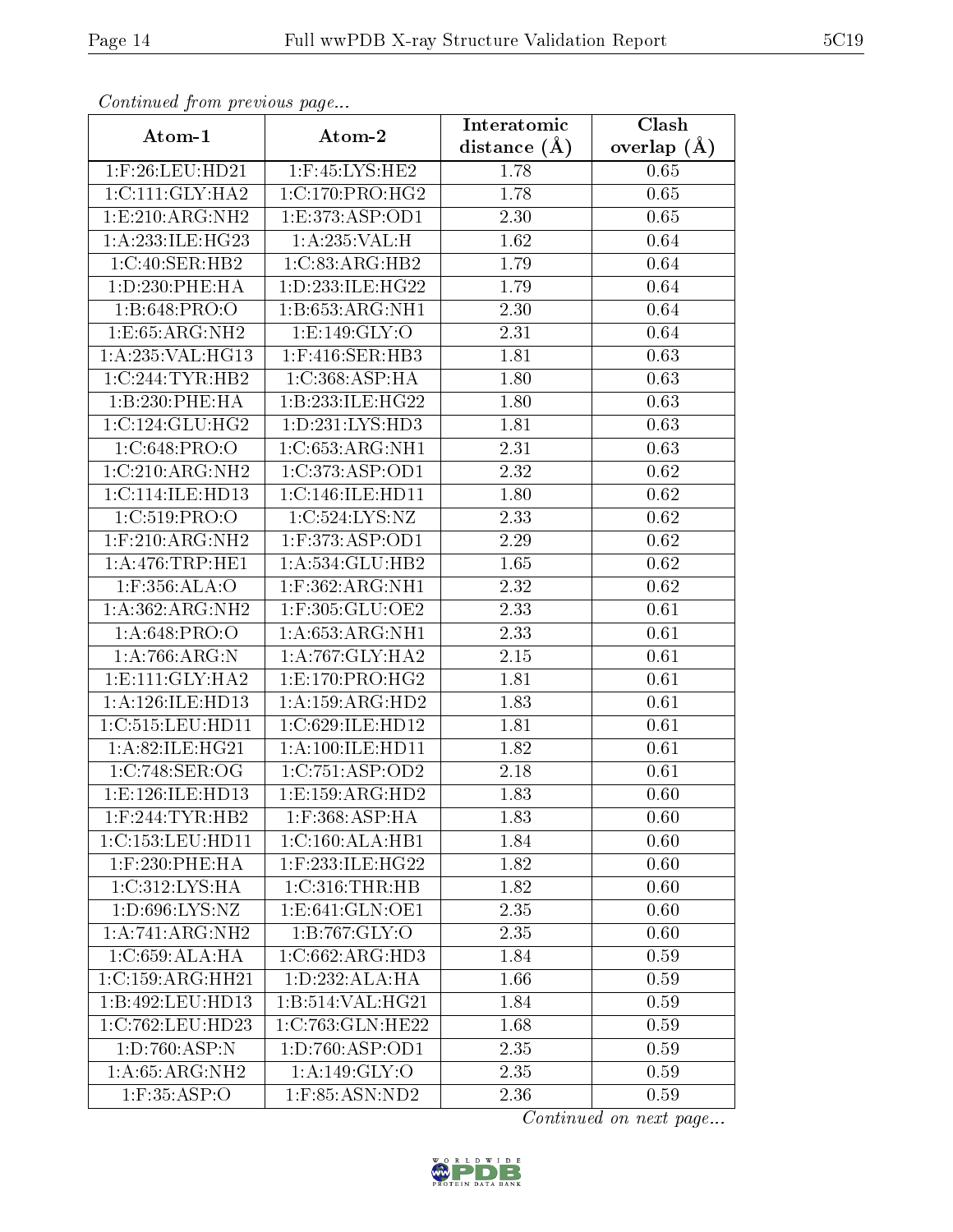| сонинией јтот ртеvиоиз раде |                                         | Interatomic    | Clash         |
|-----------------------------|-----------------------------------------|----------------|---------------|
| Atom-1                      | Atom-2                                  | distance $(A)$ | overlap $(A)$ |
| 1:A:744:ARG:NH1             | 1:B:763:GLN:O                           | 2.36           | 0.59          |
| 1:D:239:ARG:NH2             | 1:D:335:LEU:O                           | 2.36           | 0.59          |
| 1:C:605:LEU:HD21            | 1:C:633:ILE:HG12                        | 1.85           | 0.58          |
| 1: A: 512: LYS: NZ          | 1: A:608:MET:O                          | 2.29           | 0.58          |
| 1:B:283:GLU:HB3             | 1:B:327:GLN:HE21                        | 1.68           | 0.58          |
| 1:A:77:CYS:HB2              | 1: A:83:ARG:HE                          | 1.66           | 0.58          |
| 1: E:82: ILE: HG21          | 1:E:100:ILE:HD11                        | 1.83           | 0.58          |
| 1:A:587:GLY:HA2             | 1: B: 595: GLY: H                       | 1.69           | 0.58          |
| $1:$ F:519:PRO:O            | $1:$ F:524:LYS:NZ                       | 2.37           | 0.58          |
| 1:E:580:ASP:OD2             | 1:E:584:LYS:NZ                          | 2.36           | 0.58          |
| 1: E:56: THR:OG1            | 1: E: 105: CYS:O                        | 2.22           | 0.58          |
| 1:A:350:PRO:HB2             | 1:A:358:ARG:HH21                        | 1.68           | 0.57          |
| 1:A:748:SER:OG              | 1:A:751:ASP:OD1                         | 2.22           | 0.57          |
| $1:$ F:748:SER:OG           | $1:$ F:751:ASP:OD2                      | 2.20           | 0.57          |
| 1:E:632:ALA:O               | 1:E:638:ARG:NH1                         | 2.38           | 0.57          |
| 1: A:53:ARG:NH1             | 1: A:73: SER:OG                         | 2.36           | 0.57          |
| 1:B:748:SER:OG              | 1:B:751:ASP:OD2                         | 2.22           | 0.57          |
| 1: A:30: GLU:OE2            | 1: A:217: LYS: NZ                       | 2.38           | 0.57          |
| 1: C: 356: ALA:O            | 1:C:362:ARG:NH1                         | 2.38           | 0.57          |
| 1: A:26:LEU:HD21            | 1: A:45:LYS:HE2                         | 1.87           | 0.57          |
| 1:B:36:ASN:ND2              | 1:B:153:LEU:O                           | 2.37           | 0.57          |
| 1:E:356:ALA:O               | 1:E:362:ARG:NH1                         | 2.38           | 0.57          |
| 1:B:700:ARG:NH1             | 1:C:491:GLU:OE2                         | 2.37           | 0.57          |
| 1:B:612:SER:HB3             | 1: B:615: LYS: HG2                      | 1.87           | 0.56          |
| 1:B:40:SER:HB3              | 1:B:74:ASP:HB2                          | 1.86           | 0.56          |
| 1: E: 158: MET: HB2         | $1:$ F:233:ILE:HD11                     | 1.86           | 0.56          |
| 1:A:299:ALA:HB3             | 1:A:341:VAL:HG12                        | 1.86           | 0.56          |
| 1: D: 519: PRO: HB3         | 1:D:747:VAL:HG21                        | 1.87           | 0.56          |
| 1:A:514:VAL:HG22            | 1:A:641:GLN:HB2                         | 1.88           | 0.56          |
| $1:$ F:63:LYS:HE2           | $1:$ F:194:GLU:HG3                      | 1.86           | 0.56          |
| 1:A:771:PHE:HA              | $1:$ F:680:ASN:HD22                     | 1.68           | 0.56          |
| 1:B:239:ARG:HH21            | 1:B:337:GLN:HB2                         | 1.71           | 0.56          |
| $1:$ F:201:VAL:HG21         | $1:$ F:256:ARG:H $\overline{D2}$        | 1.88           | 0.56          |
| 1: A:319: GLU: HG2          | $1:$ F:320:VAL:HB                       | 1.87           | 0.55          |
| 1:E:272:PRO:HD3             | 1:E:305:GLU:HB2                         | 1.88           | 0.55          |
| 1:E:648:PRO:O               | $1: E: 653: \overline{ARG:N}H1$         | 2.38           | 0.55          |
| 1:B:119:ILE:HG12            | 1:B:189:ILE:HD11                        | 1.87           | 0.55          |
| 1:D:583:ALA:HA              | 1: D: 586: ARG: HG2                     | 1.88           | 0.55          |
| 1: E:492: LEU: HD13         | 1: E: 514: VAL: HG21                    | 1.87           | 0.55          |
| 1:E:278:LEU:HD23            | $1:$ F:323:AR $\overline{\text{G:HD3}}$ | 1.88           | 0.55          |
| 1:C:211:LYS:H               | $1:C:211:LYS:H\overline{D3}$            | 1.71           | 0.55          |

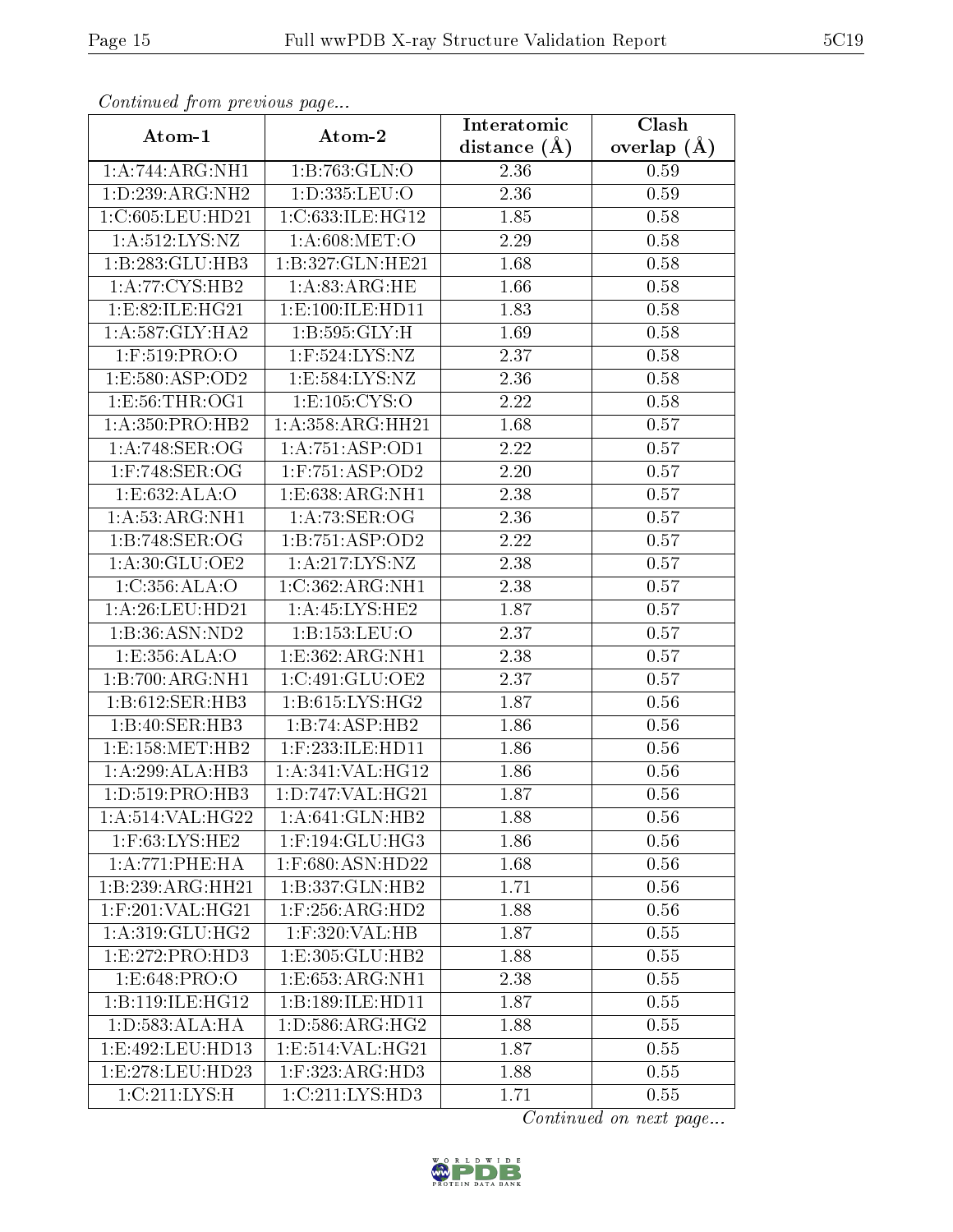| Commuca from previous page            |                                       | Interatomic    | Clash           |
|---------------------------------------|---------------------------------------|----------------|-----------------|
| Atom-1                                | Atom-2                                | distance $(A)$ | overlap $(\AA)$ |
| 1: E: 112: LYS: HB2                   | 1:E:169:ASP:HB3                       | 1.88           | 0.55            |
| 1:F:272:PRO:HD3                       | 1:F:305:GLU:HB2                       | 1.88           | 0.55            |
| 1:D:469:VAL:HG22                      | 1:D:540:ILE:HG12                      | 1.88           | 0.55            |
| 1:C:256:ARG:O                         | 1:C:260:ASN:ND2                       | 2.38           | 0.55            |
| 1:E:490:GLN:HG2                       | 1: E: 494: GLN: HG3                   | 1.89           | 0.55            |
| 1:A:277:LYS:HB3                       | 1: A:281: GLU:HB3                     | 1.89           | 0.55            |
| $1: E:612: \overline{\text{SER:HB3}}$ | 1: E: 615: LYS: HG2                   | 1.89           | 0.55            |
| 1:E:748:SER:OG                        | 1: E: 751: ASP: OD2                   | 2.25           | 0.54            |
| $1:$ F:469:VAL:HG22                   | 1:F:540:ILE:HG12                      | 1.89           | 0.54            |
| 1:A:464:LEU:H                         | 1:A:464:LEU:HD23                      | 1.72           | 0.54            |
| 1:A:26:LEU:HD13                       | 1: A: 41: LEU: HD21                   | 1.89           | 0.54            |
| 1:E:681:GLY:HA3                       | 1: E: 745: ARG: HH21                  | 1.72           | 0.54            |
| 1:E:159:ARG:NH2                       | 1:F:232:ALA:O                         | 2.28           | 0.54            |
| 1:B:605:LEU:HD22                      | 1:B:638:ARG:HD3                       | 1.90           | 0.53            |
| 1:D:336:LYS:O                         | 1:D:338:ARG:N                         | 2.37           | 0.53            |
| 1:D:632:ALA:O                         | 1:D:638:ARG:NH1                       | 2.37           | 0.53            |
| 1:F:515:LEU:HD13                      | $1:$ F:634:LEU:HD21                   | 1.89           | 0.53            |
| $1:$ F:114:ILE:HD13                   | 1:F:146:ILE:HD11                      | 1.90           | 0.53            |
| 1:C:580:ASP:OD2                       | 1:C:584:LYS:NZ                        | 2.41           | 0.53            |
| 1: E: 230: PHE: HA                    | 1:E:233:ILE:HG22                      | 1.90           | 0.53            |
| 1:A:230:PHE:HA                        | 1:A:233:ILE:HG22                      | 1.90           | 0.53            |
| $1:$ F:313:ARG:NH1                    | 1:F:351:ASN:O                         | 2.42           | 0.53            |
| 1:E:313:ARG:NH1                       | 1:E:351:ASN:O                         | 2.42           | 0.53            |
| $1:$ F:350:PRO:HB3                    | $1:$ F:358:ARG:HH21                   | 1.73           | 0.53            |
| 1:A:320:VAL:HB                        | 1:B:319:GLU:HG2                       | 1.91           | 0.52            |
| 1:C:517:TYR:CZ                        | 1:C:644:TYR:HB2                       | 2.45           | 0.52            |
| 1:E:40:SER:HB2                        | 1:E:83:ARG:HB2                        | 1.90           | 0.52            |
| 1:E:516:PHE:N                         | 1: E:621: GLY:O                       | 2.37           | 0.52            |
| 1:A:700:ARG:HH12                      | 1:B:487:ARG:HE                        | 1.57           | 0.52            |
| 1:D:465:ARG:NH2                       | 1: E: 610: GLY: O                     | 2.42           | 0.52            |
| 1:E:26:LEU:HD21                       | 1: E: 45: LYS: HE2                    | 1.90           | 0.52            |
| 1:B:519:PRO:O                         | $1:B:524:LYS:\overline{NZ}$           | 2.42           | 0.52            |
| 1:C:729:PRO:HB2                       | 1: D: 506: PHE: HZ                    | 1.74           | 0.52            |
| 1:C:523:GLY:N                         | 2:C:901:SO4:O3                        | 2.43           | 0.52            |
| 1: D:240: GLY:HA3                     | 1: D: 363: PHE: HA                    | 1.92           | 0.52            |
| 1:F:56:THR:OG1                        | $1:$ F: $\overline{105:CYS:O}$        | 2.28           | 0.52            |
| 1:F:647:LEU:HD11                      | $1:$ F:747:VAL:H $G11$                | 1.92           | 0.52            |
| 1: C:669:ASP:O                        | $1:C:733:A\overline{\mathrm{RG:NH2}}$ | 2.43           | 0.52            |
| 1:D:497:VAL:HG13                      | 1: D: 498: GLU: HG3                   | 1.92           | 0.52            |
| $1:$ F:256:ARG:O                      | 1:F:260:ASN:ND2                       | 2.32           | 0.52            |
| 1:A:122:THR:HB                        | 1:A:161:VAL:HA                        | 1.92           | 0.52            |

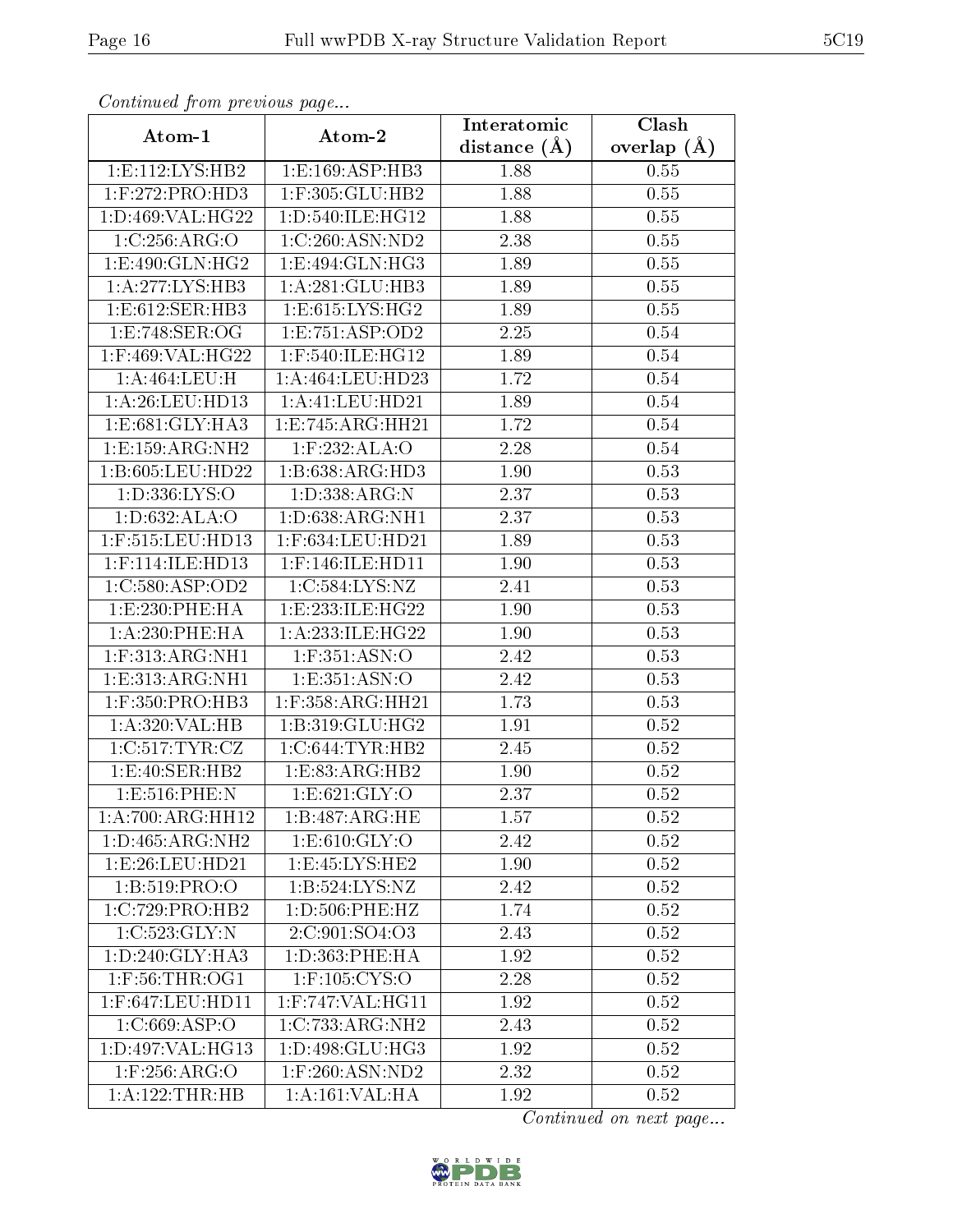| Communa from previous page       |                            | Interatomic       | Clash           |
|----------------------------------|----------------------------|-------------------|-----------------|
| Atom-1                           | Atom-2                     | distance $(A)$    | overlap $(\AA)$ |
| 1:D:706:GLU:HG3                  | 1:D:707:ILE:HG12           | 1.92              | 0.52            |
| 1:A:502:LYS:HB3                  | 1:F:699:ILE:HG23           | 1.92              | 0.52            |
| 1:B:292:GLU:O                    | 1:B:296:ASN:ND2            | 2.38              | 0.51            |
| 1:D:244:TYR:HB2                  | 1: D: 368: ASP: HA         | $\overline{1}.92$ | 0.51            |
| 1: D: 439: ALA:O                 | 1: D:441: VAL: N           | 2.43              | 0.51            |
| 1:B:313:ARG:NH2                  | 1:B:351:ASN:O              | $2.44\,$          | 0.51            |
| 1:C:313:ARG:NH1                  | 1:C:351:ASN:O              | 2.44              | 0.51            |
| 1:E:53:ARG:NH1                   | 1:E:73:SER:OG              | 2.44              | 0.51            |
| 1:B:114:ILE:HD13                 | 1:B:146:ILE:HD11           | 1.91              | 0.51            |
| 1:E:256:ARG:HH22                 | 1:E:268:LEU:HD22           | 1.75              | 0.51            |
| 1:E:406:HIS:NE2                  | 1:E:461:PRO:O              | 2.39              | 0.51            |
| 1: A:437: ILE: HG13              | 1:B:229:LEU:HD13           | 1.93              | 0.51            |
| 1:B:560:ARG:HA                   | 1:B:607:GLU:HG3            | 1.93              | 0.51            |
| 1:A:80:GLU:HG2                   | 1:F:429:LEU:HD22           | 1.93              | 0.51            |
| 1:A:179:ASP:OD1                  | 1:A:179:ASP:N              | 2.43              | 0.50            |
| $1:$ F:515:LEU:HD11              | $1:$ F:629:ILE:HD12        | 1.94              | 0.50            |
| 1:B:30:GLU:OE2                   | 1:B:217:LYS:NZ             | 2.41              | 0.50            |
| 1:B:659:ALA:HA                   | 1:B:662:ARG:HD3            | 1.92              | 0.50            |
| 1:F:492:LEU:HD13                 | 1:F:514:VAL:HG21           | 1.92              | 0.50            |
| 1: A:39: VAL: HG11               | 1: A:59: LEU: HD11         | 1.93              | 0.50            |
| 1:C:40:SER:HB3                   | 1:C:74:ASP:HB2             | 1.93              | 0.50            |
| 1:A:524:LYS:N                    | 2:A:902:SO4:O3             | 2.44              | 0.50            |
| 1:A:487:ARG:HD2                  | $1:$ F:700: $ARG:$ HH $12$ | 1.76              | 0.50            |
| 1: C:60: LYS: HG2                | 1:C:66:GLU:HG2             | 1.94              | 0.50            |
| 1: A:85: ASN:H                   | 1:A:85:ASN:HD22            | 1.60              | 0.50            |
| $1:$ F:519:PRO: $\overline{HG2}$ | $1:$ F:522:CYS:SG          | 2.52              | 0.50            |
| 1:B:632:ALA:O                    | 1: B: 638: ARG: NH1        | 2.41              | 0.50            |
| 1:A:93:ARG:HH21                  | 1:A:194:GLU:HG3            | 1.76              | 0.49            |
| $1: A:406:HI\overline{S:NE2}$    | 1:A:461:PRO:O              | 2.45              | 0.49            |
| 1:B:153:LEU:HD11                 | 1:B:160:ALA:HB1            | 1.94              | 0.49            |
| 1:C:201:VAL:HG21                 | 1:C:256:ARG:HD2            | 1.94              | 0.49            |
| 1:D:559:VAL:HG11                 | 1: D:604: ILE: HA          | 1.94              | 0.49            |
| $1:$ F:153:LEU:HD11              | $1:$ F:160:ALA:HB1         | 1.94              | 0.49            |
| 1: A: 153: LEU: HD11             | 1:A:160:ALA:HB1            | 1.93              | 0.49            |
| 1: E: 131: PHE: HA               | 1:E:135:LEU:HB2            | 1.93              | 0.49            |
| 1:A:218:GLU:OE2                  | 1:F:458:GLN:NE2            | 2.45              | 0.49            |
| 1: A:131:PHE:HA                  | 1: A: 135: LEU: HB2        | 1.95              | 0.49            |
| 1:C:197:SER:HB3                  | 1:C:200:GLU:HG3            | 1.93              | 0.49            |
| 1: E: 517: TYR: CZ               | 1: E: 644: TYR: HB2        | 2.48              | 0.49            |
| 1:A:492:LEU:HD13                 | 1:A:514:VAL:HG21           | 1.93              | 0.49            |
| $1:$ F:472:PRO:HG2               | 1:F:532:ALA:HB3            | 1.94              | 0.49            |

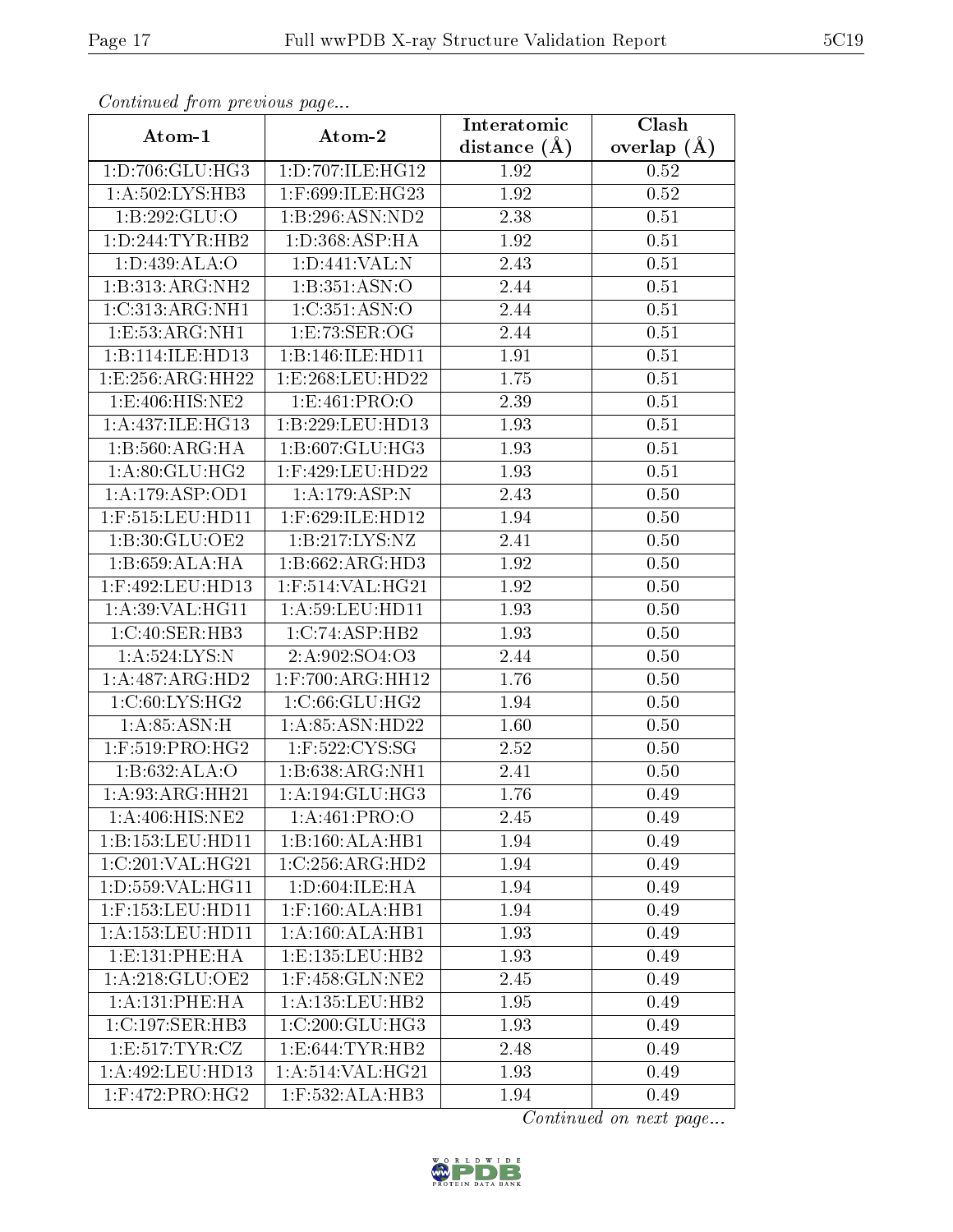| Comunaca jiom previous page          |                                           | Interatomic    | Clash           |
|--------------------------------------|-------------------------------------------|----------------|-----------------|
| Atom-1                               | Atom-2                                    | distance $(A)$ | overlap $(\AA)$ |
| 1:A:284:SER:HA                       | 1:A:287:ARG:HH21                          | 1.76           | 0.49            |
| 1: D: 517: TYR: CZ                   | 1: D:644: TYR:HB2                         | 2.48           | 0.49            |
| 1:C:126:ILE:HD13                     | 1:C:159:ARG:HD2                           | 1.93           | 0.49            |
| 1: D: 573: VAL: HG12                 | 1: D:618: PHE:HB3                         | 1.94           | 0.49            |
| 1: B: 517: TYR: CZ                   | 1:B:644:TYR:HB2                           | 2.47           | 0.49            |
| 1:E:626:PRO:HA                       | 1:E:629:ILE:HG13                          | 1.95           | 0.49            |
| $1:$ F:485:VAL:HA                    | 1:F:488:GLU:HB2                           | 1.94           | 0.49            |
| 1: A: 364: ASP: OD1                  | 1:A:364:ASP:N                             | 2.40           | 0.48            |
| 1:C:26:LEU:HD21                      | 1:C:45:LYS:HE2                            | 1.94           | 0.48            |
| 1: D:299: ALA:HB3                    | 1:D:341:VAL:HG12                          | 1.94           | 0.48            |
| 1:D:356:ALA:O                        | 1:D:362:ARG:NH1                           | 2.46           | 0.48            |
| 1:A:605:LEU:HD22                     | 1: A:638:ARG:HD3                          | 1.95           | 0.48            |
| 1:B:210:ARG:NH2                      | 1:B:373:ASP:OD1                           | 2.46           | 0.48            |
| $1:$ F:658:LYS:HG2                   | 1:F:672:LEU:HD13                          | 1.94           | 0.48            |
| 1:C:390:LEU:H                        | 1:C:390:LEU:HD23                          | 1.78           | 0.48            |
| 1:E:108:VAL:HG12                     | 1: E: 175: ILE: HG13                      | 1.95           | 0.48            |
| $1:$ F:169:ASP:HB3                   | $1:$ F:170:PRO:HD3                        | 1.95           | 0.48            |
| 1: B: 305: GLU: OE2                  | 1:C:362:ARG:NH2                           | 2.42           | 0.48            |
| 1: E: 458: GLN: HG3                  | $1: E: 459 \cdot \overline{\text{SER:H}}$ | 1.79           | 0.48            |
| 1:C:542:ILE:HD11                     | 1:C:562:ILE:HG21                          | 1.95           | 0.48            |
| 1: A: 456: LEU: HA                   | 1: A:461:PRO:HG3                          | 1.95           | 0.48            |
| 1: D: 560: ARG: NH1                  | 1:D:607:GLU:OE2                           | 2.47           | 0.48            |
| 1: D: 572: CYS: SG                   | 1:D:573:VAL:N                             | 2.87           | 0.48            |
| 1:B:126:ILE:HB                       | 1:B:439:ALA:HB2                           | 1.96           | 0.48            |
| 1:C:28:VAL:HG13                      | 1:C:97:GLY:H                              | 1.78           | 0.48            |
| 1:D:389:LYS:HE2                      | 1:D:446:ALA:HB2                           | 1.95           | 0.48            |
| $1:$ F:472:PRO:HB3                   | 1:F:529:LYS:HB3                           | 1.96           | 0.48            |
| 1:B:648:PRO:HD2                      | 1:B:683:SER:HA                            | 1.96           | 0.47            |
| 1:E:519:PRO:O                        | 1:E:524:LYS:NZ                            | 2.46           | 0.47            |
| 1:B:472:PRO:HG2                      | 1:B:532:ALA:HB3                           | 1.96           | 0.47            |
| 1:C:482:LEU:O                        | 1:C:486:LYS:HG3                           | 2.14           | 0.47            |
| 1: D: 305: GLU: HG2                  | 1:E:359:ARG:HH12                          | 1.79           | 0.47            |
| 1:B:117:LEU:HD22                     | 1:B:187:GLU:H                             | 1.80           | 0.47            |
| 1:B:653:ARG:HG2                      | 1:B:687:LEU:HD11                          | 1.96           | 0.47            |
| 1: D: 472: PRO:H G2                  | 1:D:532:ALA:HB3                           | 1.97           | 0.47            |
| 1:D:605:LEU:HD22                     | 1: D: 638: ARG: HD3                       | 1.96           | 0.47            |
| $1:$ F:632:ALA:HA                    | $1:$ F:635:ARG:HE                         | 1.79           | 0.47            |
| $1:A:201:\overline{\text{VAL}:HG12}$ | 1:A:257:ALA:HB2                           | 1.97           | 0.47            |
| 1:C:39:VAL:HG11                      | 1:C:59:LEU:HD11                           | 1.97           | 0.47            |
| $1:$ F:347:THR:HB                    | $1:$ F:353:ILE:HD $11$                    | 1.95           | 0.47            |
| 1:F:542:ILE:HD11                     | 1:F:562:ILE:HG21                          | 1.96           | 0.47            |

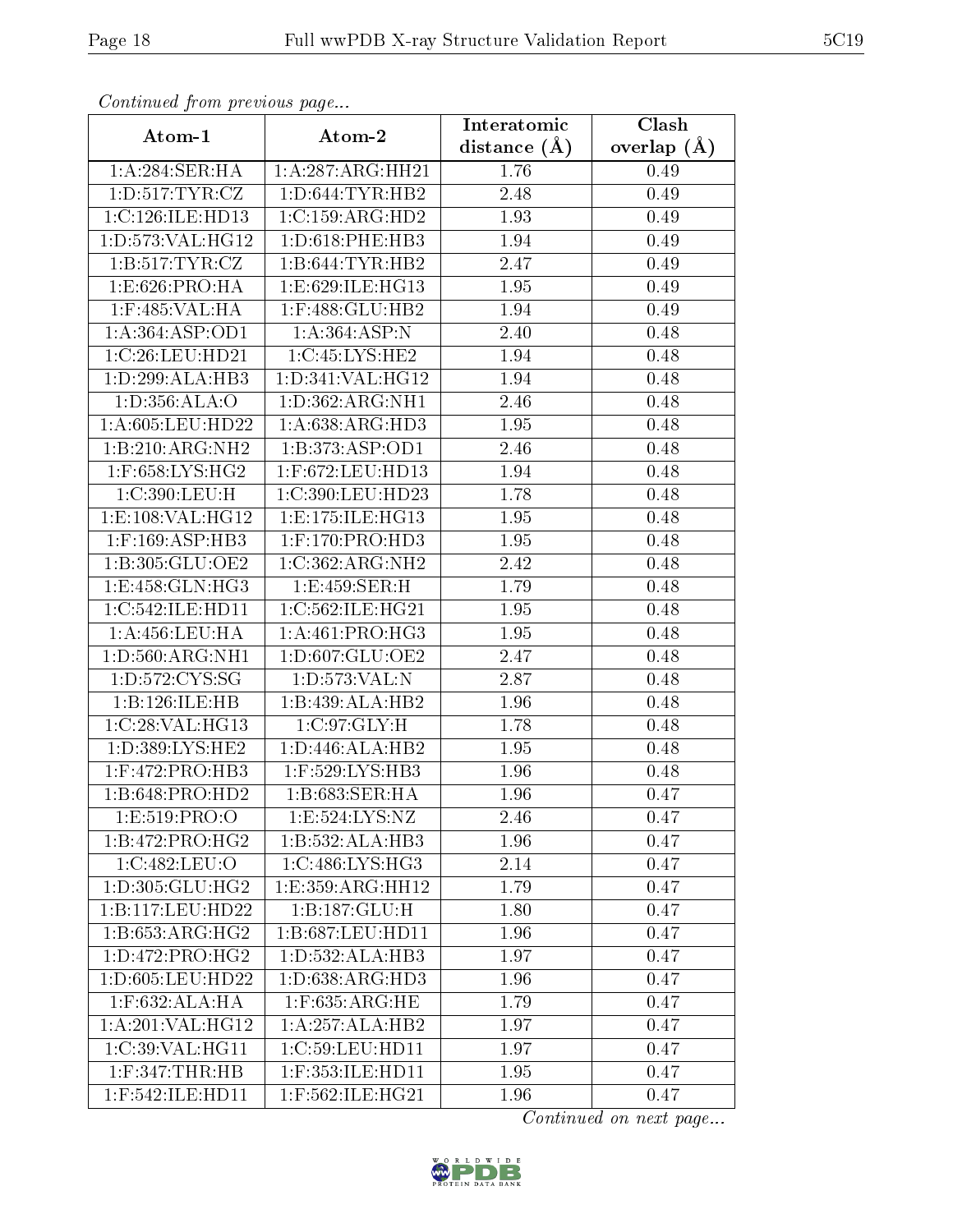| Commuca from previous page    |                              | Interatomic    | Clash         |
|-------------------------------|------------------------------|----------------|---------------|
| Atom-1                        | Atom-2                       | distance $(A)$ | overlap $(A)$ |
| 1: A:127:THR:OG1              | 1:A:128:GLY:N                | 2.47           | 0.47          |
| 1:C:519:PRO:HG2               | 1:C:522:CYS:SG               | 2.55           | 0.47          |
| 1: A:269: ILE: HB             | 1: A:303: ILE: HA            | 1.97           | 0.47          |
| 1:E:485:VAL:HA                | 1:E:488:GLU:HB2              | 1.97           | 0.47          |
| 1:E:578:GLU:HG2               | 1:E:581:SER:HB3              | 1.97           | 0.47          |
| 1:B:169:ASP:HB3               | 1:B:170:PRO:HD3              | 1.97           | 0.47          |
| 1:A:159:ARG:NH2               | 1:B:232:ALA:O                | 2.48           | 0.46          |
| 1:C:469:VAL:HG22              | 1:C:540:ILE:HG12             | 1.97           | 0.46          |
| 1:B:120:ASP:HB3               | 1:B:188:PRO:HB3              | 1.96           | 0.46          |
| 1:C:169:ASP:HB3               | 1:C:170:PRO:HD3              | 1.98           | 0.46          |
| 1:B:251:LYS:N                 | 2:B:902:SO4:O4               | 2.46           | 0.46          |
| 1:C:632:ALA:O                 | 1:C:638:ARG:NH1              | 2.45           | 0.46          |
| 1:D:634:LEU:HD22              | 1:D:642:LEU:HD11             | 1.97           | 0.46          |
| 1: E: 605: LEU: HD21          | 1:E:633:ILE:HG12             | 1.97           | 0.46          |
| 1:E:642:LEU:HG                | 1:E:762:LEU:HD21             | 1.96           | 0.46          |
| 1:B:192:GLU:HB2               | 1:B:195:GLU:HG3              | 1.97           | 0.46          |
| 1:B:519:PRO:HG2               | 1:B:522:CYS:SG               | 2.56           | 0.46          |
| 1:E:390:LEU:H                 | 1:E:390:LEU:HD23             | 1.81           | 0.46          |
| 1:F:320:VAL:O                 | $1:$ F:324:ILE:HG13          | 2.15           | 0.46          |
| 1:C:56:THR:OG1                | 1: C: 105: CYS:O             | 2.34           | 0.46          |
| 1:E:203:TYR:CD2               | 1: E: 261: GLU: HG2          | 2.51           | 0.46          |
| 1: E: 472: PRO:HG2            | 1:E:532:ALA:HB3              | 1.98           | 0.46          |
| $1:$ F:203:TYR:CE2            | $1:$ F:261:GLU:HG2           | 2.51           | 0.46          |
| 1: D: 406: HIS: NE2           | 1: D: 461: PRO: HB3          | 2.31           | 0.46          |
| 1:A:771:PHE:CZ                | 1:F:650:GLU:HG3              | 2.51           | 0.46          |
| 1:B:209:CYS:HB3               | 1:B:212:GLN:HB2              | 1.98           | 0.45          |
| 1:F:112:LYS:HB2               | $1:$ F:169:ASP:HB3           | 1.98           | 0.45          |
| $1:A:114:ILE:H\overline{G23}$ | 1: A:168:THR:HG22            | 1.97           | 0.45          |
| 1:A:111:GLY:HA2               | $1:A:170:PRO:\overline{HG2}$ | 1.97           | 0.45          |
| 1:C:612:SER:HB3               | 1:C:615:LYS:HG2              | 1.97           | 0.45          |
| 1:A:771:PHE:HZ                | 1:F:650:GLU:HG3              | 1.81           | 0.45          |
| 1:B:151:ILE:HG12              | 1:B:164:LYS:HG3              | 1.97           | 0.45          |
| 1:A:169:ASP:HB3               | 1: A:170: PRO:HD3            | 1.98           | 0.45          |
| 1:B:514:VAL:HG13              | 1:B:641:GLN:HB2              | 1.98           | 0.45          |
| 1:B:670:VAL:HG11              | 1:B:736:PHE:HE2              | 1.81           | 0.45          |
| 1: D:580: ASP:HB2             | 1:D:628:ILE:HD11             | 1.98           | 0.45          |
| 1:F:390:LEU:HD23              | 1:F:390:LEU:H                | 1.81           | 0.45          |
| 1: A:659:ALA:HA               | 1: A:662:ARG:HD3             | 1.97           | 0.45          |
| 1:B:700:ARG:HH12              | 1:C:487:ARG:HE               | 1.65           | 0.45          |
| 1:C:311:PRO:HB2               | 1:C:315:LYS:HE3              | 1.99           | 0.45          |
| 1:B:390:LEU:H                 | 1:B:390:LEU:HD23             | 1.82           | 0.45          |

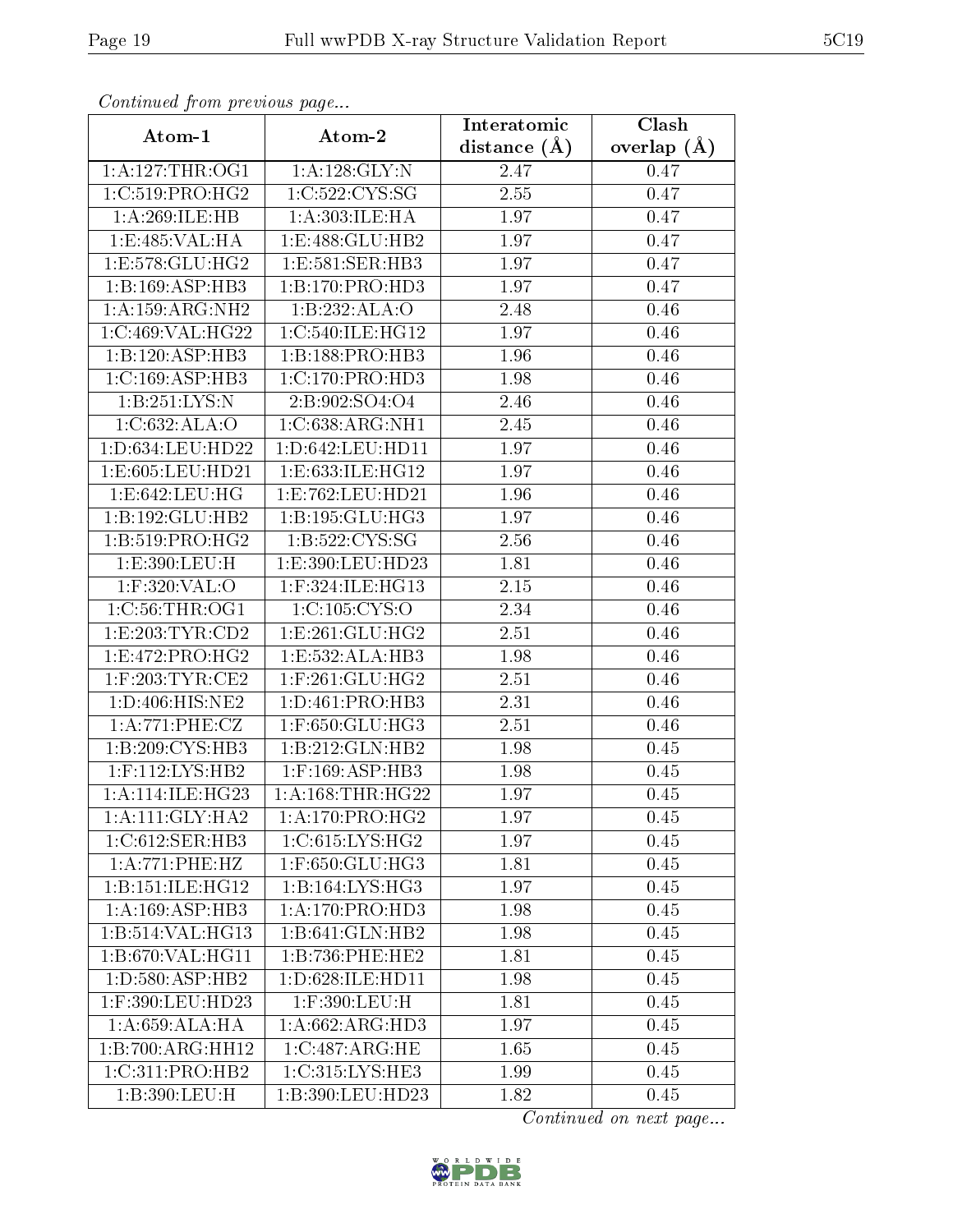| Comunaca jiom previous page               |                                      | Interatomic    | Clash           |
|-------------------------------------------|--------------------------------------|----------------|-----------------|
| Atom-1                                    | Atom-2                               | distance $(A)$ | overlap $(\AA)$ |
| 1:C:615:LYS:HB3                           | 1: C:616: ASN:H                      | 1.56           | 0.45            |
| 1:C:522:CYS:N                             | 2:C:901:SO4:O3                       | 2.49           | 0.45            |
| 1:E:96:LEU:HD23                           | 1:E:261:GLU:HG3                      | 1.97           | 0.45            |
| 1:E:519:PRO:HG2                           | 1:E:522:CYS:SG                       | 2.57           | 0.45            |
| $1:$ F:615:LYS:HB3                        | $1:$ F:616:ASN:H                     | 1.52           | 0.45            |
| 1: A:58:LEU:HB2                           | $1: A:105: CYS:\overline{HB2}$       | 1.98           | 0.45            |
| 1:E:305:GLU:OE2                           | $1:$ F:362:ARG:NH2                   | 2.40           | 0.45            |
| 1:C:495:TYR:HB3                           | 1:C:503:PHE:HE1                      | 1.80           | 0.44            |
| 1: A:56:THR:HG21                          | 1:A:175:ILE:HDI1                     | 2.00           | 0.44            |
| 1:B:153:LEU:HD13                          | 1: B: 162: GLU: HG2                  | 1.99           | 0.44            |
| 1:C:251:LYS:N                             | 2:C:902:SO4:O4                       | 2.50           | 0.44            |
| 1:F:350:PRO:HB3                           | $1:$ F:358:ARG:NH2                   | 2.32           | 0.44            |
| 1:B:458:GLN:HG3                           | 1:B:459:SER:H                        | 1.83           | 0.44            |
| 1:B:371:ILE:HD11                          | 1:B:468:VAL:HG22                     | 1.99           | 0.44            |
| 1:B:502:LYS:HD3                           | $1:B:505:LYS:H\overline{D2}$         | 1.97           | 0.44            |
| 1:B:624:ASN:O                             | 1: B: 755: TYR: OH                   | 2.27           | 0.44            |
| 1:B:28:VAL:H G22                          | 1:B:96:LEU:HD13                      | 2.00           | 0.44            |
| 1:D:746:SER:OG                            | 1:D:747:VAL:N                        | 2.48           | 0.44            |
| $1:A:560:\overline{\text{ARG:H}\text{A}}$ | 1:A:607:GLU:HG3                      | 2.00           | 0.44            |
| 1: E:664: SER: HA                         | 1:E:665:PRO:HD3                      | 1.87           | 0.44            |
| $1:$ F:744:ARG: $\overline{\text{HD2}}$   | $1:$ F:744:ARG:HA                    | 1.77           | 0.44            |
| 1: E:312: LYS: HA                         | 1: E: 316: THR: HB                   | 2.00           | 0.44            |
| $1:$ F:311:PRO:O                          | $1:$ F:313:ARG:N                     | 2.51           | 0.44            |
| 1:C:509:THR:HA                            | 1: C:510: PRO:HD3                    | 1.88           | 0.44            |
| 1:C:762:LEU:HB3                           | 1:C:763:GLN:OE1                      | 2.18           | 0.44            |
| 1: E: 98: ASP: OD1                        | 1:E:225:ARG:NH2                      | 2.50           | 0.44            |
| $1:$ F:28:VAL:HG22                        | 1:F:96:LEU:HD13                      | 1.99           | 0.44            |
| 1:F:458:GLN:HB3                           | $1:$ F:460:ASN:OD1                   | 2.18           | 0.44            |
| 1:B:117:LEU:HD21                          | 1: B: 185: GLU: HB2                  | 2.00           | 0.44            |
| 1:B:86:ARG:HA                             | 1:B:89:ARG:HB3                       | 1.99           | 0.44            |
| 1: A:640: ASP: N                          | 1:A:640:ASP:OD1                      | 2.51           | 0.43            |
| 1:C:39:VAL:HG12                           | $1:C:84:\overline{\mathrm{MET:HB3}}$ | 2.00           | 0.43            |
| 1: E: 122: THR: HB                        | 1: E: 161: VAL: HA                   | 1.99           | 0.43            |
| 1:F:349:ARG:HB3                           | $1:$ F:349:ARG:HE                    | 1.64           | 0.43            |
| 1:B:458:GLN:HB3                           | 1:B:460:ASN:OD1                      | 2.18           | 0.43            |
| 1: D: 524: LYS:N                          | 2:D:902:SO4:O2                       | 2.51           | 0.43            |
| 1:E:64:ARG:HD2                            | 1: E:64: ARG: HA                     | 1.81           | 0.43            |
| 1:E:318:GLY:HA3                           | $1:$ F:319:GLU:OE2                   | 2.19           | 0.43            |
| 1: A:587: GLY:O                           | 1: A:589: ASN:N                      | 2.51           | 0.43            |
| 1: A:587: GLY:HA3                         | 1: A:591: GLY:HA2                    | 2.01           | 0.43            |
| 1:C:259:ALA:HB2                           | 1:C:300:ILE:HD12                     | 2.00           | 0.43            |

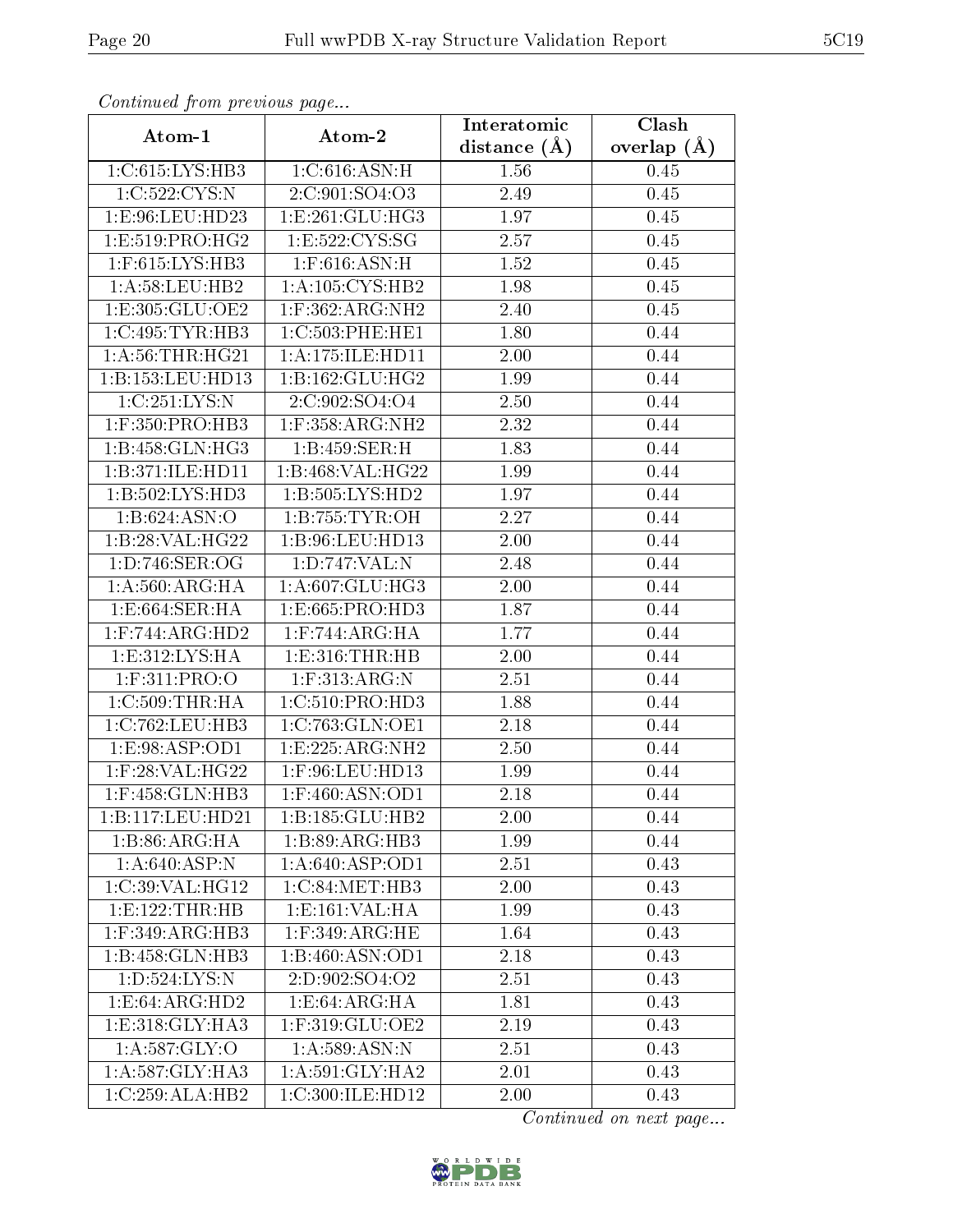| Continuea from previous page |                     | Interatomic       | Clash           |  |
|------------------------------|---------------------|-------------------|-----------------|--|
| Atom-1                       | Atom-2              | distance $(\AA)$  | overlap $(\AA)$ |  |
| 1:C:458:GLN:HB3              | 1:C:460:ASN:OD1     | 2.18              | 0.43            |  |
| 1.E.90:ASN:O                 | 1:E:93:ARG:NH1      | 2.50              | 0.43            |  |
| 1:A:494:GLN:HG2              | 1: A: 535: CYS: SG  | 2.59              | 0.43            |  |
| 1:B:220:VAL:O                | 1:B:224:LEU:HB2     | 2.18              | 0.43            |  |
| 1:B:311:PRO:O                | 1:B:313:ARG:N       | 2.51              | 0.43            |  |
| $1:$ F:58:LEU:HD11           | 1:F:66:GLU:HB3      | 2.01              | 0.43            |  |
| 1:B:644:TYR:CE2              | 1:B:646:PRO:HB3     | $\overline{2.53}$ | 0.43            |  |
| 1: D: 567: ARG: HH21         | 1: D: 611: MET: HA  | 1.82              | 0.43            |  |
| 1: E: 311: PRO: HB2          | 1: E: 315: LYS: HE3 | 2.00              | 0.43            |  |
| 1: A:131:PHE:HA              | 1:A:135:LEU:HD23    | 2.01              | 0.43            |  |
| 1:A:664:SER:HA               | 1: A:665: PRO:HD3   | 1.92              | 0.43            |  |
| 1:B:197:SER:HB3              | 1:B:200:GLU:HG3     | 2.01              | 0.43            |  |
| 1: E: 169: ASP: HB3          | 1: E: 170: PRO: HD3 | 2.01              | 0.43            |  |
| 1:C:635:ARG:HD2              | 1:C:638:ARG:NH1     | 2.34              | 0.43            |  |
| 1:C:700:ARG:HH22             | 1: D:487: ARG: NE   | 2.14              | 0.43            |  |
| $1:B:338:ARG:H\overline{G2}$ | 1:B:338:ARG:H       | 1.45              | 0.42            |  |
| 1:C:98:ASP:OD1               | 1:C:225:ARG:NH2     | 2.52              | 0.42            |  |
| 1:C:492:LEU:HD13             | 1:C:514:VAL:HG21    | 1.99              | 0.42            |  |
| 1:E:172:PRO:HG2              | 1: E: 173: TYR: CD2 | 2.54              | 0.42            |  |
| 1: E: 515: LEU: HD11         | 1:E:629:ILE:HD12    | 2.01              | 0.42            |  |
| 1:C:586:ARG:O                | 1:C:591:GLY:HA3     | 2.19              | 0.42            |  |
| 1:C:633:ILE:HG22             | 1:C:639:LEU:HG      | 2.01              | 0.42            |  |
| 1:A:472:PRO:O                | 1:A:533:ASN:ND2     | 2.34              | 0.42            |  |
| 1:C:667:ALA:HB3              | 1:C:670:VAL:HG23    | 2.02              | 0.42            |  |
| $1:$ F:458:GLN:HG3           | 1:F:459:SER:H       | 1.84              | 0.42            |  |
| 1: A:587: GLY: HA2           | 1:B:594:GLY:HA3     | $2.01\,$          | 0.42            |  |
| 1: D: 358: ARG: NH1          | 1:D:366:GLU:OE1     | 2.52              | 0.42            |  |
| 1:D:524:LYS:NZ               | 1:D:623:THR:O       | 2.45              | 0.42            |  |
| 1:B:490:GLN:HG2              | 1:B:494:GLN:HG3     | 2.01              | 0.42            |  |
| 1:A:349:ARG:HG3              | 1: A: 350: PRO: HD2 | 2.02              | 0.42            |  |
| 1:C:458:GLN:HG3              | 1:C:459:SER:H       | 1.85              | 0.42            |  |
| 1:E:31:ALA:HA                | 1: E: 83: ARG: HB3  | 2.02              | 0.42            |  |
| $1:$ F:111:GLY:N             | $1:$ F:175:ILE:O    | 2.48              | 0.42            |  |
| 1:A:653:ARG:NH2              | 1: A:679:THR:O      | 2.52              | 0.42            |  |
| 1:B:360:PHE:HA               | 1:B:364:ASP:HB3     | 2.00              | 0.42            |  |
| 1:B:336:LYS:O                | 1:B:338:ARG:HG2     | 2.20              | 0.42            |  |
| 1:B:580:ASP:HB2              | 1:B:628:ILE:HD11    | 2.01              | 0.42            |  |
| 1:D:312:LYS:HB3              | 1: D: 354: ASP: HB2 | 2.01              | 0.42            |  |
| 1: E: 515: LEU: HB3          | 1:E:642:LEU:HD13    | 2.01              | 0.42            |  |
| $1:$ F:517:TYR:CZ            | $1:$ F:644:TYR:HB2  | 2.55              | 0.42            |  |
| 1:C:644:TYR:CE2              | 1:C:646:PRO:HB3     | 2.54              | 0.42            |  |

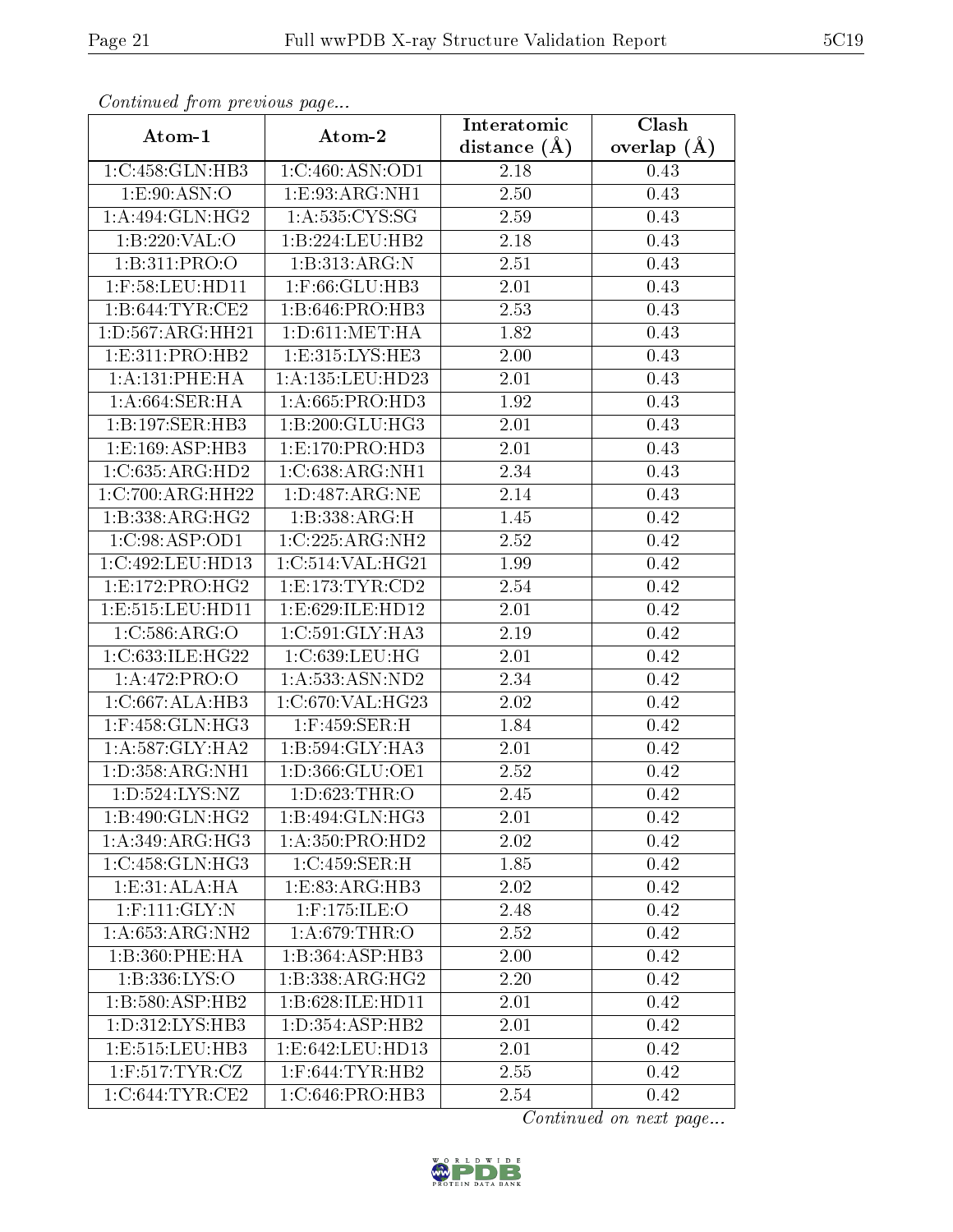| Continuea jioin pievivus page |                     | Interatomic      | Clash         |  |
|-------------------------------|---------------------|------------------|---------------|--|
| Atom-1                        | Atom-2              | distance $(\AA)$ | overlap $(A)$ |  |
| 1:C:77:CYS:HB2                | 1:C:83:ARG:HE       | 1.85             | 0.42          |  |
| 1:E:670:VAL:HG11              | 1:E:736:PHE:HE2     | 1.85             | 0.42          |  |
| 1:D:226:HIS:HA                | 1: D: 227: PRO: HD2 | 1.94             | 0.41          |  |
| 1:E:108:VAL:HG22              | 1: E: 173: TYR: CD1 | 2.54             | 0.41          |  |
| 1:A:520:PRO:HB3               | 1:A:624:ASN:HD22    | 1.85             | 0.41          |  |
| $1:$ F:509:THR:HA             | 1:F:510:PRO:HD3     | 1.90             | 0.41          |  |
| 1: A:244:TYR:CE1              | 1: A: 350: PRO: HB3 | 2.54             | 0.41          |  |
| $1: A: 329:$ LEU:HD22         | 1: A:362: ARG: NH1  | 2.35             | 0.41          |  |
| 1:B:482:LEU:HB3               | 1:B:485:VAL:HG22    | $2.02\,$         | 0.41          |  |
| 1:C:661:LEU:HD21              | 1:C:691:CYS:HB3     | 2.02             | 0.41          |  |
| 1:B:476:TRP:CE3               | 1:B:486:LYS:HG2     | 2.55             | 0.41          |  |
| 1:B:615:LYS:HB3               | 1: B:616:ASN:H      | 1.50             | 0.41          |  |
| 1:C:311:PRO:O                 | 1:C:313:ARG:N       | 2.54             | 0.41          |  |
| 1:B:745:ARG:HH11              | 1:C:766:ARG:HD2     | 1.85             | 0.41          |  |
| 1:B:600:VAL:O                 | 1:B:604:ILE:HG13    | 2.20             | 0.41          |  |
| 1:C:653:ARG:HG2               | 1:C:687:LEU:HD11    | 2.03             | 0.41          |  |
| 1:D:391:ALA:HB3               | 1:D:394:VAL:HG23    | 2.01             | 0.41          |  |
| 1:E:615:LYS:HB3               | 1: E:616: ASN:H     | 1.50             | 0.41          |  |
| 1:F:648:PRO:O                 | $1:$ F:653:ARG:NH1  | 2.53             | 0.41          |  |
| 1:A:75:ASP:OD1                | 1:A:75:ASP:N        | 2.48             | 0.41          |  |
| 1:A:133:VAL:HG22              | 1:A:443:ASN:HB2     | 2.01             | 0.41          |  |
| 1:C:249:THR:HG21              | 1:C:369:ILE:HG22    | 2.02             | 0.41          |  |
| 1:C:514:VAL:HG13              | 1:C:641:GLN:HB2     | 2.01             | 0.41          |  |
| 1: A:754: LYS: HB2            | 1:A:754:LYS:HE3     | 1.89             | 0.41          |  |
| $1:$ F:664:SER:HA             | $1:$ F:665:PRO:HD3  | 1.86             | 0.41          |  |
| 1:A:515:LEU:HD22              | 1:A:634:LEU:HD21    | 2.03             | 0.41          |  |
| 1:B:131:PHE:HA                | 1:B:135:LEU:HB2     | 2.02             | 0.41          |  |
| 1:D:349:ARG:NH2               | 1: D: 561: GLU: OE1 | 2.54             | 0.41          |  |
| 1:C:111:GLY:N                 | 1:C:175:ILE:O       | 2.50             | 0.41          |  |
| 1:C:512:LYS:NZ                | 1:C:608:MET:O       | 2.37             | 0.41          |  |
| 1: D:201: VAL:HG21            | 1: D: 256: ARG: HD2 | 2.01             | 0.41          |  |
| 1:E:570:ALA:HB1               | 1:E:616:ASN:HB3     | 2.02             | 0.41          |  |
| 1: A:249:THR:HG1              | 1: A:251:LYS:HZ3    | 1.63             | 0.41          |  |
| 1:A:422:ALA:HA                | 1:A:425:LYS:HD3     | 2.03             | 0.41          |  |
| 1:B:647:LEU:H                 | 1:B:647:LEU:HD12    | 1.86             | 0.41          |  |
| 1:5:664:SER:HA                | 1:B:665:PRO:HD3     | 1.84             | 0.41          |  |
| 1:C:502:LYS:HD3               | 1:C:505:LYS:HD2     | 2.02             | 0.41          |  |
| 1: E:28: VAL:HG13             | 1:E:97:GLY:H        | 1.85             | 0.41          |  |
| $1:A:626:PRO:H\overline{B2}$  | 1:A:758:PHE:CZ      | 2.56             | 0.40          |  |
| 1:B:515:LEU:HB3               | 1:B:642:LEU:HD13    | 2.03             | 0.40          |  |
| 1:B:633:ILE:HG22              | 1: B:639:LEU:HG     | 2.03             | 0.40          |  |

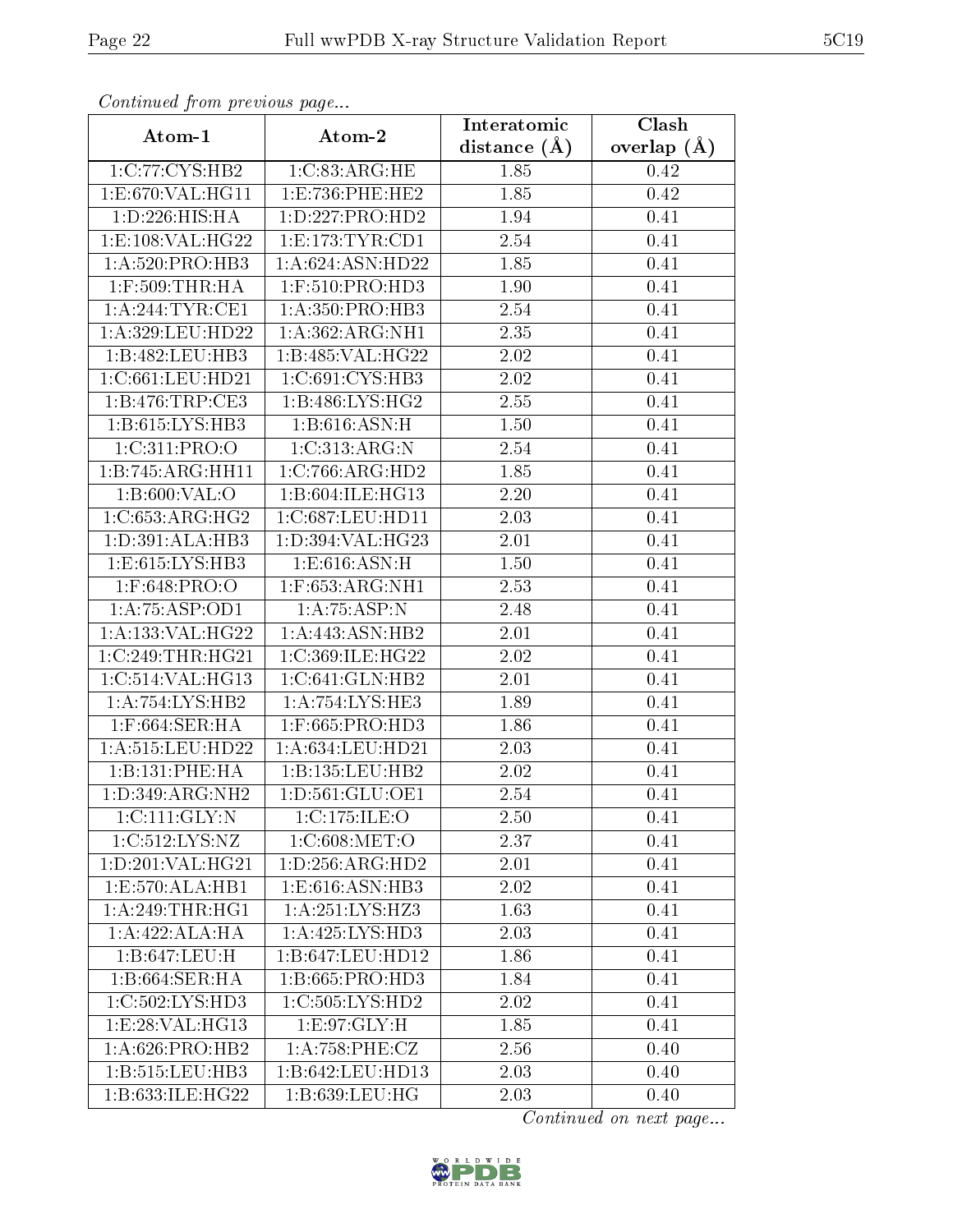| . <i>. .</i>                 | $\cdots$ $\cdots$ $\cdots$ | Interatomic       | Clash         |
|------------------------------|----------------------------|-------------------|---------------|
| Atom-1                       | Atom-2                     | distance $(\AA)$  | overlap $(A)$ |
| 1:E:233:ILE:HD12             | 1:E:233:ILE:HA             | 1.98              | 0.40          |
| 1: A:246:PRO:HA              | 1:A:247:PRO:HD3            | 1.94              | 0.40          |
| 1:A:396:LEU:HD12             | 1:A:396:LEU:H              | 1.87              | 0.40          |
| $1:B:172:PRO:H\overline{G2}$ | 1:B:173:TYR:CD2            | 2.56              | 0.40          |
| 1:E:458:GLN:HB3              | 1:E:460:ASN:OD1            | 2.21              | 0.40          |
| 1:F:233:ILE:HA               | 1:F:233:ILE:HD12           | 1.93              | 0.40          |
| $1:$ F:241:ILE:HB            | $1:$ F:344:MET:HG2         | 2.03              | 0.40          |
| $1:$ F:476:TRP:HE1           | 1:F:534:GLU:HB2            | 1.85              | 0.40          |
| $1:$ F:90:ASN:O              | 1:F:93:ARG:NH1             | $\overline{2.52}$ | 0.40          |
| 1:B:613:THR:HG23             | 1:B:614:LYS:HG3            | 2.02              | 0.40          |
| 1: C: 31: ALA: HA            | 1:C:83:ARG:HB3             | 2.03              | 0.40          |
| 1:E:330:THR:O                | 1:E:334:GLY:N              | 2.53              | 0.40          |
| 1:A:43:GLN:N                 | 1:A:44:PRO:HD2             | 2.36              | 0.40          |
| 1:A:542:ILE:HD11             | 1:A:574:LEU:HD11           | 2.03              | 0.40          |
| 1: A:653:ARG:HG2             | 1:A:687:LEU:HD11           | 2.04              | 0.40          |
| 1:C:233:ILE:HA               | 1:C:233:ILE:HD12           | 1.95              | 0.40          |
| 1:C:582:ILE:O                | 1:C:586:ARG:HG3            | 2.21              | 0.40          |
| 1: E: 201: VAL: HG21         | 1: E: 256: ARG: HD2        | 2.03              | 0.40          |
| 1:E:347:THR:HB               | 1:E:353:ILE:HD11           | 2.03              | 0.40          |
| 1:E:371:ILE:HD11             | 1:E:468:VAL:HG22           | 2.04              | 0.40          |
| 1:E:587:GLY:HA3              | 1:E:591:GLY:HA3            | 2.04              | 0.40          |
| 1:E:613:THR:HG23             | 1: E: 614: LYS: HG3        | 2.04              | 0.40          |
| 1:E:644:TYR:CE2              | 1:E:646:PRO:HB3            | 2.56              | 0.40          |
| $1:$ F:471:VAL:HA            | 1:F:472:PRO:HD3            | 1.94              | 0.40          |
| 1: A:766:ARG:HG2             | 1:F:745:ARG:HD3            | 2.03              | 0.40          |
| 1:B:39:VAL:HG11              | 1:B:59:LEU:HD11            | 2.04              | 0.40          |
| 1:B:64:ARG:HD2               | 1:B:64:ARG:HA              | 1.89              | 0.40          |
| 1:D:330:THR:O                | 1: D: 334: GLY: N          | $\overline{2.54}$ | 0.40          |
| 1:E:482:LEU:HB3              | 1: E:485: VAL:HG22         | 2.04              | 0.40          |

There are no symmetry-related clashes.

#### 5.3 Torsion angles (i)

#### 5.3.1 Protein backbone (i)

In the following table, the Percentiles column shows the percent Ramachandran outliers of the chain as a percentile score with respect to all X-ray entries followed by that with respect to entries of similar resolution.

The Analysed column shows the number of residues for which the backbone conformation was analysed, and the total number of residues.



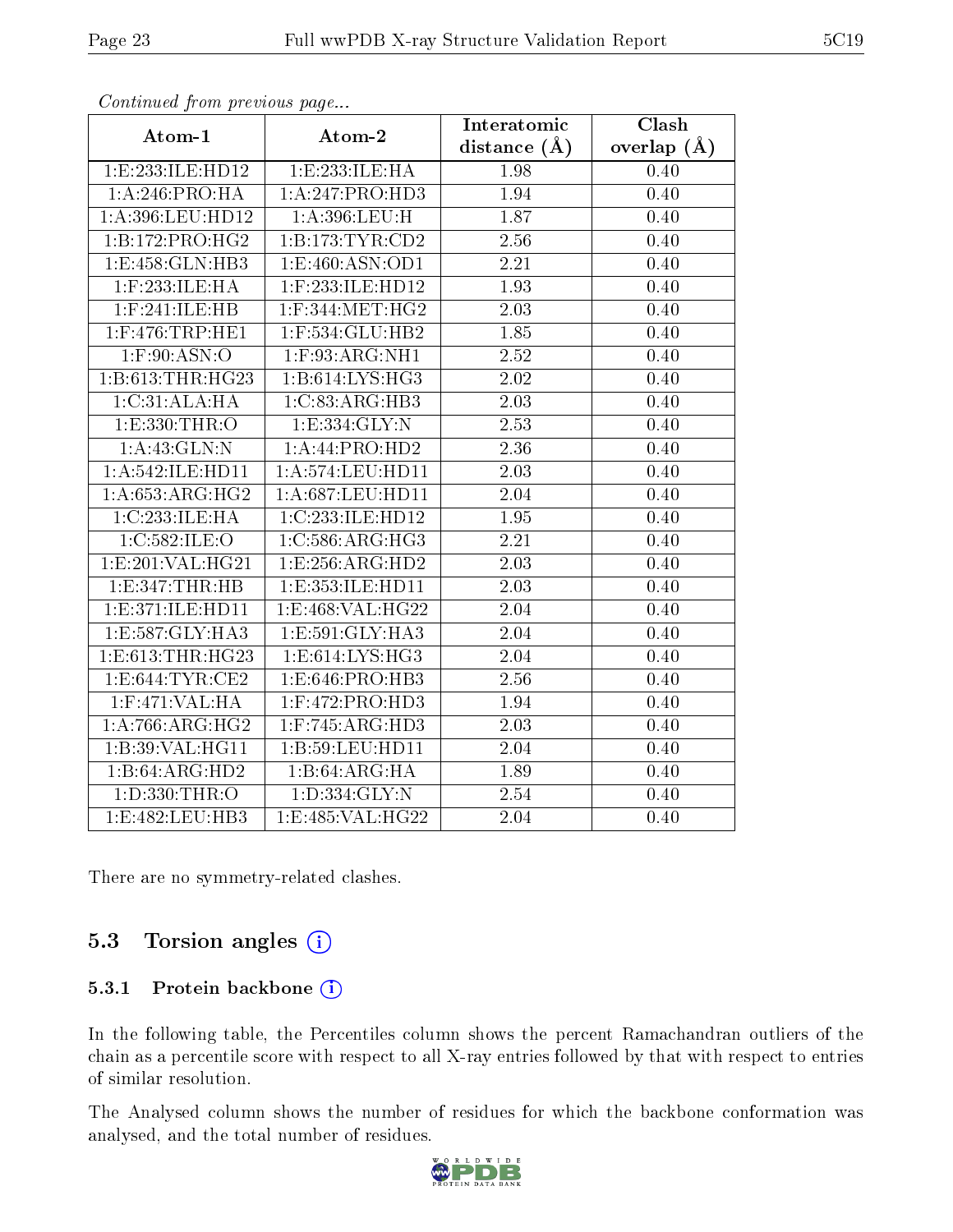| Mol | Chain   | Analysed          | Favoured   | Allowed  | Outliers   |               | Percentiles |
|-----|---------|-------------------|------------|----------|------------|---------------|-------------|
|     | A       | 730/805 (91%)     | 653 (90%)  | 64 (9%)  | $13(2\%)$  | 8             | 42          |
|     | B       | $723/805(90\%)$   | 656 (91%)  | 56 (8%)  | 11 $(2\%)$ | <b>10</b>     | 46          |
|     | $\rm C$ | $725/805(90\%)$   | 660 (91%)  | 54 (7%)  | 11 $(2\%)$ | 10            | 46          |
| 1   | D       | 547/805 (68%)     | 478 (87%)  | 63 (12%) | $6(1\%)$   | 14            | 52          |
|     | E       | 719/805 (89%)     | 653 (91%)  | 56 (8%)  | $10(1\%)$  | <sup>11</sup> | 47          |
|     | F       | 719/805 (89%)     | 653 (91%)  | 56 (8%)  | $10(1\%)$  | 11            | 47          |
| All | All     | $4163/4830(86\%)$ | 3753 (90%) | 349 (8%) | 61 $(2\%)$ | 10            | 46          |

All (61) Ramachandran outliers are listed below:

| Mol            | Chain                                                                                                       | Res              | Type                      |
|----------------|-------------------------------------------------------------------------------------------------------------|------------------|---------------------------|
| $\mathbf{1}$   | $\overline{\mathrm{B}}$                                                                                     | $\overline{312}$ | <b>LYS</b>                |
| $\mathbf{1}$   | $\overline{\rm C}$                                                                                          | 312              | ${\rm LYS}$               |
| $\overline{1}$ | $\overline{\rm C}$                                                                                          | 595              | $\overline{\text{GLY}}$   |
| $\mathbf{1}$   | $\overline{\mathrm{E}}$                                                                                     | $\overline{312}$ | $\overline{\text{LYS}}$   |
| $\mathbf{1}$   | $\overline{\mathrm{F}}$                                                                                     | $\overline{312}$ | $\overline{\text{LYS}}$   |
| $\mathbf{1}$   | $\overline{F}$                                                                                              | 595              | $\overline{\text{GLY}}$   |
| $\mathbf{1}$   | $rac{\overline{B}}{C}$                                                                                      | 304              | $\overline{\rm ASP}$      |
| $\overline{1}$ |                                                                                                             | $\overline{304}$ | $\overline{\text{ASP}}$   |
| $\mathbf{1}$   | $\overline{E}$                                                                                              | 304              | $\overline{\text{ASP}}$   |
| $\overline{1}$ | $\overline{\mathrm{F}}$                                                                                     | 304              | $\overline{\text{ASP}}$   |
| $\overline{1}$ | $\frac{\overline{A}}{\overline{A}}$ $\frac{\overline{A}}{\overline{A}}$                                     | 244              | <b>TYR</b>                |
| $\mathbf{1}$   |                                                                                                             | 313              | $\overline{\rm{ARG}}$     |
| $\overline{1}$ |                                                                                                             | 615              | $\overline{\text{LYS}}$   |
| $\overline{1}$ |                                                                                                             | 762              | LEU                       |
| $\overline{1}$ | $\overline{A}$                                                                                              | 764              | $\overline{\text{GLN}}$   |
| $\mathbf{1}$   | $\overline{\mathbf{B}}$                                                                                     | 140              | <b>LEU</b>                |
| $\mathbf 1$    | $\overline{\mathrm{B}}$                                                                                     | 595              | $\overline{\text{GLY}}$   |
| $\mathbf{1}$   | $\overline{\rm D}$                                                                                          | 200              | $\overline{\text{GLU}}$   |
| $\mathbf{1}$   | $\overline{\rm D}$                                                                                          | 313              | $\rm \overline{ARG}$      |
| $\overline{1}$ | $\overline{\rm D}$                                                                                          | 440              | $\overline{{\rm GLU}}$    |
| $\mathbf{1}$   | $\overline{E}$                                                                                              | $\overline{140}$ | LEU                       |
| $\overline{1}$ | $\overline{\mathrm{F}}$                                                                                     | $\overline{22}$  | $\overline{\rm{ARG}}$     |
| $\overline{1}$ | $\overline{F}$                                                                                              | 140              | LEU                       |
| $\mathbf{1}$   | $\frac{\overline{A}}{\overline{A}}$ $\frac{\overline{A}}{\overline{A}}$ $\frac{\overline{A}}{\overline{A}}$ | $\overline{22}$  | $\overline{\text{ARG}}$   |
| $\overline{1}$ |                                                                                                             | $\overline{304}$ | $\overline{\text{ASP}}$   |
| $\overline{1}$ |                                                                                                             | 361              | $\overline{\text{GLY}}$   |
| $\overline{1}$ |                                                                                                             | 431              | $\overline{\text{ASP}}$   |
| $\mathbf{1}$   |                                                                                                             | 589              | $\overline{\mathrm{ASN}}$ |
| $\mathbf{1}$   |                                                                                                             | $\overline{61}6$ | $\overline{\text{ASN}}$   |
| $\overline{1}$ | $\overline{\mathrm{B}}$                                                                                     | $\overline{22}$  | $\overline{\rm{ARG}}$     |

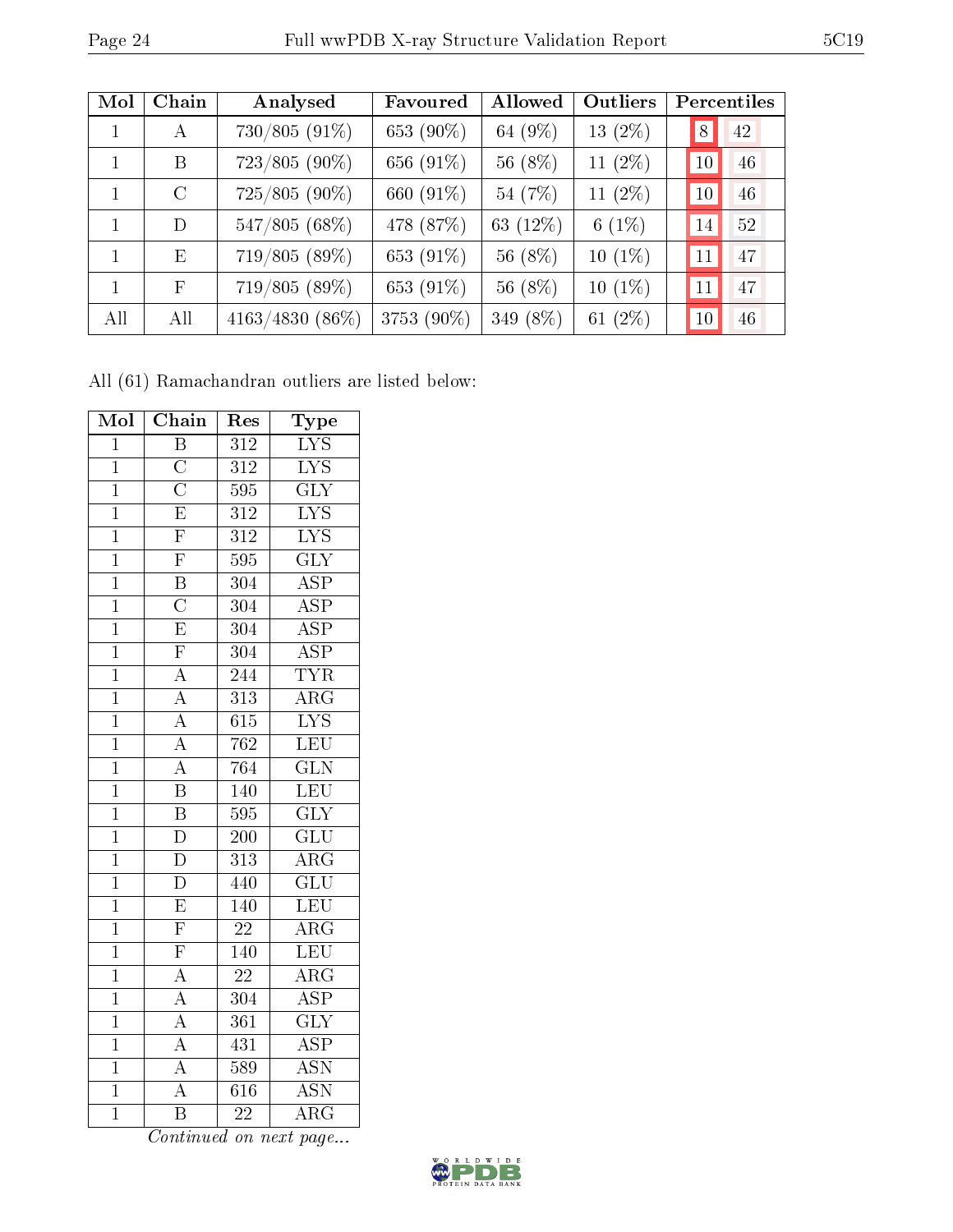| $\overline{\text{Mol}}$ | Chain                                                                   | Res              | Type                      |
|-------------------------|-------------------------------------------------------------------------|------------------|---------------------------|
| $\overline{1}$          | $\overline{\mathrm{B}}$                                                 | $\overline{54}$  | $\overline{\text{GLY}}$   |
| $\mathbf{1}$            | $\overline{\mathrm{B}}$                                                 | 431              | <b>ASP</b>                |
| $\overline{1}$          | $\overline{\rm C}$                                                      | $\overline{22}$  | $\rm A\overline{RG}$      |
| $\mathbf{1}$            |                                                                         | $\overline{54}$  | $\overline{\text{GLY}}$   |
| $\mathbf 1$             |                                                                         | $1\overline{40}$ | $\overline{\text{LEU}}$   |
| $\mathbf 1$             | $\frac{\overline{C}}{\overline{C}}$ $\frac{\overline{C}}{\overline{D}}$ | 431              | $\overline{\text{ASP}}$   |
| $\mathbf{1}$            |                                                                         | 462              | $\overline{\text{SER}}$   |
| $\overline{1}$          |                                                                         | 312              | $\overline{\text{LYS}}$   |
| $\mathbf{1}$            | $\overline{\mathrm{E}}$                                                 | 22               | $\overline{\rm{ARG}}$     |
| $\overline{1}$          | $\overline{E}$                                                          | 431              | $\overline{\text{ASP}}$   |
| $\mathbf{1}$            | $\overline{\mathrm{F}}$                                                 | $\overline{54}$  | $\overline{\text{GLY}}$   |
| $\mathbf{1}$            | $\overline{\mathrm{F}}$                                                 | 431              | $\overline{\text{ASP}}$   |
| $\overline{1}$          | $\overline{F}$                                                          | 729              | $\overline{\text{PRO}}$   |
| $\mathbf{1}$            | $\overline{\mathrm{B}}$                                                 | 615              | $\overline{\text{LYS}}$   |
| $\overline{1}$          | $\overline{\mathrm{B}}$                                                 | 729              | PRO                       |
| $\mathbf{1}$            | $\overline{\mathrm{B}}$                                                 | 771              | $\overline{\rm{PHE}}$     |
| $\mathbf{1}$            | $\overline{C}$                                                          | $\overline{360}$ | PHE                       |
| $\mathbf{1}$            | $\overline{\text{C}}$                                                   | 729              | $\overline{\text{PRO}}$   |
| $\overline{1}$          | $\overline{\rm D}$                                                      | 337              | $\overline{\text{GLN}}$   |
| $\mathbf{1}$            | $\overline{\mathrm{E}}$                                                 | 54               | $\overline{\text{GLY}}$   |
| $\mathbf{1}$            | $\overline{\mathrm{E}}$                                                 | $46\overline{2}$ | $\overline{\text{SER}}$   |
| $\overline{1}$          | $\overline{E}$                                                          | 615              | $\overline{\text{LYS}}$   |
| $\mathbf{1}$            | $\overline{\mathrm{E}}$                                                 | 729              | $\overline{\text{PRO}}$   |
| $\mathbf{1}$            | $\overline{\mathrm{F}}$                                                 | 462              | $\overline{\text{SER}}$   |
| $\overline{1}$          | $\overline{\rm D}$                                                      | 361              | $\overline{\mathrm{GLY}}$ |
| $\mathbf{1}$            | $\overline{A}$                                                          | $\bar{6}65$      | $\overline{\text{PRO}}$   |
| $\mathbf{1}$            | $\overline{\rm C}$                                                      | 311              | $\overline{\text{PRO}}$   |
| $\mathbf 1$             | $\overline{E}$                                                          | 311              | $\overline{\text{PRO}}$   |
| $\mathbf{1}$            | $\overline{A}$                                                          | 588              | $\overline{\text{GLY}}$   |
| $\overline{1}$          | $\overline{\mathrm{B}}$                                                 | 311              | $\overline{\text{PRO}}$   |
| $\overline{1}$          | $\overline{\mathrm{F}}$                                                 | $\overline{311}$ | $\overline{\text{PRO}}$   |

Continued from previous page...

#### 5.3.2 Protein sidechains (i)

In the following table, the Percentiles column shows the percent sidechain outliers of the chain as a percentile score with respect to all X-ray entries followed by that with respect to entries of similar resolution.

The Analysed column shows the number of residues for which the sidechain conformation was analysed, and the total number of residues.

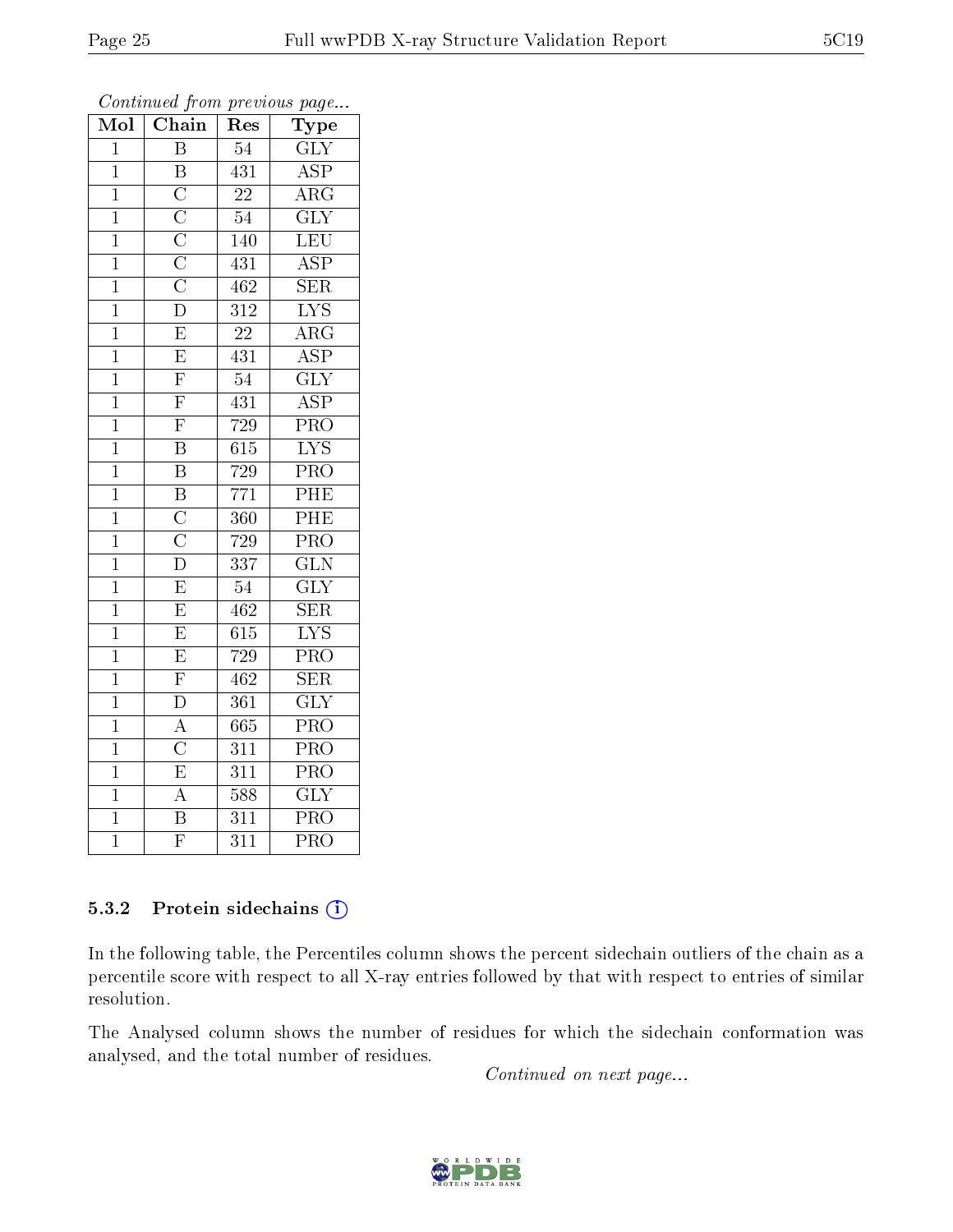| Mol | Chain         | Analysed        | Rotameric  | Outliers   | Percentiles        |    |
|-----|---------------|-----------------|------------|------------|--------------------|----|
| Mol | Chain         | Analysed        | Rotameric  | Outliers   | <b>Percentiles</b> |    |
| 1   | A             | $624/677$ (92%) | 610 (98%)  | 14 (2%)    | 52                 | 70 |
| 1   | B             | 615/677 (91%)   | 596 (97%)  | 19 (3%)    | 40                 | 62 |
| 1   | $\mathcal{C}$ | 619/677 (91%)   | 603 (97%)  | 16 $(3\%)$ | 46                 | 67 |
| 1   | D             | 454/677 (67%)   | 447 (98%)  | $7(2\%)$   | 65                 | 80 |
| 1   | E             | 615/677 (91%)   | 599 (97%)  | 16 (3%)    | 46                 | 67 |
| 1   | F             | 615/677 (91%)   | 598 (97%)  | 17 (3%)    | 43                 | 65 |
| All | All           | 3542/4062 (87%) | 3453 (98%) | 89 (2%)    | 47                 | 68 |

All (89) residues with a non-rotameric sidechain are listed below:

| Mol            | Chain                     | Res              | Type                    |
|----------------|---------------------------|------------------|-------------------------|
| $\overline{1}$ | $\overline{A}$            | $\overline{64}$  | $\overline{\text{ARG}}$ |
| $\mathbf{1}$   | $\boldsymbol{A}$          | 85               | <b>ASN</b>              |
| $\overline{1}$ | $\overline{A}$            | 301              | <b>ILE</b>              |
| $\overline{1}$ | $\overline{A}$            | 316              | THR                     |
| $\overline{1}$ | $\overline{A}$            | $\overline{364}$ | $\overline{\text{ASP}}$ |
| $\overline{1}$ | $\overline{A}$            | 488              | $\overline{{\rm GLU}}$  |
| $\overline{1}$ | $\overline{A}$            | 494              | $\overline{\text{GLN}}$ |
| $\overline{1}$ | $\overline{A}$            | 556              | $\overline{{\rm GLU}}$  |
| $\overline{1}$ | $\overline{A}$            | 579              | <b>LEU</b>              |
| $\overline{1}$ | $\overline{A}$            | 627              | $\overline{\text{ASP}}$ |
| $\overline{1}$ | $\overline{A}$            | 640              | $\overline{\text{ASP}}$ |
| $\overline{1}$ | $\overline{A}$            | 741              | $\overline{\rm{ARG}}$   |
| $\overline{1}$ | $\overline{A}$            | 742              | PHE                     |
| $\mathbf{1}$   | $\overline{\rm A}$        | $\overline{768}$ | PHE                     |
| $\overline{1}$ | $\overline{\mathrm{B}}$   | $\overline{55}$  | $\overline{\text{ASP}}$ |
| $\overline{1}$ | $\overline{\mathrm{B}}$   | 64               | $\overline{\rm ARG}$    |
| $\overline{1}$ | $\overline{\mathrm{B}}$   | $\overline{80}$  | $\overline{\text{GLU}}$ |
| $\overline{1}$ | $\overline{\mathrm{B}}$   | 179              | $\overline{\text{ASP}}$ |
| $\overline{1}$ | $\overline{\mathrm{B}}$   | 211              | $\overline{\rm LYS}$    |
| $\overline{1}$ | $\overline{\mathrm{B}}$   | $\overline{287}$ | $\overline{\rm{ARG}}$   |
| $\overline{1}$ | $\boldsymbol{\mathrm{B}}$ | 292              | $\overline{\text{GLU}}$ |
| $\overline{1}$ | $\overline{\mathrm{B}}$   | 338              | $\overline{\rm{ARG}}$   |
| $\overline{1}$ | $\overline{\mathrm{B}}$   | 390              | LEU                     |
| $\overline{1}$ | Β                         | 396              | <b>LEU</b>              |
| $\overline{1}$ | $\overline{\mathrm{B}}$   | 436              | THR                     |
| $\overline{1}$ | $\overline{B}$            | 442              | <b>MET</b>              |
| $\overline{1}$ | B                         | $\overline{511}$ | $\overline{\text{SER}}$ |

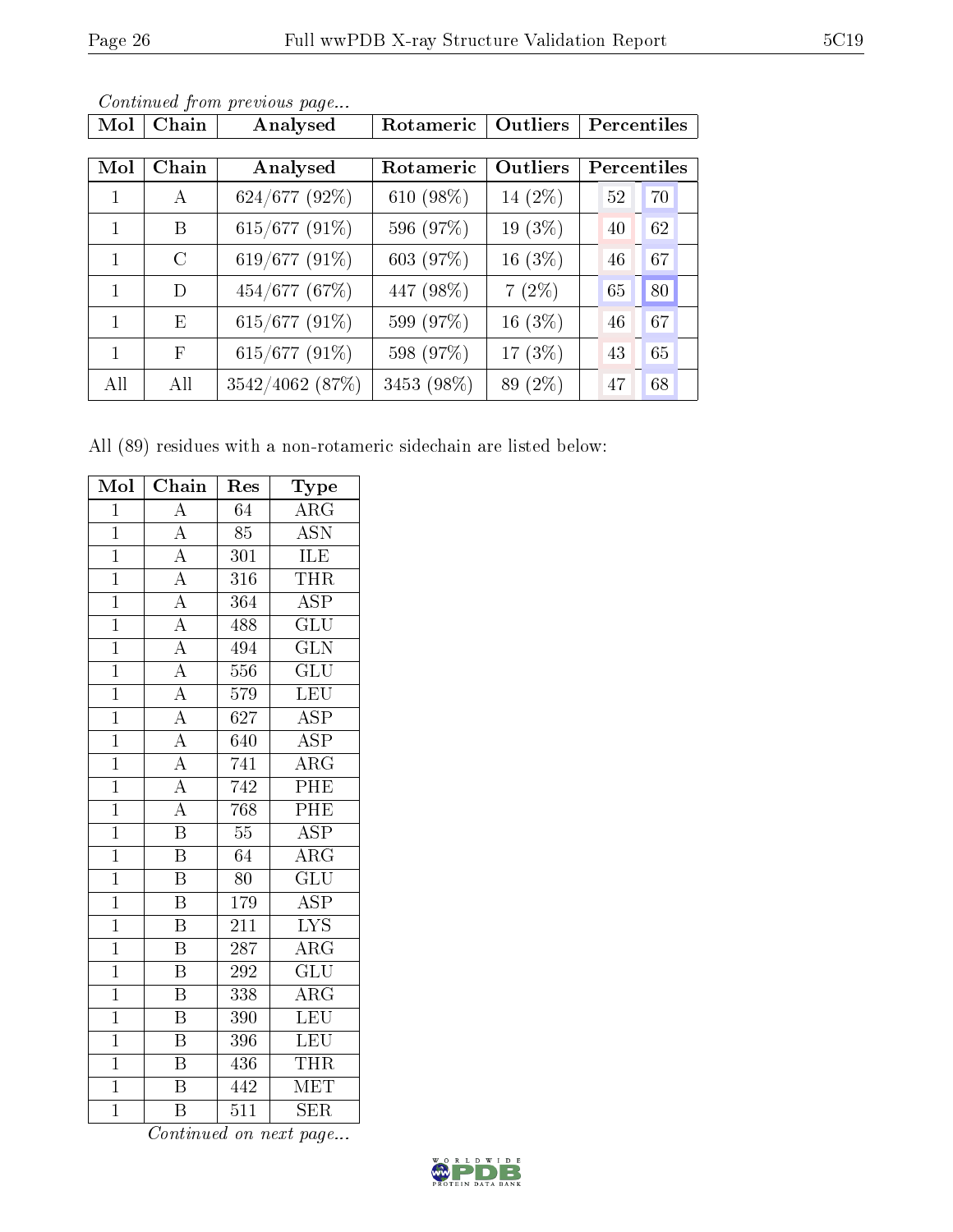| Mol            | Chain                               | Res              | Type                      |
|----------------|-------------------------------------|------------------|---------------------------|
| $\mathbf{1}$   | Β                                   | 584              | LYS                       |
| $\mathbf 1$    | B                                   | 616              | <b>ASN</b>                |
| $\mathbf{1}$   | $\overline{\mathrm{B}}$             | 668              | $\overline{\text{LYS}}$   |
| $\overline{1}$ | $\overline{\mathrm{B}}$             | 692              | $\overline{\text{GLN}}$   |
| $\overline{1}$ | $\overline{B}$                      | 757              | $\overline{\text{ASP}}$   |
| $\mathbf{1}$   |                                     | 760              | $\overline{\text{ASP}}$   |
| $\mathbf{1}$   |                                     | $\overline{55}$  | $\overline{\text{ASP}}$   |
| $\mathbf{1}$   |                                     | 64               | $\overline{\rm{ARG}}$     |
| $\mathbf{1}$   |                                     | 179              | <b>ASP</b>                |
| $\overline{1}$ |                                     | $\overline{211}$ | $\overline{\text{LYS}}$   |
| $\mathbf{1}$   |                                     | 226              | $\overline{\mathrm{HIS}}$ |
| $\mathbf{1}$   |                                     | 287              | $\overline{\rm{ARG}}$     |
| $\mathbf{1}$   |                                     | 338              | $\overline{\rm ARG}$      |
| $\overline{1}$ |                                     | 390              | <b>LEU</b>                |
| $\overline{1}$ |                                     | 396              | LEU                       |
| $\mathbf{1}$   |                                     | 436              | THR                       |
| $\overline{1}$ |                                     | 442              | MET                       |
| $\mathbf{1}$   |                                     | 584              | <b>LYS</b>                |
| $\overline{1}$ |                                     | 616              | $\overline{\mathrm{ASN}}$ |
| $\overline{1}$ |                                     | 750              | $\overline{\text{ASP}}$   |
| $\mathbf{1}$   |                                     | 757              | $\overline{\text{ASP}}$   |
| $\mathbf{1}$   |                                     | 760              | $\overline{\text{ASP}}$   |
| $\overline{1}$ |                                     | 210              | $\overline{\rm{ARG}}$     |
| $\overline{1}$ | $\overline{\rm D}$                  | 236              | $\overline{\mathrm{LYS}}$ |
| $\mathbf{1}$   | $\frac{\overline{D}}{\overline{D}}$ | 267              | $\overline{\rm{PHE}}$     |
| $\mathbf{1}$   |                                     | 341              | $\overline{\text{VAL}}$   |
| $\mathbf{1}$   |                                     | 474              | $\overline{\text{VAL}}$   |
| $\overline{1}$ | $\overline{\rm D}$                  | 556              | GLU                       |
| $\overline{1}$ | $\overline{\text{D}}$               | 760              | $\overline{\text{ASP}}$   |
| 1              | E                                   | 55               | ASP                       |
| $\mathbf{1}$   | E                                   | 64               | $\rm{ARG}$                |
| $\mathbf{1}$   | $\overline{E}$                      | 179              | $\overline{\text{ASP}}$   |
| $\mathbf{1}$   | E                                   | 211              | <b>LYS</b>                |
| $\overline{1}$ | $\overline{\mathrm{E}}$             | $\overline{292}$ | $\overline{\text{GLU}}$   |
| $\mathbf{1}$   | $\overline{\mathrm{E}}$             | 390              | <b>LEU</b>                |
| $\mathbf{1}$   | $\overline{\mathrm{E}}$             | 396              | LEU                       |
| $\mathbf 1$    | $\overline{\mathrm{E}}$             | 436              | THR                       |
| $\overline{1}$ | $\overline{\mathrm{E}}$             | 442              | MET                       |
| $\mathbf 1$    | $\overline{\mathrm{E}}$             | 584              | $\overline{\text{LYS}}$   |
| $\mathbf{1}$   | $\overline{\mathrm{E}}$             | 700              | $\overline{\rm{ARG}}$     |
| $\mathbf{1}$   | $\overline{\mathrm{E}}$             | 742              | PHE                       |
| $\mathbf{1}$   | E                                   | 744              | $\overline{\rm ARG}$      |

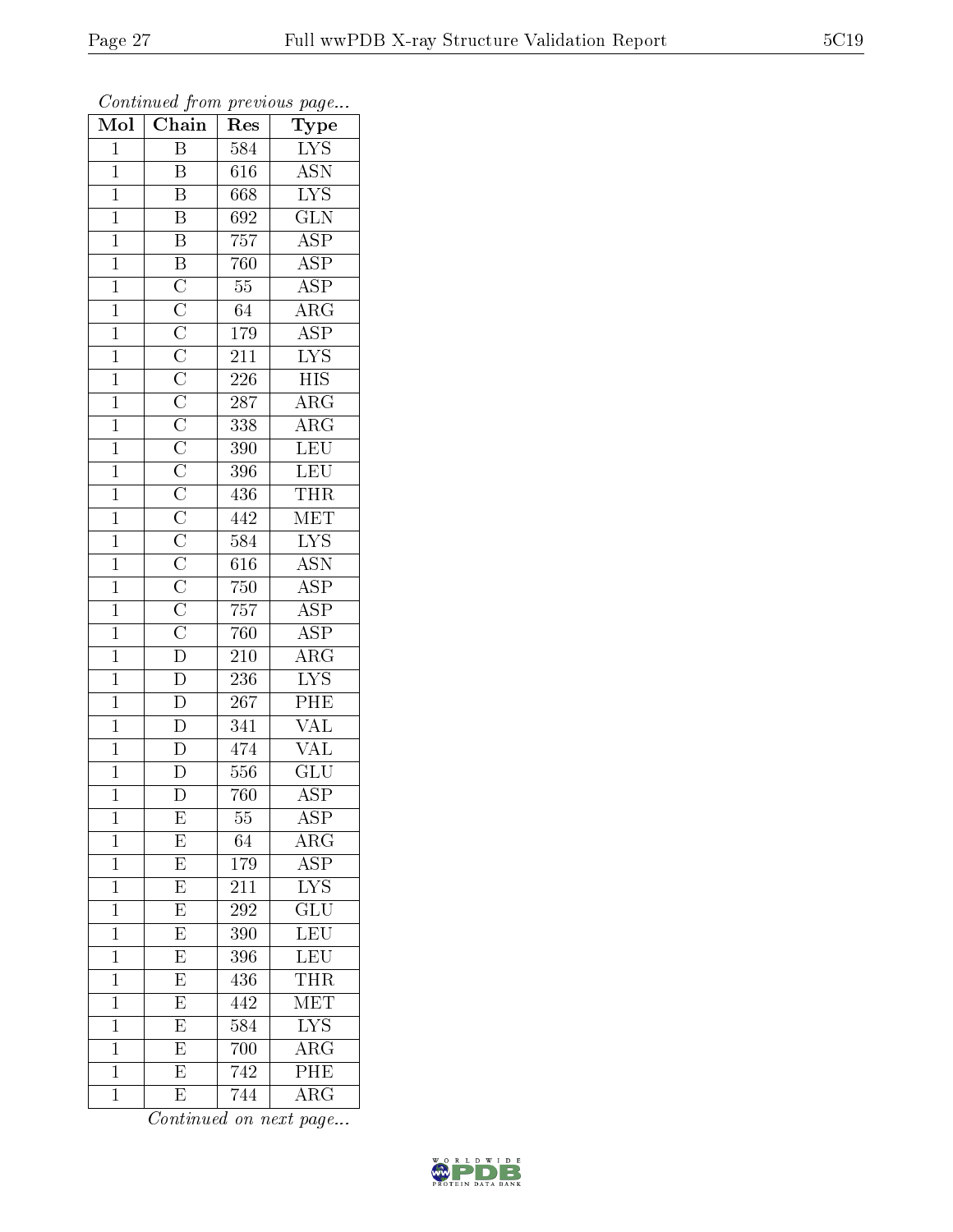| $\overline{\text{Mol}}$ | $Ch\overline{ain}$      | Res | Type                       |
|-------------------------|-------------------------|-----|----------------------------|
| $\mathbf{1}$            | E                       | 757 | <b>ASP</b>                 |
| $\overline{1}$          | $\overline{\mathrm{E}}$ | 760 | <b>ASP</b>                 |
| $\mathbf{1}$            | $\overline{\mathrm{E}}$ | 763 | $\overline{{\rm GLN}}$     |
| $\mathbf{1}$            | $\overline{\mathrm{F}}$ | 55  | ASP                        |
| $\mathbf{1}$            | $\overline{\mathrm{F}}$ | 64  | $\overline{\rm{ARG}}$      |
| $\mathbf{1}$            | $\overline{\mathrm{F}}$ | 179 | <b>ASP</b>                 |
| $\mathbf{1}$            | $\overline{\mathrm{F}}$ | 287 | $\rm{ARG}$                 |
| $\mathbf{1}$            | $\overline{\mathrm{F}}$ | 349 | $\overline{\rm{A}}\rm{RG}$ |
| $\mathbf{1}$            | $\overline{\mathrm{F}}$ | 390 | <b>LEU</b>                 |
| $\mathbf{1}$            | $\overline{\mathrm{F}}$ | 396 | LEU                        |
| $\mathbf{1}$            | $\overline{\mathrm{F}}$ | 436 | THR                        |
| $\overline{1}$          | $\overline{F}$          | 442 | MET                        |
| $\mathbf{1}$            | $\overline{\mathrm{F}}$ | 584 | <b>LYS</b>                 |
| $\mathbf{1}$            | $\overline{\mathrm{F}}$ | 616 | <b>ASN</b>                 |
| $\mathbf{1}$            | $\overline{\mathrm{F}}$ | 700 | $\rm{ARG}$                 |
| $\mathbf{1}$            | $\overline{\mathrm{F}}$ | 744 | $\rm{ARG}$                 |
| $\mathbf{1}$            | $\overline{\mathrm{F}}$ | 750 | ASP                        |
| $\mathbf{1}$            | $\overline{\mathrm{F}}$ | 757 | ASP                        |
| $\mathbf{1}$            | $\overline{\rm F}$      | 760 | ASP                        |
| $\overline{1}$          | $\overline{\mathrm{F}}$ | 763 | $\overline{\text{GLN}}$    |

Some sidechains can be flipped to improve hydrogen bonding and reduce clashes. All (3) such sidechains are listed below:

| Mol | Chain | Res | Type |
|-----|-------|-----|------|
|     |       | 183 | НIS  |
|     |       | 327 | GL N |
|     |       | 115 |      |

#### 5.3.3 RNA (i)

There are no RNA molecules in this entry.

#### 5.4 Non-standard residues in protein, DNA, RNA chains  $(i)$

There are no non-standard protein/DNA/RNA residues in this entry.

#### 5.5 Carbohydrates  $(i)$

There are no carbohydrates in this entry.

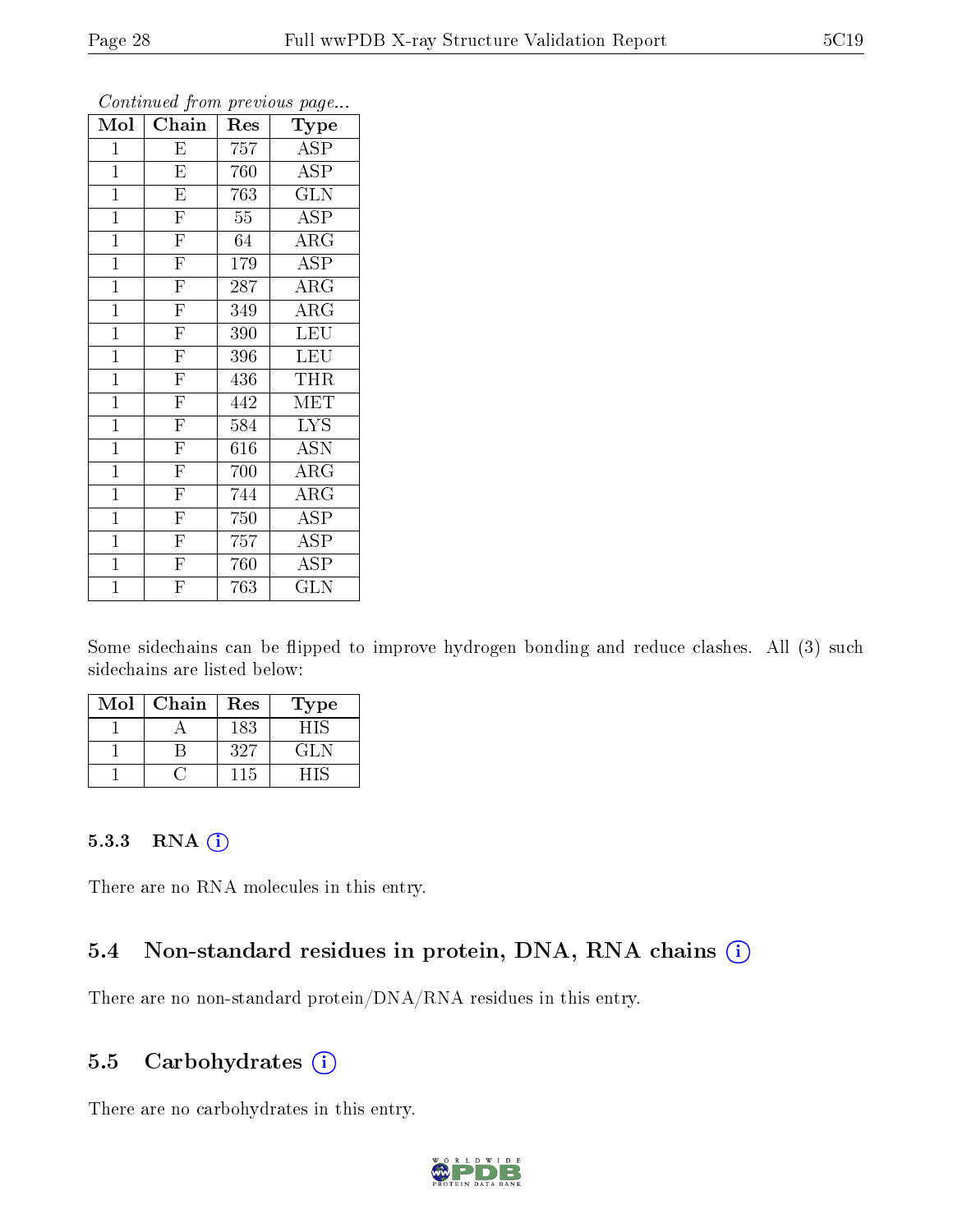### 5.6 Ligand geometry  $(i)$

12 ligands are modelled in this entry.

In the following table, the Counts columns list the number of bonds (or angles) for which Mogul statistics could be retrieved, the number of bonds (or angles) that are observed in the model and the number of bonds (or angles) that are dened in the Chemical Component Dictionary. The Link column lists molecule types, if any, to which the group is linked. The Z score for a bond length (or angle) is the number of standard deviations the observed value is removed from the expected value. A bond length (or angle) with  $|Z| > 2$  is considered an outlier worth inspection. RMSZ is the root-mean-square of all Z scores of the bond lengths (or angles).

| Mol            | <b>Type</b>     | Chain        | Res | Link                         | Bond lengths |      |             | Bond angles |      |                |
|----------------|-----------------|--------------|-----|------------------------------|--------------|------|-------------|-------------|------|----------------|
|                |                 |              |     |                              | Counts       | RMSZ | Z  > 2<br># | Counts      | RMSZ | Z   > 2        |
| $\overline{2}$ | SO <sub>4</sub> | D            | 901 | $\blacksquare$               | 4.4.4        | 0.14 | $\theta$    | 6,6,6       | 0.04 | $\overline{0}$ |
| $\overline{2}$ | SO <sub>4</sub> | $\mathbf F$  | 902 | $\overline{\phantom{a}}$     | 4.4.4        | 0.14 | $\theta$    | 6.6.6       | 0.05 | $\overline{0}$ |
| $\overline{2}$ | SO <sub>4</sub> | A            | 902 | $\blacksquare$               | 4,4,4        | 0.14 | $\theta$    | 6,6,6       | 0.04 | $\theta$       |
| $\overline{2}$ | SO <sub>4</sub> | D            | 902 | $\blacksquare$               | 4.4.4        | 0.14 | $\theta$    | 6,6,6       | 0.06 | $\overline{0}$ |
| $\overline{2}$ | SO <sub>4</sub> | B            | 902 | $\overline{\phantom{a}}$     | 4.4.4        | 0.14 | $\theta$    | 6,6,6       | 0.05 | $\overline{0}$ |
| $\overline{2}$ | SO <sub>4</sub> | $\mathbf{F}$ | 901 | $\blacksquare$               | 4,4,4        | 0.14 | $\theta$    | 6,6,6       | 0.05 | $\theta$       |
| $\overline{2}$ | SO <sub>4</sub> | C            | 902 | $\blacksquare$               | 4.4.4        | 0.14 | $\theta$    | 6,6,6       | 0.06 | $\overline{0}$ |
| $\overline{2}$ | SO <sub>4</sub> | E            | 901 | $\qquad \qquad \blacksquare$ | 4,4,4        | 0.14 | $\theta$    | 6,6,6       | 0.05 | $\overline{0}$ |
| $\overline{2}$ | SO <sub>4</sub> | A            | 901 | $\blacksquare$               | 4,4,4        | 0.14 | $\Omega$    | 6.6.6       | 0.05 | $\theta$       |
| $\overline{2}$ | SO <sub>4</sub> | E            | 902 | $\overline{\phantom{a}}$     | 4,4,4        | 0.13 | $\theta$    | 6,6,6       | 0.04 | $\overline{0}$ |
| $\overline{2}$ | SO <sub>4</sub> | $\rm C$      | 901 | $\blacksquare$               | 4,4,4        | 0.14 | $\theta$    | 6,6,6       | 0.05 | $\overline{0}$ |
| $\overline{2}$ | SO <sub>4</sub> | B            | 901 | $\blacksquare$               | 4.4,4        | 0.14 | $\theta$    | 6.6.6       | 0.04 | $\theta$       |

There are no bond length outliers.

There are no bond angle outliers.

There are no chirality outliers.

There are no torsion outliers.

There are no ring outliers.

5 monomers are involved in 6 short contacts:

|   | $\text{Mol} \mid \text{Chain} \mid \text{Res} \mid \text{Type}$ |     |                 | Clashes $ $ | Symm-Clashes |
|---|-----------------------------------------------------------------|-----|-----------------|-------------|--------------|
| ച |                                                                 | 902 | SO <sub>4</sub> |             |              |
|   |                                                                 | 902 | SO <sub>4</sub> |             |              |
|   |                                                                 | 902 | SO <sub>4</sub> |             |              |
| റ |                                                                 | 902 | SO <sub>4</sub> |             |              |
| റ |                                                                 |     |                 |             |              |

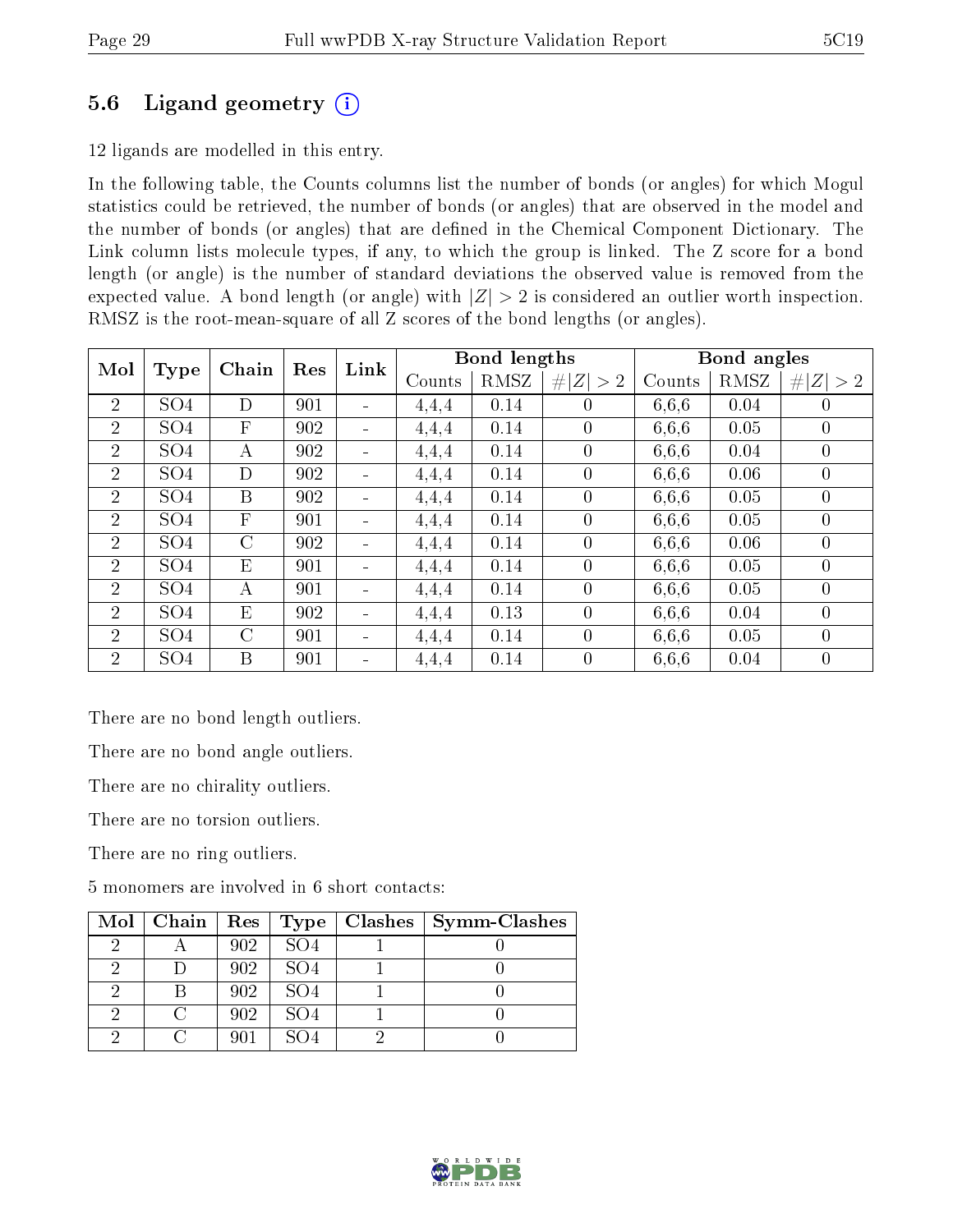## 5.7 [O](https://www.wwpdb.org/validation/2017/XrayValidationReportHelp#nonstandard_residues_and_ligands)ther polymers (i)

There are no such residues in this entry.

## 5.8 Polymer linkage issues (i)

There are no chain breaks in this entry.

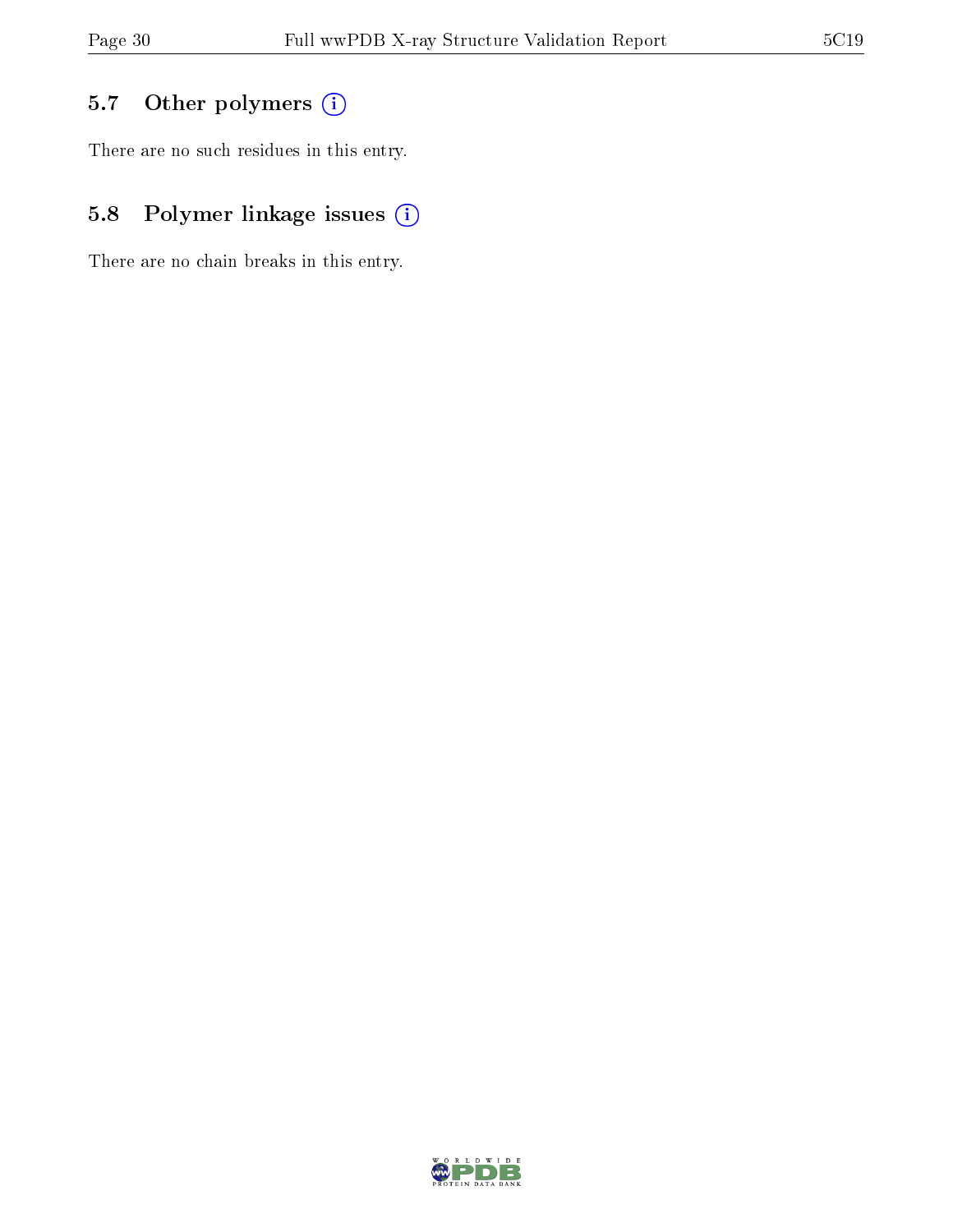## 6 Fit of model and data  $(i)$

## 6.1 Protein, DNA and RNA chains  $(i)$

In the following table, the column labelled  $#RSRZ> 2'$  contains the number (and percentage) of RSRZ outliers, followed by percent RSRZ outliers for the chain as percentile scores relative to all X-ray entries and entries of similar resolution. The OWAB column contains the minimum, median,  $95<sup>th</sup>$  percentile and maximum values of the occupancy-weighted average B-factor per residue. The column labelled ' $Q< 0.9$ ' lists the number of (and percentage) of residues with an average occupancy less than 0.9.

| Mol | Chain      | Analysed        | $<$ RSRZ $>$ | $\#\text{RSRZ}\text{>2}$      | $OWAB(A^2)$       | Q <sub>0.9</sub> |
|-----|------------|-----------------|--------------|-------------------------------|-------------------|------------------|
|     | A          | $734/805(91\%)$ | $-0.22$      | $7(0\%)$ 82<br>74             | 93, 151, 241, 370 | 0                |
|     | B          | $729/805(90\%)$ | 0.03         | 26(3%)<br><sup>42</sup><br>34 | 85, 176, 344, 517 | 0                |
|     | $\rm C$    | 729/805 (90%)   | $-0.17$      | 6 $(0\%)$ 86<br>79            | 78, 155, 227, 319 | $\left( \right)$ |
|     | D          | $553/805(68\%)$ | $-0.19$      | $5(0\%)$ 84<br>77             | 62, 172, 257, 393 | 0                |
|     | E          | 723/805(89%)    | $-0.07$      | $15(2\%)$<br>63<br>54         | 95, 184, 279, 342 | 0                |
|     | $_{\rm F}$ | $723/805(89\%)$ | 0.01         | 25(3%)<br>35<br>44            | 95, 174, 324, 396 | 0                |
| All | All        | 4191/4830 (86%) | $-0.10$      | 84 (2%)<br>65<br>56           | 62, 166, 302, 517 | 0                |

All (84) RSRZ outliers are listed below:

| Mol            | Chain                   | Res | Type                 | <b>RSRZ</b> |
|----------------|-------------------------|-----|----------------------|-------------|
| $\mathbf{1}$   | А                       | 436 | <b>THR</b>           | 4.9         |
| $\mathbf{1}$   | B                       | 102 | <b>ILE</b>           | 4.9         |
| $\mathbf{1}$   | Β                       | 188 | PRO                  | 4.8         |
| $\mathbf{1}$   | E                       | 71  | <b>VAL</b>           | 4.4         |
| $\mathbf{1}$   | Β                       | 187 | $\operatorname{GLU}$ | 4.3         |
| $\overline{1}$ | Β                       | 163 | PHE                  | 4.0         |
| $\mathbf{1}$   | $\overline{\mathrm{B}}$ | 192 | GLU                  | 3.9         |
| $\mathbf{1}$   | B                       | 82  | ILE                  | 3.9         |
| $\mathbf{1}$   | $\mathbf{F}$            | 134 | <b>TYR</b>           | 3.7         |
| $\mathbf{1}$   | Β                       | 40  | SER                  | 3.6         |
| $\mathbf{1}$   | $\overline{\rm C}$      | 588 | $\rm GLY$            | 3.5         |
| $\mathbf{1}$   | B                       | 104 | <b>PRO</b>           | 3.5         |
| $\mathbf{1}$   | ${\rm E}$               | 487 | $\rm{ARG}$           | 3.5         |
| $\overline{1}$ | $\overline{\mathrm{F}}$ | 176 | <b>VAL</b>           | 3.4         |
| $\mathbf{1}$   | $\overline{\mathrm{F}}$ | 53  | $\rm{ARG}$           | 3.3         |
| $\mathbf{1}$   | A                       | 437 | ILE                  | 3.3         |
| $\mathbf{1}$   | $\overline{\mathrm{D}}$ | 199 | ASN                  | 3.2         |
| $\mathbf{1}$   | Е                       | 389 | <b>LYS</b>           | 3.2         |
| $\mathbf 1$    | D                       | 589 | $\operatorname{ASN}$ | 3.1         |

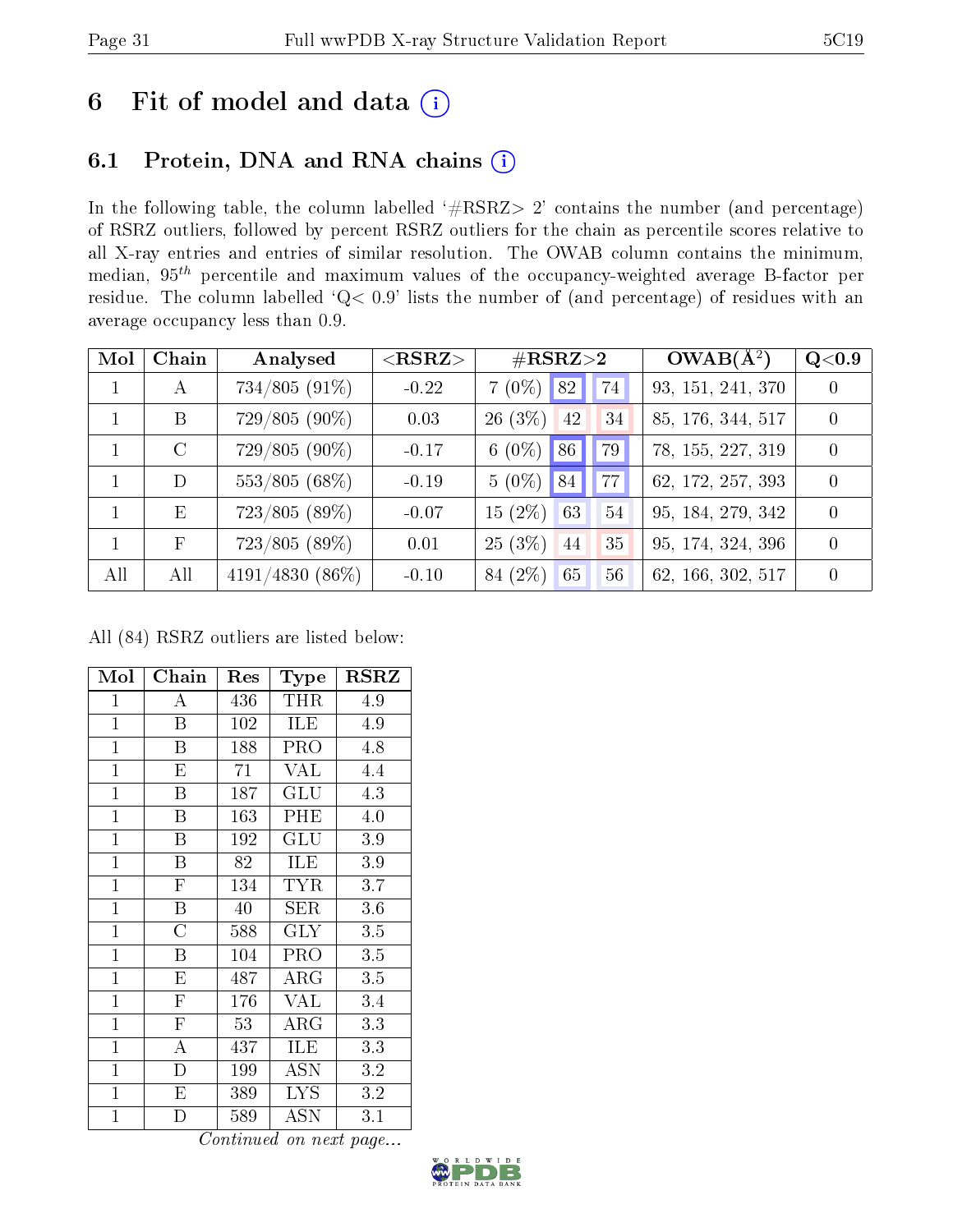| Mol            | ${\bf Chain}$           | Res             | $_{\rm Type}$            | <b>RSRZ</b>      |
|----------------|-------------------------|-----------------|--------------------------|------------------|
| $\overline{1}$ | $\overline{B}$          | 123             | $\overline{\text{VAL}}}$ | $\overline{3.0}$ |
| $\mathbf{1}$   | B                       | 68              | <b>VAL</b>               | $3.0\,$          |
| $\overline{1}$ | $\overline{\mathrm{F}}$ | 131             | PHE                      | $\overline{3.0}$ |
| $\mathbf{1}$   | ${\rm E}$               | 179             | ASP                      | 2.9              |
| $\overline{1}$ | $\overline{\mathrm{B}}$ | 195             | $\overline{\text{GLU}}$  | $\overline{2.9}$ |
| $\mathbf{1}$   | $\overline{F}$          | 144             | $\rm{ARG}$               | $2.8\,$          |
| $\overline{1}$ | $\overline{F}$          | 135             | $\overline{\text{LEU}}$  | 2.8              |
| $\mathbf{1}$   | $\overline{\mathrm{F}}$ | $\overline{57}$ | $\overline{\text{VAL}}$  | $2.8\,$          |
| $\mathbf{1}$   | $\overline{F}$          | 109             | LYS                      | $\overline{2.7}$ |
| $\overline{1}$ | $\overline{\mathrm{F}}$ | $\overline{56}$ | <b>THR</b>               | $\overline{2.7}$ |
| $\mathbf{1}$   | $\mathbf E$             | 445             | LEU                      | 2.7              |
| $\overline{1}$ | $\overline{\mathrm{F}}$ | $\overline{45}$ | $\overline{\text{LYS}}$  | $\overline{2.7}$ |
| $\mathbf{1}$   | E                       | 166             | VAL                      | $\overline{2.7}$ |
| $\mathbf{1}$   | $\overline{\mathbf{B}}$ | 140             | LEU                      | 2.7              |
| $\mathbf{1}$   | $\overline{\mathrm{E}}$ | 340             | $\overline{HIS}$         | $2.6\,$          |
| $\overline{1}$ | $\overline{F}$          | $\overline{52}$ | PHE                      | $2.6\,$          |
| $\overline{1}$ | $\overline{A}$          | 438             | $\overline{\rm ASP}$     | $2.6\,$          |
| $\overline{1}$ | $\overline{F}$          | 182             | ILE                      | 2.6              |
| $\mathbf{1}$   | $\overline{\mathrm{E}}$ | 113             | $\rm{ARG}$               | $2.\overline{6}$ |
| $\overline{1}$ | $\overline{F}$          | $\overline{26}$ | <b>LEU</b>               | 2.5              |
| $\overline{1}$ | $\overline{\mathrm{F}}$ | 102             | ILE                      | $2.\overline{5}$ |
| $\overline{1}$ | $\overline{\mathrm{F}}$ | 139             | PHE                      | $\overline{2.5}$ |
| $\mathbf{1}$   | B                       | 59              | $\overline{\text{LEU}}$  | $2.5\,$          |
| $\overline{1}$ | $\overline{\mathrm{B}}$ | 122             | THR                      | $2.5\,$          |
| $\mathbf{1}$   | Β                       | 139             | PHE                      | $2.5\,$          |
| $\overline{1}$ | $\mathbf{F}$            | 146             | ILE                      | $\overline{2.5}$ |
| $\mathbf{1}$   | $\overline{\mathrm{F}}$ | 149             | $\overline{\text{GLY}}$  | $2.5\,$          |
| $\mathbf{1}$   | $\, {\bf B}$            | 189             | ILE                      | 2.4              |
| $\overline{1}$ | $\overline{\mathrm{B}}$ | 41              | $\overline{\text{LEU}}$  | 2.4              |
| 1              | Β                       | 67              | ALA                      | 2.4              |
| $\mathbf{1}$   | E                       | 57              | VAL                      | 2.4              |
| $\mathbf{1}$   | Β                       | 53              | ARG                      | 2.4              |
| $\mathbf{1}$   | $\overline{\mathrm{F}}$ | 68              | <b>VAL</b>               | 2.4              |
| $\mathbf{1}$   | $\overline{\mathrm{F}}$ | 133             | $\overline{\text{VAL}}$  | 2.4              |
| $\mathbf{1}$   | D                       | 763             | $\overline{\text{GLN}}$  | 2.3              |
| $\mathbf 1$    | $\overline{\rm A}$      | 435             | $\overline{\text{GLU}}$  | $2.\overline{3}$ |
| $\overline{1}$ | $\overline{\mathrm{B}}$ | 118             | PRO                      | 2.3              |
| $\mathbf{1}$   | $\overline{\mathrm{E}}$ | $39\,$          | <b>VAL</b>               | 2.3              |
| $\overline{1}$ | $\overline{\mathrm{F}}$ | 157             | $\overline{\text{GLY}}$  | $\overline{2.3}$ |
| $\mathbf{1}$   | Β                       | 161             | VAL                      | 2.3              |
| $\overline{1}$ | $\overline{\rm C}$      | 703             | <b>ILE</b>               | $\overline{2.3}$ |
| $\mathbf 1$    | E                       | 165             | VAL                      | 2.3              |

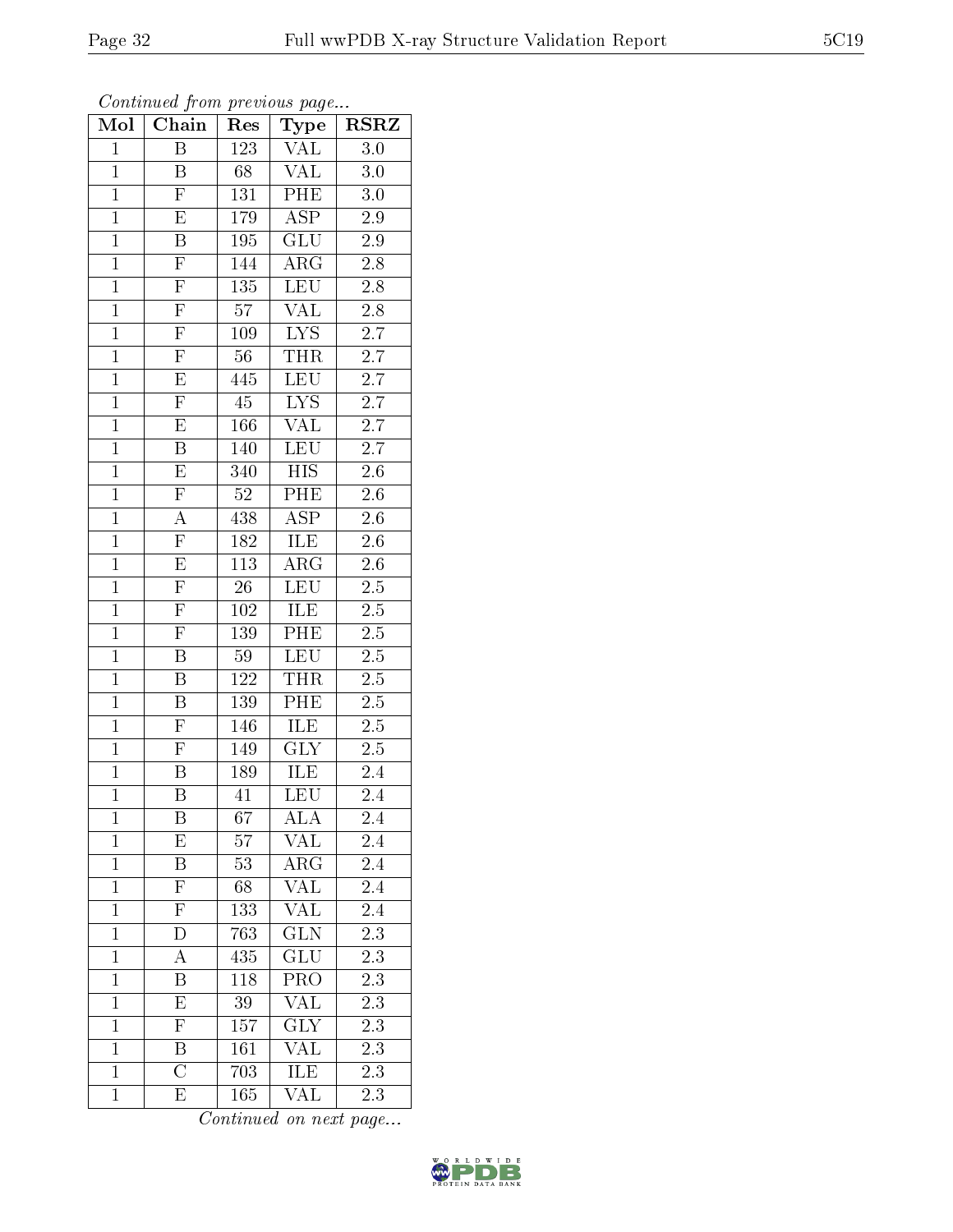| Mol            | Chain                   | $\operatorname{Res}% \left( \mathcal{N}\right) \simeq\operatorname{Res}(\mathcal{N}_{0})^{\ast}$ | $_{\rm Type}$           | $_{\rm RSRZ}$    |
|----------------|-------------------------|--------------------------------------------------------------------------------------------------|-------------------------|------------------|
| $\mathbf{1}$   | $\overline{\rm A}$      | 181                                                                                              | VAL                     | 2.3              |
| $\overline{1}$ | $\overline{F}$          | 438                                                                                              | ASP                     | 2.3              |
| $\overline{1}$ | $\overline{\mathrm{E}}$ | 40                                                                                               | $\overline{\text{SER}}$ | 2.3              |
| $\mathbf{1}$   | $\boldsymbol{A}$        | 731                                                                                              | ILE                     | 2.3              |
| $\overline{1}$ | $\overline{A}$          | 429                                                                                              | LEU                     | $\overline{2.2}$ |
| $\overline{1}$ | $\overline{\mathrm{F}}$ | 140                                                                                              | <b>LEU</b>              | $\overline{2.2}$ |
| $\overline{1}$ | $\overline{\mathrm{F}}$ | 161                                                                                              | <b>VAL</b>              | $2.2\,$          |
| $\overline{1}$ | $\overline{\mathrm{E}}$ | 102                                                                                              | <b>ILE</b>              | $2.2\,$          |
| $\overline{1}$ | $\overline{\mathrm{B}}$ | 103                                                                                              | $\overline{\text{GLN}}$ | $2.2\,$          |
| $\overline{1}$ | $\overline{\mathrm{F}}$ | 435                                                                                              | GLU                     | 2.1              |
| $\overline{1}$ | $\overline{\mathbf{B}}$ | 182                                                                                              | ILE                     | 2.1              |
| $\overline{1}$ | $\overline{\rm C}$      | 589                                                                                              | $\operatorname{ASN}$    | 2.1              |
| $\overline{1}$ | $\overline{E}$          | 70                                                                                               | ILE                     | $\overline{2.1}$ |
| $\overline{1}$ | $\overline{\rm C}$      | 52                                                                                               | PHE                     | 2.1              |
| $\overline{1}$ | $\overline{\mathrm{F}}$ | 440                                                                                              | $\overline{\text{GLU}}$ | $\overline{2.1}$ |
| $\mathbf{1}$   | $\overline{\rm C}$      | 741                                                                                              | $\rm{ARG}$              | 2.1              |
| $\overline{1}$ | $\overline{\rm D}$      | 588                                                                                              | $\overline{\text{GLY}}$ | $2\overline{1}$  |
| $\overline{1}$ | $\overline{C}$          | 81                                                                                               | <b>LYS</b>              | 2.1              |
| $\overline{1}$ | D                       | 435                                                                                              | GLU                     | 2.1              |
| $\overline{1}$ | B                       | 94                                                                                               | <b>VAL</b>              | $2.0\,$          |
| $\mathbf{1}$   | $\, {\bf B}$            | 194                                                                                              | GLU                     | $2.0\,$          |
| $\overline{1}$ | $\overline{\mathrm{B}}$ | 193                                                                                              | $\overline{\rm ASP}$    | $2.0\,$          |
| $\mathbf{1}$   | E                       | $55\,$                                                                                           | ASP                     | $2.0\,$          |

Continued from previous page...

#### 6.2 Non-standard residues in protein, DNA, RNA chains  $(i)$

There are no non-standard protein/DNA/RNA residues in this entry.

#### 6.3 Carbohydrates  $(i)$

There are no carbohydrates in this entry.

#### 6.4 Ligands  $(i)$

In the following table, the Atoms column lists the number of modelled atoms in the group and the number defined in the chemical component dictionary. The B-factors column lists the minimum, median,  $95<sup>th</sup>$  percentile and maximum values of B factors of atoms in the group. The column labelled 'Q< 0.9' lists the number of atoms with occupancy less than 0.9.